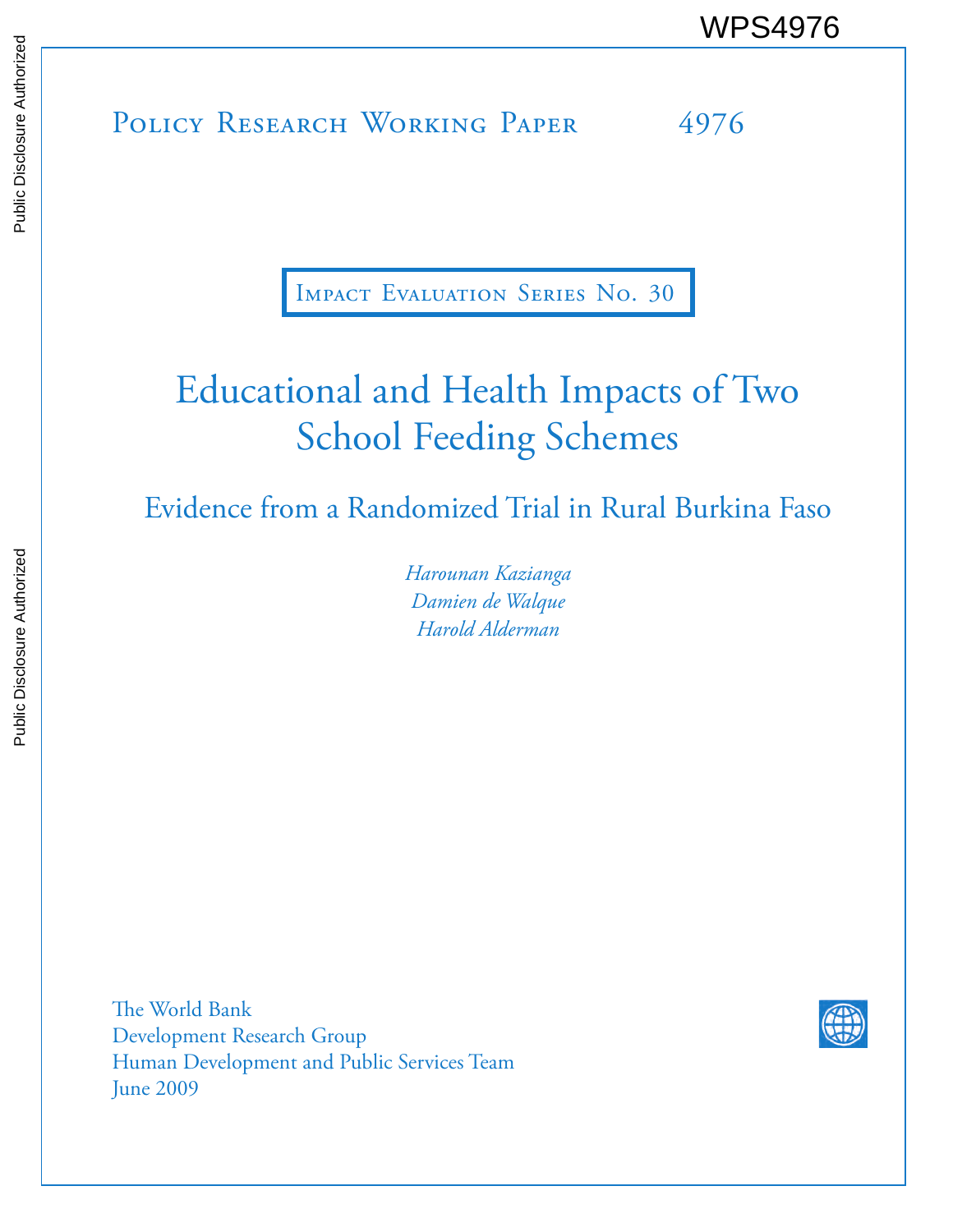## **Abstract**

This paper uses a prospective randomized trial to assess the impact of two school feeding schemes on health and education outcomes for children from low-income households in northern rural Burkina Faso. The two school feeding programs under consideration are, on the one hand, school meals where students are provided with lunch each school day, and, on the other hand, take-home rations that provide girls with 10 kg of cereal flour each month, conditional on 90 percent attendance rate. After running for one academic year, both programs increased girls' enrollment by 5 to 6 percentage points. While there was no observable

significant impact on raw scores in mathematics, the time-adjusted scores in mathematics improved slightly for girls. The interventions caused absenteeism to increase in households that were low in child labor supply while absenteeism decreased for households that had a relatively large child labor supply, consistent with the labor constraints. Finally, for younger siblings of beneficiaries, aged between 12 and 60 months, take-home rations have increased weight-for-age by :38 standard deviations and weight-for-height by :33 standard deviations. In contrast, school meals did not have any significant impact on the nutrition of younger children.

*The Impact Evaluation Series has been established in recognition of the importance of impact evaluation studies for World Bank operations and for development in general. The series serves as a vehicle for the dissemination of findings of those studies. Papers in this series are part of the Bank's Policy Research Working Paper Series. The papers carry the names of the authors and should be cited accordingly. The findings, interpretations, and conclusions expressed in this paper are entirely those of the authors. They do not necessarily represent the views of the International Bank for Reconstruction and Development/World Bank and its affiliated organizations, or those of the Executive Directors of the World Bank or the governments they represent.*

This paper—a product of the Human Development and Public Services Team, Development Research Group—is part of a larger effort in the department to evaluate the impact of interventions focusing on the health and educational outcomes of children. Policy Research Working Papers are also posted on the Web at http://econ.worldbank.org. The authors may be contacted at harounan.kazianga@okstate.edu , ddewalque@worldbank.org and halderman@worldbank.org.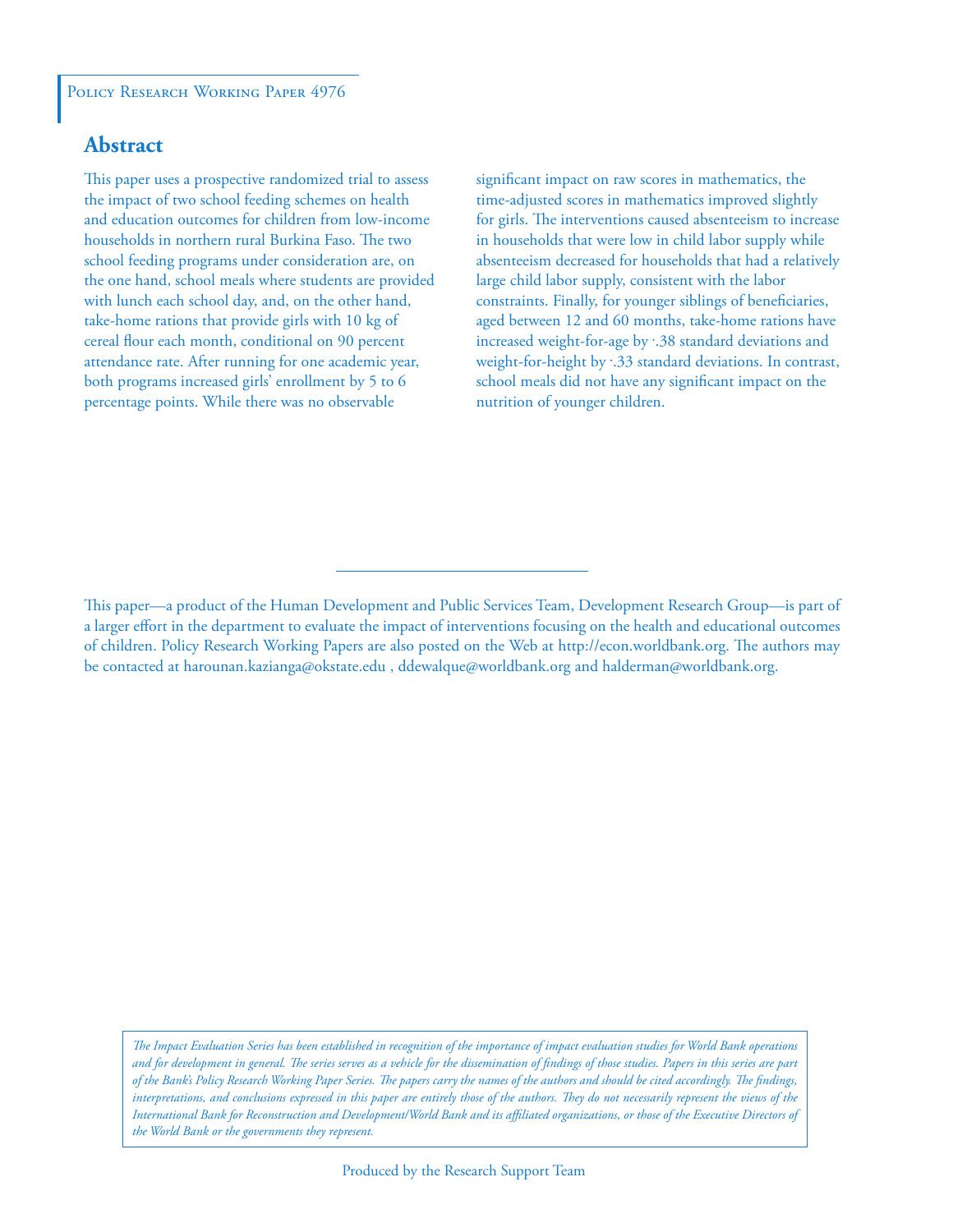## Educational and Health Impacts of Two School Feeding Schemes: Evidence from a Randomized Trial in Rural Burkina Faso<sup>\*</sup>

ı

Harounan Kazianga Damien de Walque Harold Alderman

[ddewalque@worldbank.org](mailto:ddewalque@worldbank.org) [halderman@worldbank.org](mailto:halderman@worldbank.org)

Oklahoma State University The World Bank The World Bank

[harounan.kazianga@okstate.edu](mailto:harounan.kazianga@okstate.edu)

<span id="page-2-0"></span><sup>∗</sup> We thank the World Food Program and the World Bank Research Committee for their financial support. We thank the Ministry of Education of Burkina Faso, and its regional and provincial offices in the Sahel region for supporting and facilitating the roll out of the experiment. We thank Pierre Kamano, Tshiya Subayi and Timothy Johnston from the World Bank and Annalisa Conte, Olga Keita, Kerren Hedlund, Ute Maier, Ali Ouattara and Bernadette Tapsoba from the World Food Program for their support and advice. We thank Jean-Pierre Sawadogo and Yiriyibin Bambio from the University of Ouagadougou and Laeticia Ouedraogo from the Institut de Recherche en Sciences de la Santé for coordinating the field work. The findings, interpretations and conclusions expressed are entirely those of the authors. They do not necessarily represent the views of the World Bank, its Executive Directors, or the countries they represent, nor do they reflect the views of the World Food Program.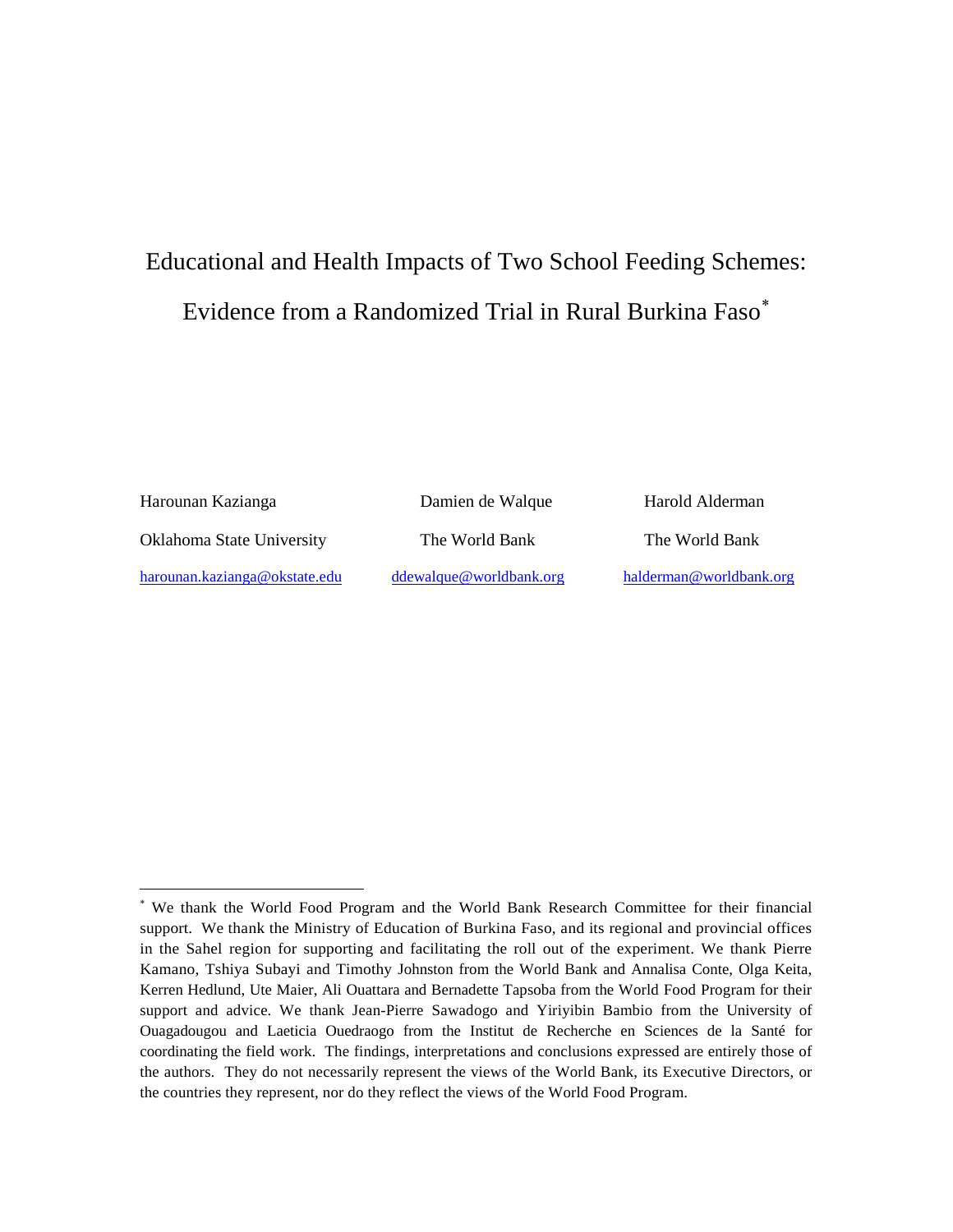## 1 Introduction

While universal primary school attendance is a stated goal by many governments and the millennium development goals (MDGs), enrollment rates continue to be low in many developing countries (e.g. UNESCO, 2007). To foster enrollment, many governments have eliminated primary school fees, as well as established programs such as school feeding food programs (see Levinger, 1986, for an early review) or conditional cash transfers more recently (see Schultz, 2004, for an analysis of the Progresa program in Mexico) to increase the demand for schooling. There exists a large body of empirical evidence which documents the effectiveness of conditional cash transfers to increase investment in education in different settings. In contrast school feeding programs (SFPs) have received relatively less attention in recent economic literature (see Adelman et al., 2007, for a review). Significantly, seldom do the studies of SFPs assess the relative impact of different modalities of interventions; the current study addresses this gap in the literature by providing a rigorous evaluation of alternative school feeding schemes in the same environment.

In general, three objectives can be directly associated with school feeding programs (e.g. Adelman et al., 2007; Levinger, 1986). First, SFPs can motivate parents to enroll their children and see that they attend school regularly. Second, SFPs can improve the nutritional status of school age children over time, and alleviate short-term hunger in malnourished or otherwise wellnourished schoolchildren. Third, SFPs can improve cognitive functions and academic performance via reduced absenteeism and increased attention and concentration due to improved nutritional status and reduced short-term hunger. Indirectly, by increasing the amount of food available to the household, SFPs could improve the nutritional status of household members who are not in school, especially when SFPs entail take home rations. Overall, SFPs are appealing because if properly designed and implemented they lead to increased number of children being enrolled with better academic performances.

The two forms of SFPs that we consider consist of school meals and take-home rations (THR). Under school meals program breakfast and/or lunch (possibly fortified with micronutrients) is served at the school every school day. Under THR a student receives a certain amount of food staples each period conditional on maintaining a specified attendance rate during that period.

Each scheme of SFPs has its specific merits. We are certain that meals served at schools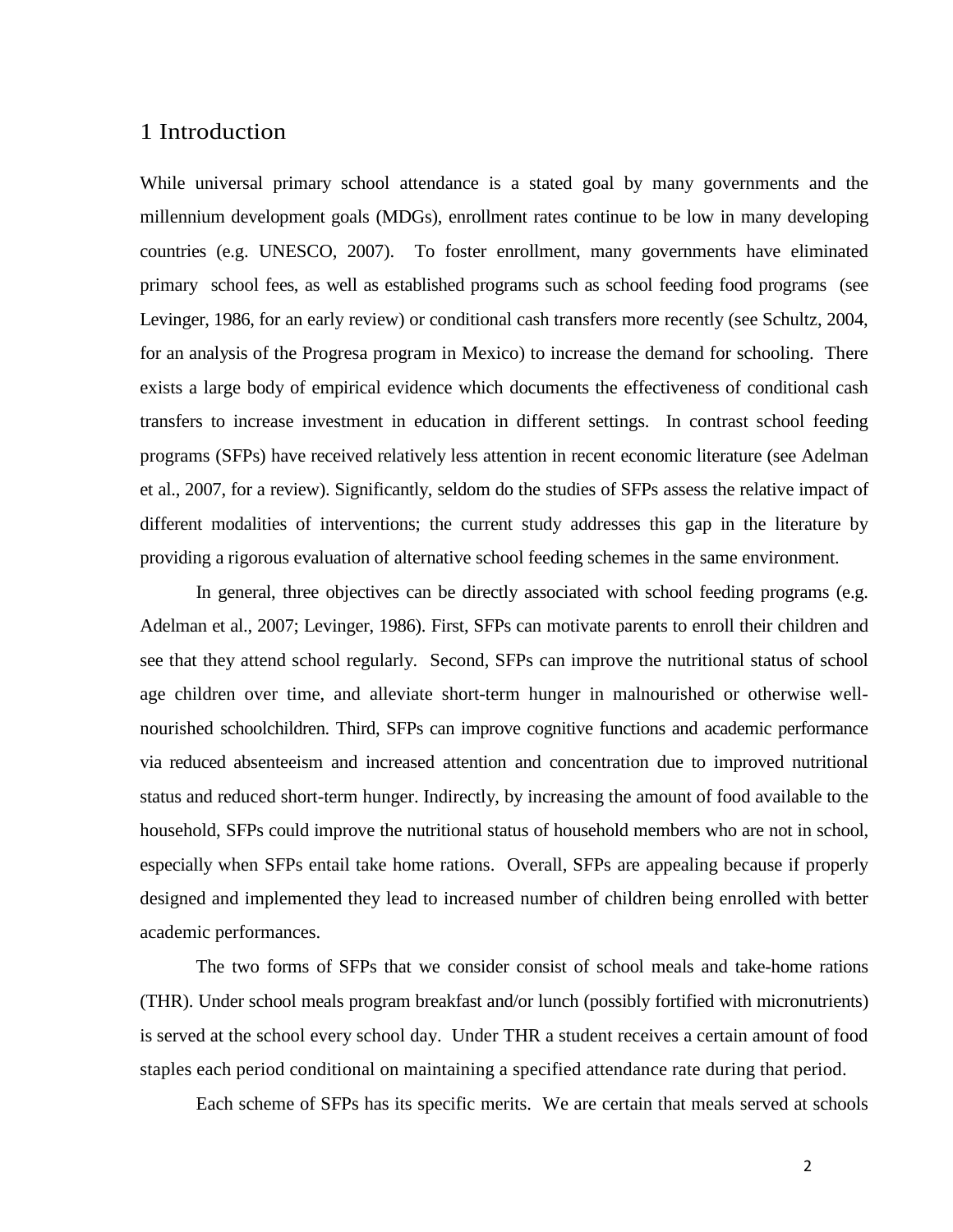reach the students who are supposed to benefit from the program. However, parents could react by reallocating food in the household away from these children who are already benefiting from the program. Food received by the household under THR is more likely to be shared by other household members, hence reaching children who may be in need of additional food. Because the nutritional benefits would be diluted within the household, the impact on academic performance is likely to be lower for THR than with a school meals program. Which program should be preferred is depends both on the policy objectives as well as on the evidence base. The latter empirical question is addressed by this paper.

The paper uses a randomized experiment to assess the hypothesized relationships between SFPs on the one hand, and enrollment, academic performance, cognitive development and preschool children nutritional status on the other hand. The focus of this study is the Sahel region of northern Burkina Faso in West Africa. Northern Burkina Faso is an appropriate context to evaluate the impact of school feeding program for two main reasons. First, the region has some the world's lowest primary school participation. On average 20 percent of school age children (6 to 16 years old) attend school, based on recent national surveys (e.g. Institut National de la Statistique et de la Démographie & ORC Macro, 2004). Therefore there exists a large scope for increasing enrollment. Second, income levels are very low and severe food shortages are frequent (Zoungrana et al., 1999). Hence, the value of the food offered should be a sufficient incentive to attract children to school.

Our analysis adds to the literature on education in low-income countries in two ways. First, it rigorously evaluates the impact of two alternative school feeding schemes within the same context. The use of a randomized experiment has the advantage of avoiding the issue of site selection that may have limited the causal interpretation of many previous studies. Hence the paper provides new insights on how a range of educational outcomes including enrollment, absenteeism and academic performances respond to two related types of interventions. Second, in addition to educational outcomes, the paper also explores the impact of SFPs on the nutritional status of school age children as well as of younger children who are not enrolled in school. While previous studies have looked at the nutritional impact of school age children, none has taken into account the potential spillovers effects to younger children. This possibility would imply additional longterm benefit of SFPs which may have been previously under-estimated.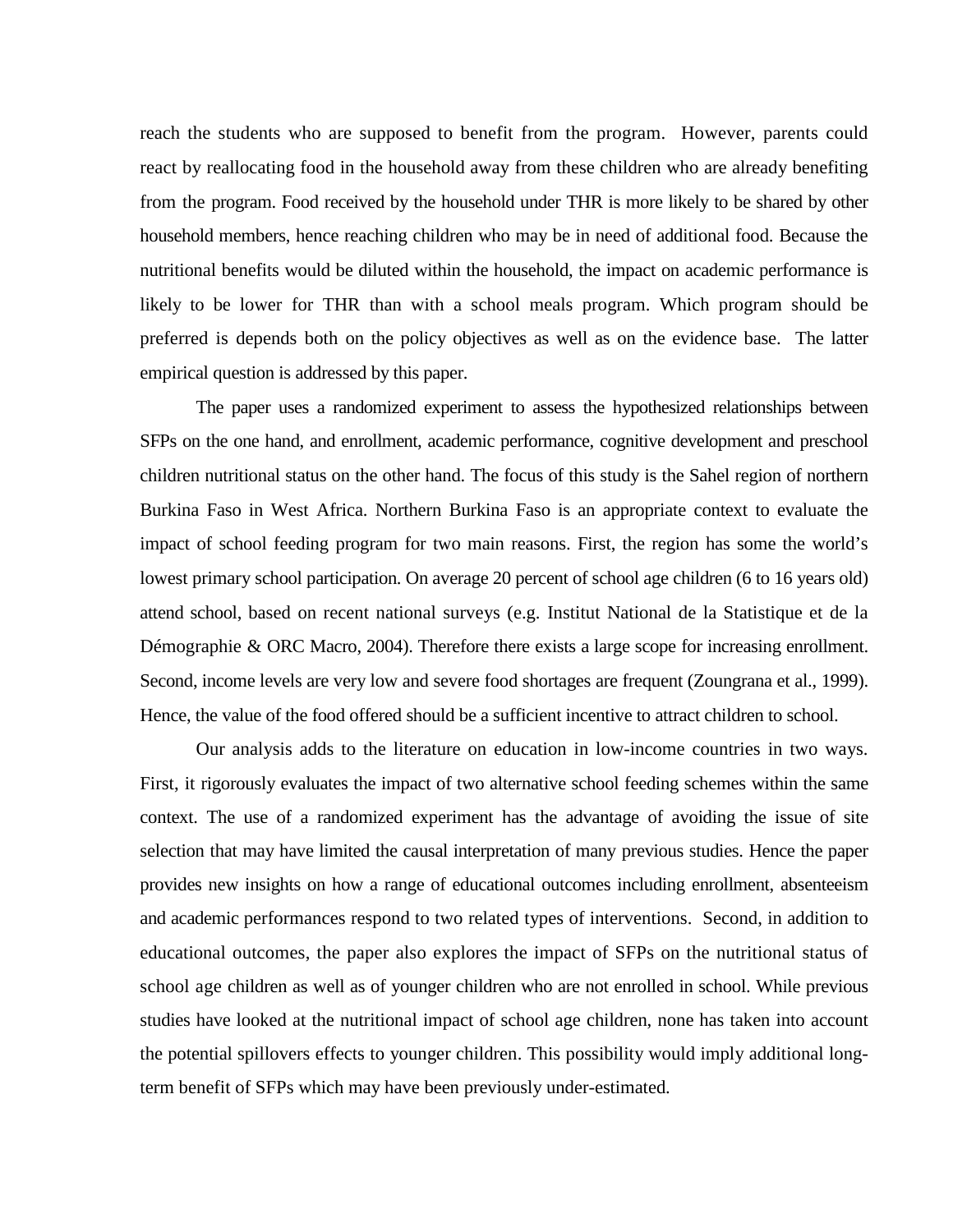We find that both school meals and THR increase new enrollment for girls by about 5 to 6 percentage points. The interventions also led to adjustment in child labor, with children (especially girls) with access to SFPs shifting from on farm labor and off-farm productive labor to more domestic tasks, possibly those that are more compatible with school hours. We find a small increase in time adjusted scores of mathematics for girls, but not a significant impact on raw scores of mathematics. We do not find an impact on other measures of cognitive development.

The impact on absenteeism is unexpected since students who were exposed to the interventions have higher absenteeism on average. We argue that the increased enrollment could be accompanied by higher absenteeism rates if there is no active labor market and households are labor constrained and/or child labor is complementary to adult labor. We show that the interventions caused absenteeism to increase in household who are low in child labor supply while absenteeism decreased for households which have a relatively large child labor supply, which is an indication that labor constraints matter. This in turn explains the mixed impacts on learning outcomes that we observed.

Regarding nutrition, for children between 6 and 60 months who were not in school, take home rations have increased weight-for-height by .33 standard deviations and weight-for-age by .38 standard deviations. Overall, both SFPs improved enrollment, and take home rations had positive spillovers onto younger children.

The paper is organized as follows. We provide a brief review on school feeding program in section 2. We discuss our program design and the data collection in section 3 and our empirical strategy in section 4. We present the estimation results in section 5 while section 6 concludes.

## 2 Overview of School Feeding Programs

SFPs seek to induce a change in household behavior, with the goal of improving educational and nutritional outcomes (Grantham-McGregor, Chang, and Walker, 1998). The driving rationale is that by subsidizing schooling costs, school SFPs can induce parents to invest more in their children's education than they would have absent of the program (e.g. Adelman, Gilligan, and Lehrer, 2007). Additionally, SFPs can make investments in education more efficient.

SFPs are not new. School meals in particular have been used for a long time in developed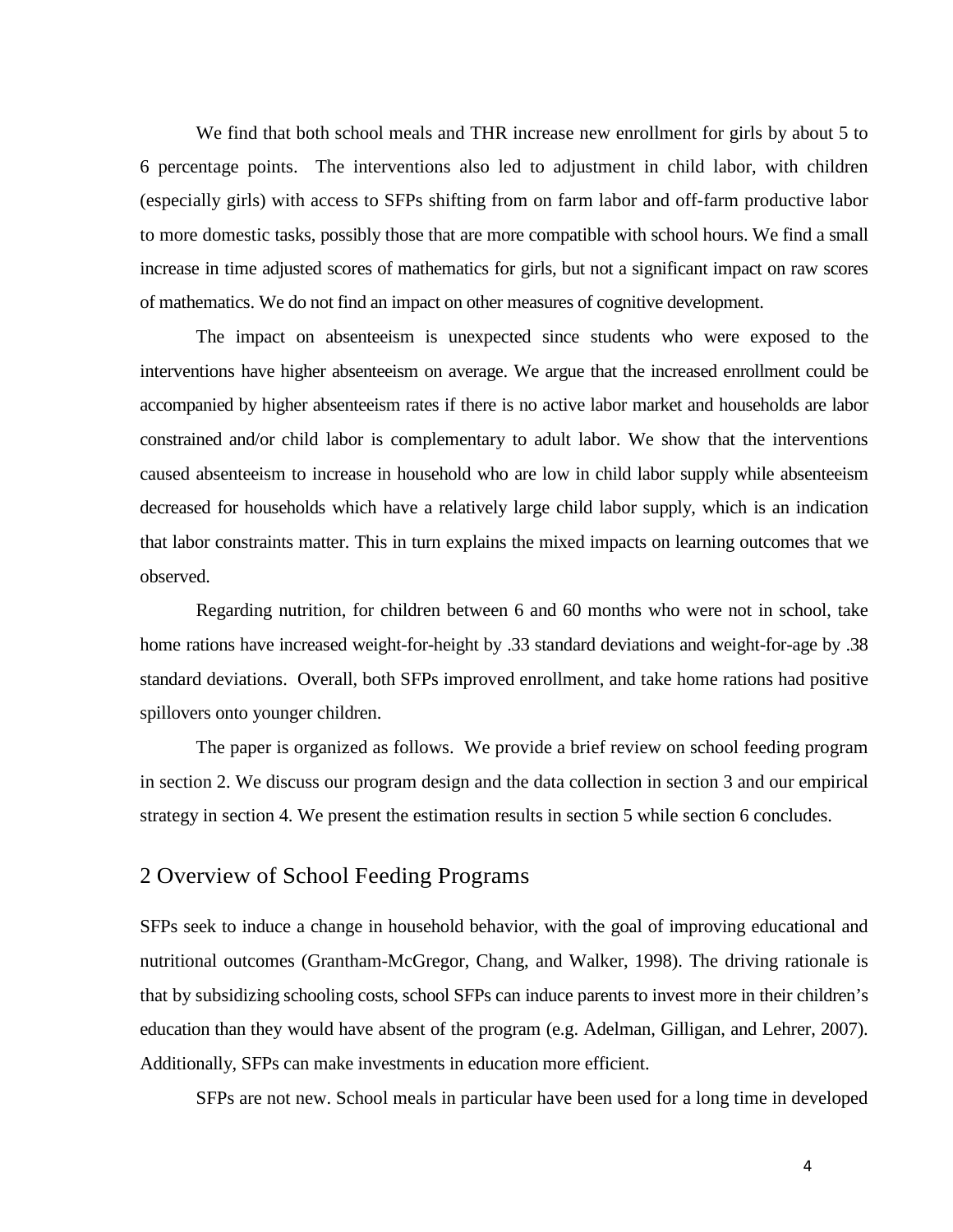countries (see Dwyer, 1995, for an analysis of school feeding program since the  $19<sup>th</sup>$  century in the US), and their introduction in low income countries dates back to at least three decades (Levinger, 1986). In contrast, take-home rations are a more recent intervention that has been recently promoted by the World Food Program (WFP). SFPs can be perceived as conditional inkind transfers. School meals are conditioned in the sense that a child must be enrolled and attend school regularly to receive a transfer. THR can be made conditional on enrollment and attendance. From this perspective, SFPs are similar to conditional cash transfers which have been the focus of a growing body of empirical research.

The benefits of SFPs are, arguably, very large (Adelman, Gilligan, and Lehrer, 2007, Adelman et al., 2008; Ahmed, 2004). First, nutritional and health statuses have powerful influences on a child's learning and on how well a child performs in school. In particular, poor nutrition among school-age children impacts their cognitive functions and reduces their ability to participate in learning experiences in the classroom. Second, malnourished or unhealthy children are likely to attend school irregularly leading to poor academic performances. Third, it has been shown in the nutrition literature that even short-term hunger (common in children who do not eat before going to school), can have severe adverse effects on learning and academic performances in general. Simply stated, children who are hungry have more difficulties concentrating and performing complex tasks, even if otherwise well nourished. Overall, beyond getting parents to enroll their children, SFPs can have a far reaching impact on children nutritional and health status and how they perform in school.

Few studies address some of the potentially adverse impacts of SFPs on academic performances. Intuitively, the positive impacts on academic performances would require that the learning environment remains constant or improves when enrollment increases. One can, however, anticipate several changes in the learning environment following the introduction of SFPs. First, if teachers allocate some of their time to administering the programs, the actual teaching time could decrease. Second, classrooms could become overcrowded since enrollment is likely to increase. In this case the teacher may become less efficient. Schools may find themselves lacking other inputs (e.g. books, notebooks) which could effectively reduce academic performances. Moreover, the additional incentives of the program will bring in students whose parents previously assessed the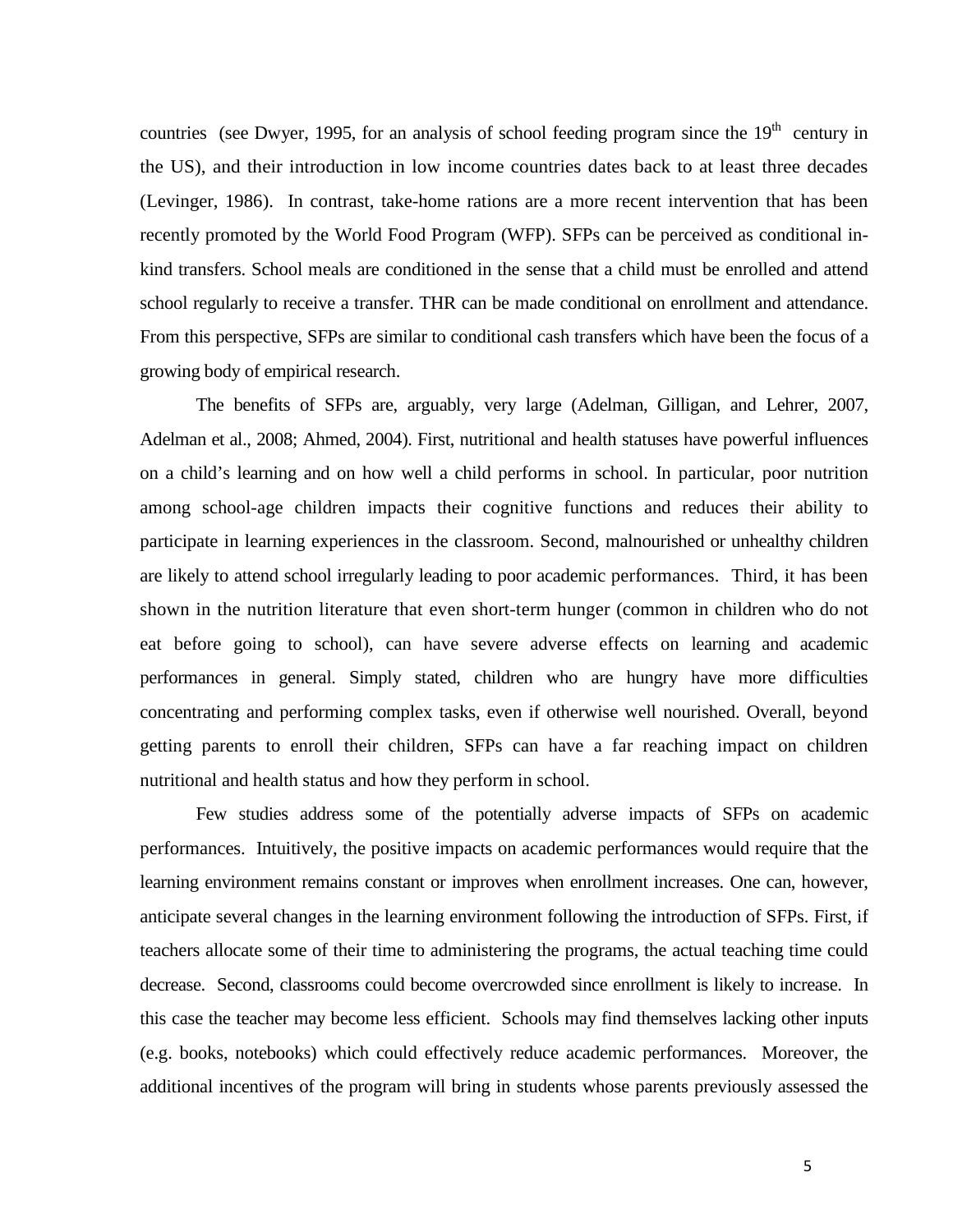benefits of schooling as lower than the costs; at the margin, these students can be expected to be less able to gain from schooling.

There are instances where SFPs are reported to have produced mixed results on academic performances at best. Grantham-McGregor, Chang, and Walker (1998) show than in Jamaica, learning outcomes deteriorated in not so well organized schools following the introduction of a school breakfast program. Ahmed and Ninno (2002) find that take home rations were effective in increasing enrollment and attendance in Bangladesh, but academic performance measured by standardized tests was lower than in schools that did not benefit from the program. The authors note, however, that the students' poor performance cannot be attributed to the program because non-eligible students in the program schools scored as well as students in schools whose schools were not part of the program. Adelman et al. (2008) find that the literacy scores decreased for some segments of their sample which were receiving the take home rations, but do not elaborate on the mechanisms.

Reviewing 22 studies, Levinger (1986) concludes that SFPs do indeed increase enrollment, but the impact on academic performances is mixed and depends on the local conditions. Overall, the conventional wisdom is that unless other factors such as adequately trained teachers, other learning materials and adequate physical facilities are present, SFPs would not improve academic performances (e.g. General Accounting Office, 2002).

In the economic literature a long standing debate is whether in-kind transfers can be as efficient as cash transfers (e.g. Gahvari and Mattos, 2007). Ross (1991) shows that in-kind transfers (in the absence of a resale market) may be more effective than cash transfers at raising the welfare of all household members when parents put insufficient weight on children welfare than society would have preferred. In the case under consideration, SFPs would be more effective than an equivalent amount of cash transfers if one thinks that parents would have put less weight than the society wanted on the nutritional status of their children.

Equivalent values of school meals and THR may have different distributional impacts. For example, precise targeting to an individual with school meals is possible because the child who is enrolled and attends school is the only one receiving the meal. This targeting, however, assumes that households do not neutralize the benefits of the school meals to the eligible children by modifying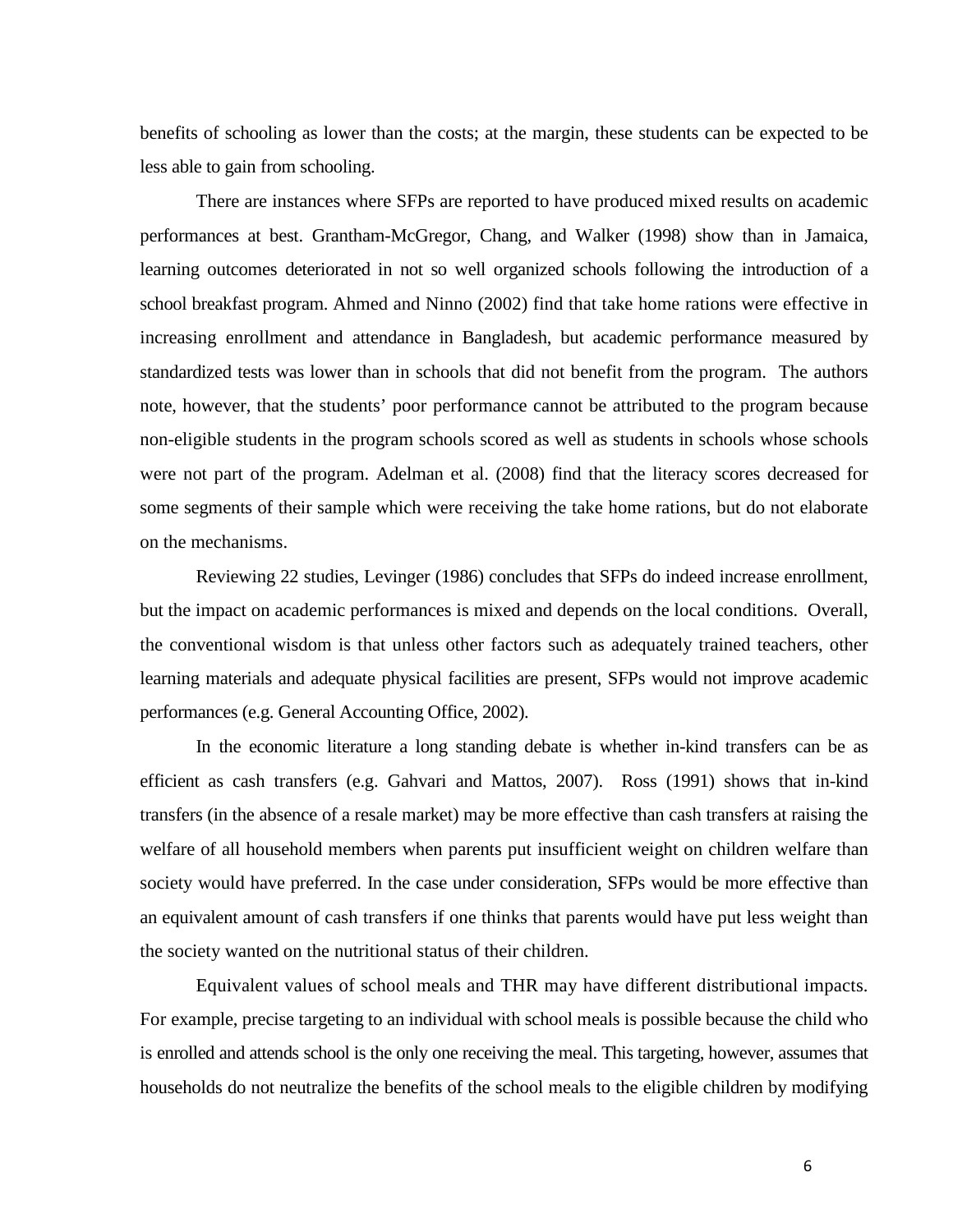food reallocation within the household (Jacoby, 2002). Analyzing a school feeding program in the Philippines, Jacoby (2002) finds virtually no intra-household reallocation of calories in response to the feeding programs on average, but reallocation was more pronounced in poorer households of the sample. Jacoby (2002) explains his finding by arguing that either the specific feeding program (snacks) is not substitutable with household food, or it is the reflection of a "labeling effect" as argued by Kooreman (2000) using Dutch data<sup>[1](#page-8-0)</sup>.

In environments with low enrollment rates, perfectly targeting children who are enrolled might not be the best policy objective if one wants to reach most of the malnourished children. First, nutritionists generally believe that the window of opportunity for nutrition is during gestation and the first two years of life (Bhutta et al., 2008). Hence making sure that the food distributed reaches younger children may be important by its own right. Second, parents may selectively enroll the healthiest and the best fed of their children (e.g. Alderman, Hoogeveen, and Rossi, 2009; Glewwe and Jacoby, 1995). If so, it may be desirable to use THR to reach children who are not enrolled since they are likely to be the ones who need the intervention the most<sup>[2](#page-8-1)</sup>.

## 3 Program Description and Research Design

 $\overline{\phantom{0}}$ 

School canteens which provide meals to the students attending school were first introduced in Burkina Faso by the Catholic Relief Service/Cathwell (a non-governmental organization) in the mid 1970's in the aftermath of severe famine spells which affected the Sahel region of West Africa. Dry take home rations are a more recent intervention, also initiated in Burkina Faso by the Catholic Relief Service/Cathwell; Students who attend school on a regular basis receive a food ration (flour) that they can bring back home each month. Take home rations are targeted to girls.

Starting from the 2005-2006 school year, after a reorganization of the operational zones of

<span id="page-8-0"></span><sup>&</sup>lt;sup>1</sup> Using Dutch data, Kooreman (2000) shows that the marginal propensity to consume child clothing out of exogenous child benefits is larger than the marginal propensity to child clothing out of income from other sources. He then argues that households act this way because the benefits have been "labeled child benefits".

<span id="page-8-1"></span><sup>&</sup>lt;sup>2</sup> In Ghana, Glewwe & Jacoby (1995) find that malnourished children start school later and complete fewer years of school as compared to better nourished children. Therefore holding age constant, at any given time malnourished children are more likely to be out of school than well nourished children.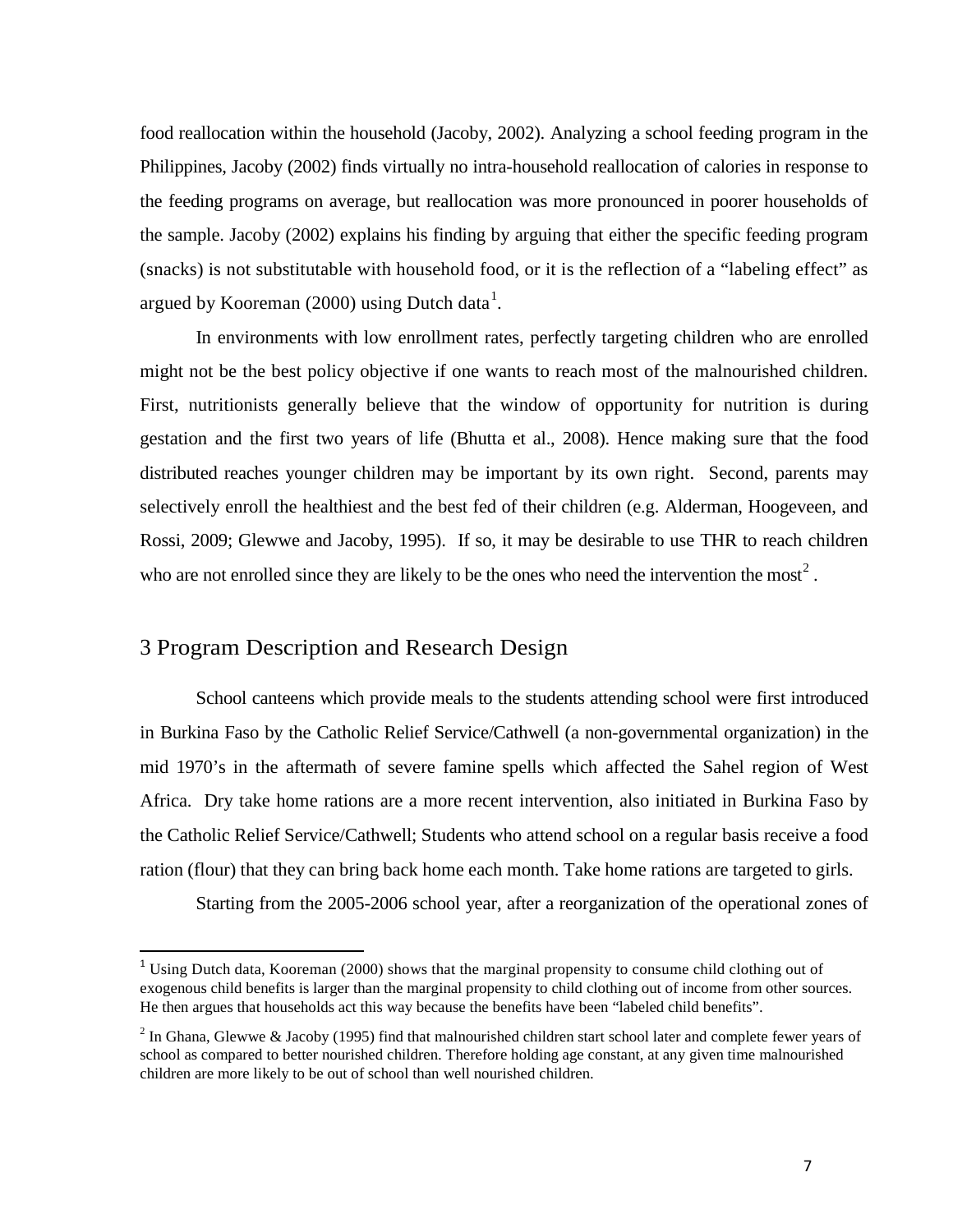the different actors, the World Food Program (WFP) assumed responsibility for all school nutrition programs (canteens and take home rations) in the Sahel region. Our study covers the region served by the WFP, and all new 46 new schools which were first opened in the academic 2005- 2006. As described in Figure 1, the experiment consisted in randomly assigning these schools to three groups (school canteens, take home rations and control group) after a baseline survey in June 2006. The program was implemented in the following academic year (i.e. 2006-2007) and a follow up survey was fielded in June 2007 at the end of that academic year<sup>[3](#page-9-0)</sup>.

In the two intervention groups, two different programs were implemented: school meals and THR. Under the school meals intervention, lunch was served each school day. The only requirement to have access to the meal is that the pupil be present. Both boys and girls were eligible for the school meals intervention. The THR stipulated that each month, each girl would receive 10 kg of cereal flour, conditional on a 90 percent attendance rate. Attendance records were maintained by the school administration, according to the standard policies applied by the Ministry of Education. In both cases, WFP has developed a quarterly delivery schedule, and the food staples were stored within the school. In keeping with local policy, boys were not eligible for the THR program. The teachers oversaw the administration of the program in collaboration with a representative of WFP. WFP has not reported any issues of concern with the program administration. However, because we did not run random checks on the program administration we cannot completely rule out problems that the WFP itself would not have known about.

We surveyed a random sample of 48 households around each school, making a total of 2208 households, having a total of about 4140 school age children (i.e. aged between 6 and 15). We collected information on household backgrounds, household wealth, school participation for all children, and anthropometric data. In both rounds of the survey, all school age children were asked to solve simple mathematical operations (addition, subtraction, multiplication and division). In the follow up round we administered formal cognitive tests, including the Raven's Colored Progressive Matrices tests and forward and backward digit span tests in order to measure the program impact on cognitive development and short term memory. In addition hemoglobin levels were taken for

ı

<span id="page-9-0"></span><sup>&</sup>lt;sup>3</sup> The trial was originally schedule to last two years but the implementers were reluctant to continue the random assignment into the second year.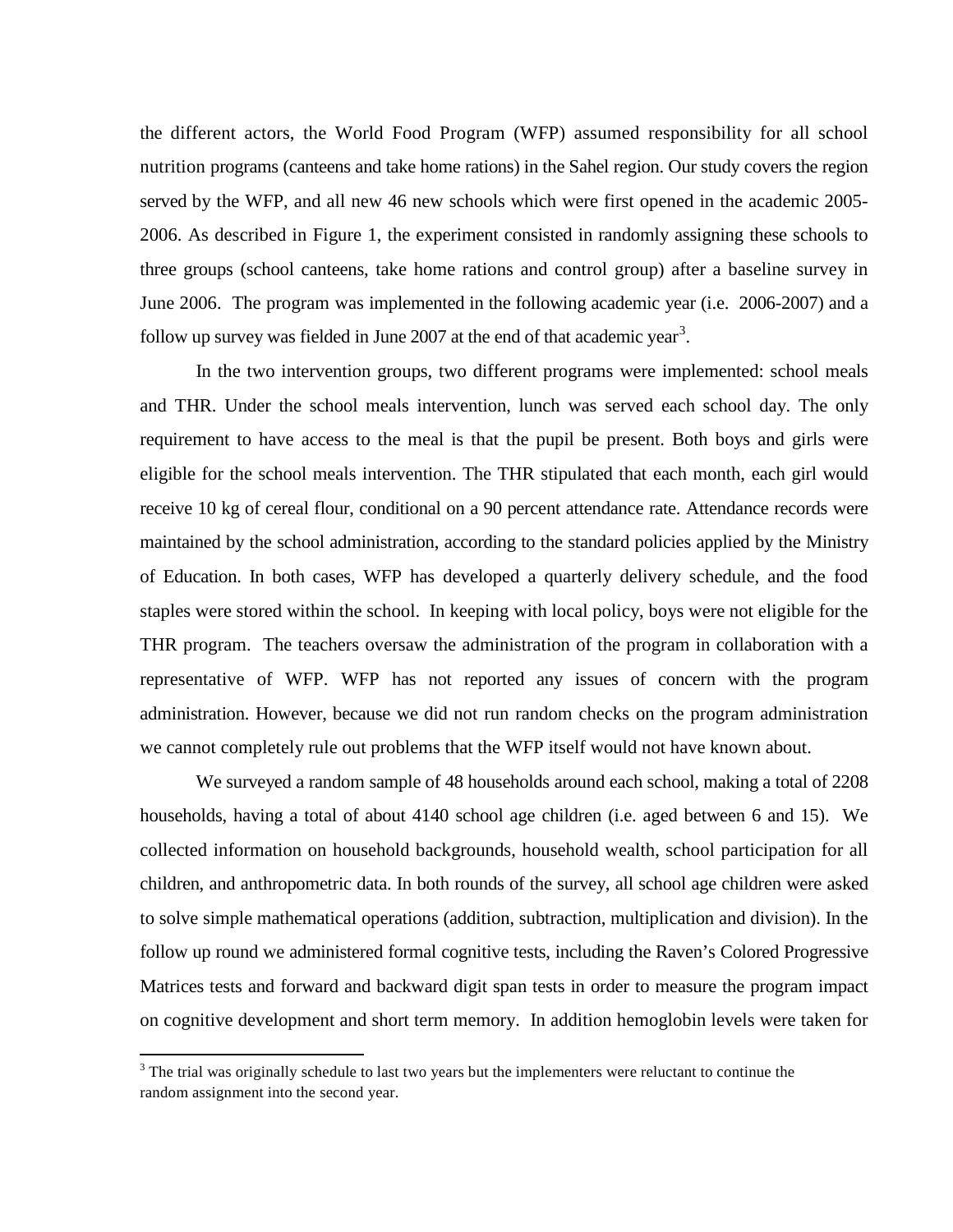all children younger than 16 and all women of reproductive age (between 15 and 49) in the follow up round. The field work differs from many school feeding evaluation studies, not only in its randomized assignment of treatments, but also in that it surveyed children not in school.

We summarize our key variables at baseline in table 1. The first three columns report the averages for the villages with school meals, take home rations and for the control villages. The last two columns (4 and 5) report the tests whether these variables are statistically different across treatment and control groups. We consider child level variables, which include educational, and health outcomes as well as socioeconomic characteristics, and household level variables which include the household head socioeconomic characteristics and household wealth.

It is apparent that prior to treatment, the groups were similar on most variables including enrollment, child health and nutritional status, household and socioeconomic characteristics. Out of the 86 differences reported in columns 4 and 5, there are 5 instances where the estimated differences are statistically significant. Overall, we conclude that the random assignment of villages to treatment and control groups was reasonably successful.

These summary statistics also show that these villages are characterized by low enrollment rate and poor child health. At the time of the baseline survey, 28 percent of children in the school meals villages, 24 percent in the take home villages and 24 percent in the control villages were enrolled in schools<sup>[4](#page-10-0)</sup>. In both treatment and control villages, only a small fraction (about 17 percent) of those children who are enrolled has access to all the required books. If this is any indication of the learning environment, one could conjecture that other school inputs are constraining as well.

On the math tests, children scored less than 2 points which correspond to getting half the answers correct. The anthropometric data point to severe food shortage, with weight-for-age and height-for-age 2 standard deviations below the reference population<sup>[5](#page-10-1),[6](#page-10-2)</sup>. The figures in table 2 (top panel) indicate that prior to the treatment, more than half of children were underweight or

 $\overline{\phantom{0}}$ 

<span id="page-10-0"></span><sup>&</sup>lt;sup>4</sup> As previously noted, these differences are not statistically significant as shown in columns 4 and 5.

<span id="page-10-1"></span><sup>&</sup>lt;sup>5</sup> We use the World Health Organization Child Growth Standards Package (WHO Multicentre Growth Reference Study Group, 2006).

<span id="page-10-2"></span><sup>6</sup> As previously noted, these differences are not statistically significant as shown in columns 4 and 5.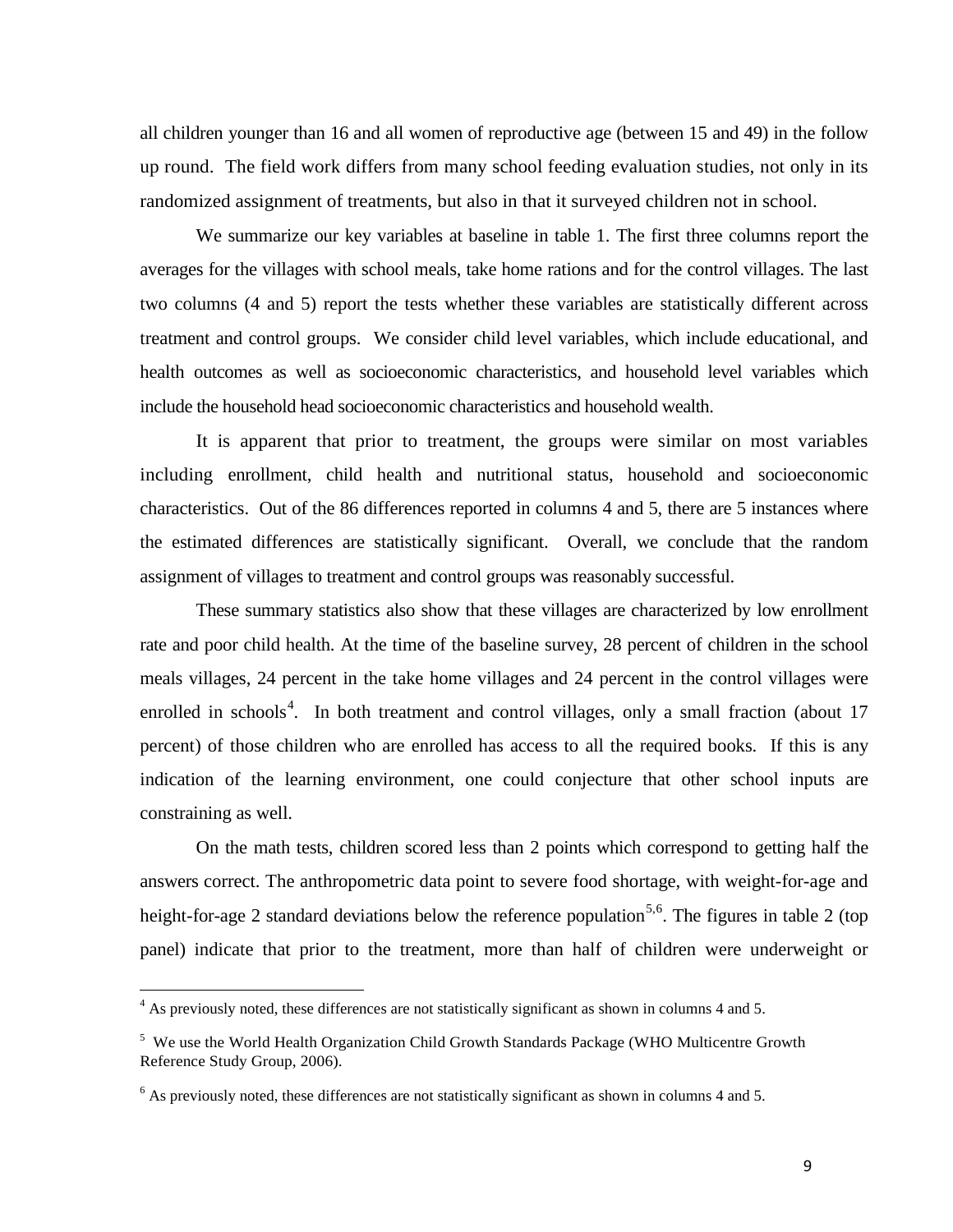stunted, and about one third were wasted. Table 3 provides similar measures taken from the 2003 Demographic and Health Survey (Institut National de la Statistique et de la Démographie and ORC Macro, 2004) which is the most recent available national survey at the time of our study. It can be seen that child malnutrition is widespread, and the northern region (which includes our study area) is worse off than most other regions. Together, these figures indicate that these households are facing severe constraints on nutrition and one could expect significant gains from the program.

## 4 Empirical Strategy

The study uses an experimental, prospective randomized design in which villages are randomly assigned to treatment and control groups and data are collected before the interventions are rolled out and after the interventions have been implemented (Burges, 1995; Duflo, Glennerster and Kremer, 2008). Our identification strategy relies entirely on the random assignment of the villages to treatment and control groups. Because of this random assignment the estimated program impact has a causal interpretation. Our main assumption is that the outcomes of interest would have remained identical across these groups if the program has not been implemented. Therefore differences observed across the groups in the follow up survey can be attributed to the program.

Because the program was offered at the village level, we estimate the average intent to treat (AIT) effect, that is, the impact of the program, on average, for all children in a given age range within a village whether or not all children in the village were receiving the treatment. This estimate measures the average program impact on eligible individuals (i.e. the impact of the intervention instead of the impact of the treatment), and is relevant for two reasons. First, since in practice policy makers have no influence on program participation, AIT is relevant for policy analysis. Second, AIT provides a lower bound for average treatment on the treated (ATT) under the assumption that the program impact on non participants in treatment groups is lower than its effect on compliers.

To estimate the AIT we use children in the control villages as the counterfactual group, with the assumption that control villages are not impacted by the program. We measure the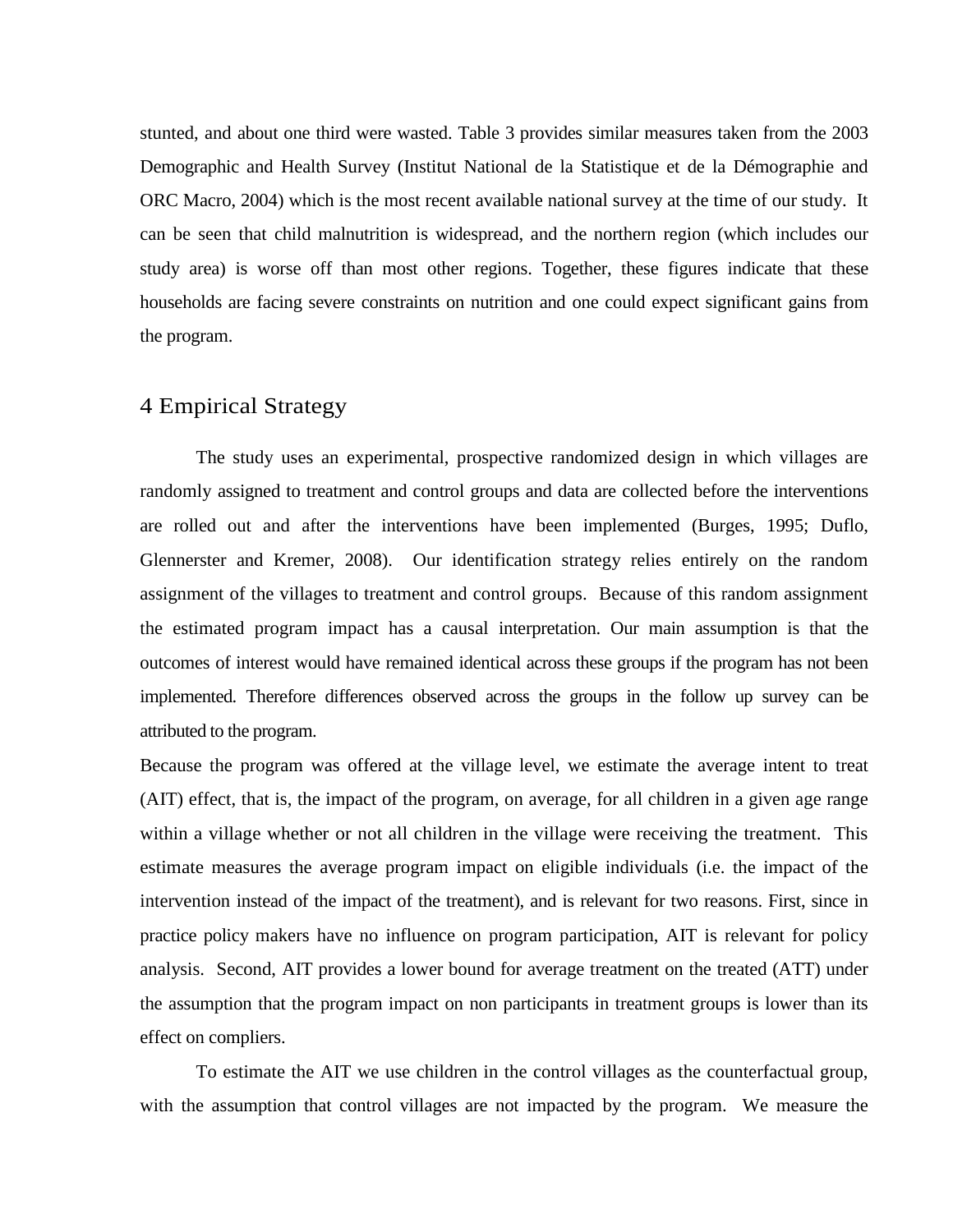program effect as the difference between the potential outcome  $(y_{1i})$  for children in a treated village  $(T_i = 1)$  in the presence of the treatment and the potential outcome  $(y_{0i})$  for children in a treated villages in the absence of the treatment.

$$
AIT = E (y_{1i} | T_i = 1) - E (y_{0i} | T_i = 1)
$$
\n(1)

However, since we do not observe the potential outcome for children in a treated village in the absence of the treatment,  $(y_{0i})$ , we use children in control villages  $(T_i = 0)$  as the counterfactual. We assume that the potential outcome for children in a treated village in the absence of the treatment would be the same as the potential outcome for children in the absence of the treatment in control villages, or

$$
E(y_{1i} | T_i = 1) = E(y_{0i} | T_i = 0)
$$
\n(2)

Therefore, the AIT is given by

$$
AIT = E (y_{1i} | T_i = 1) - E (y_{0i} | T_i = 0)
$$
\n(3)

Given that we have both a baseline and a follow up surveys, we use a difference-in-differences (DID) specification to estimate the program impact.

$$
Y_{it} = \beta_0 + \beta_1 T_i + \beta_2 T_i * F + \beta_3 F + \beta_4 X_{it} + \mu_{it}
$$
\n(4)

Where  $y_i$  is the outcome of interest measured at the child level,  $T_i$  is the treatment indicator, *Xi* is a vector of child characteristics (e.g. gender, age), and F indicates the follow up survey. The impact of the program is given by  $\beta_2$ . The analysis then compares age cohorts rather than changes in individuals over a panel.

Our identification strategy could be weakened if control communities are indirectly affected by the program. For example, there could be cross over in which households in control villages have their children attend school in treatment villages so that they gain access to the program. Also households in the program villages could chose to foster in children from villages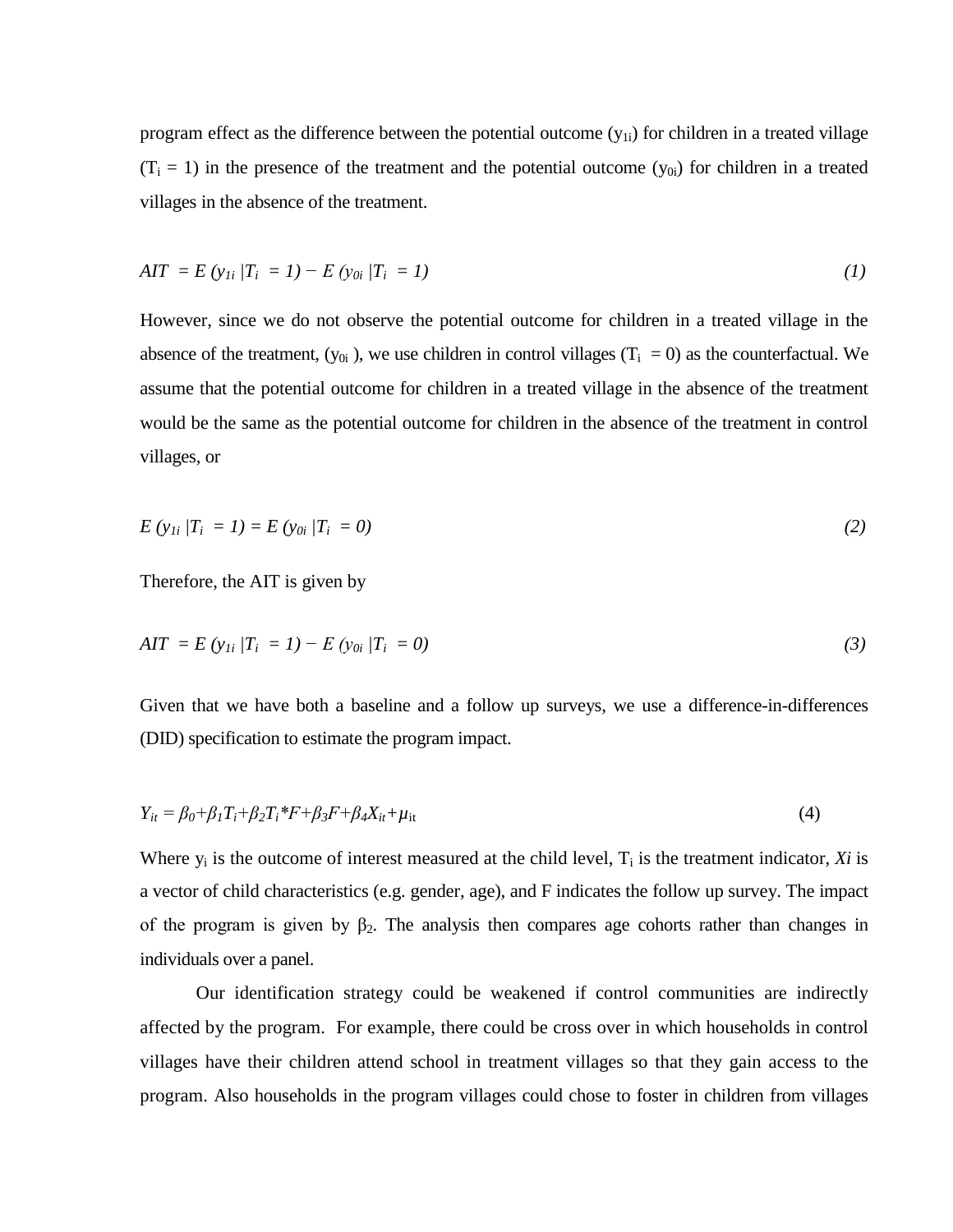without the programs. The first type of crossover would lead to an underestimation of the impact while the latter could bias the measured effects upwards.

## 5 Estimation Results and Discussion

#### *5.1. Enrollment*

Table 4 reports the program impact on new enrollments. By new enrollments, we mean children who are entering school for the first time. The first three columns show the estimation results for children aged between 6 and 15 years. New enrollment increased by 6.2 percentage points overall and by 5.6 percentage points for girls in villages which were randomly selected to receive THR. New enrollment for girls increased by 4.9 percentage points in villages that received school meals. The main insight from this table is that both interventions were successful in increasing new enrollment. However, the impact is confined to younger children. This may reflect the fact that the program only ran for one academic year and older children may not be able to register. It is worth noting also that there is no evidence that THR targeting girls crowds out boys registration.

#### *5.2 Learning outcomes*

To assess how the interventions impacted learning outcomes, four simple arithmetic questions were asked to each child between 5 and 15. The enumerator recorded whether the answer was right and the time the child took to answer the question. There are two main reasons one would expect a positive impact on learning outcomes. First, if more children enroll because of the interventions, then one would expect the average learning outcome to increase (assuming that schooling has a positive impact on learning). Second, for children who are enrolled, the interventions may improve learning outcomes through regular attendance and by reducing short term hunger the interventions would increase children's ability to focus while in the classroom (e.g. Pollit, 1995). Our approach relies on the observation that even with simple questions on math skills, it is still possible to find some variation among the population (Yamauchi, 2008).

The maximum time allotted was 120 seconds, and in the data we recoded all incorrect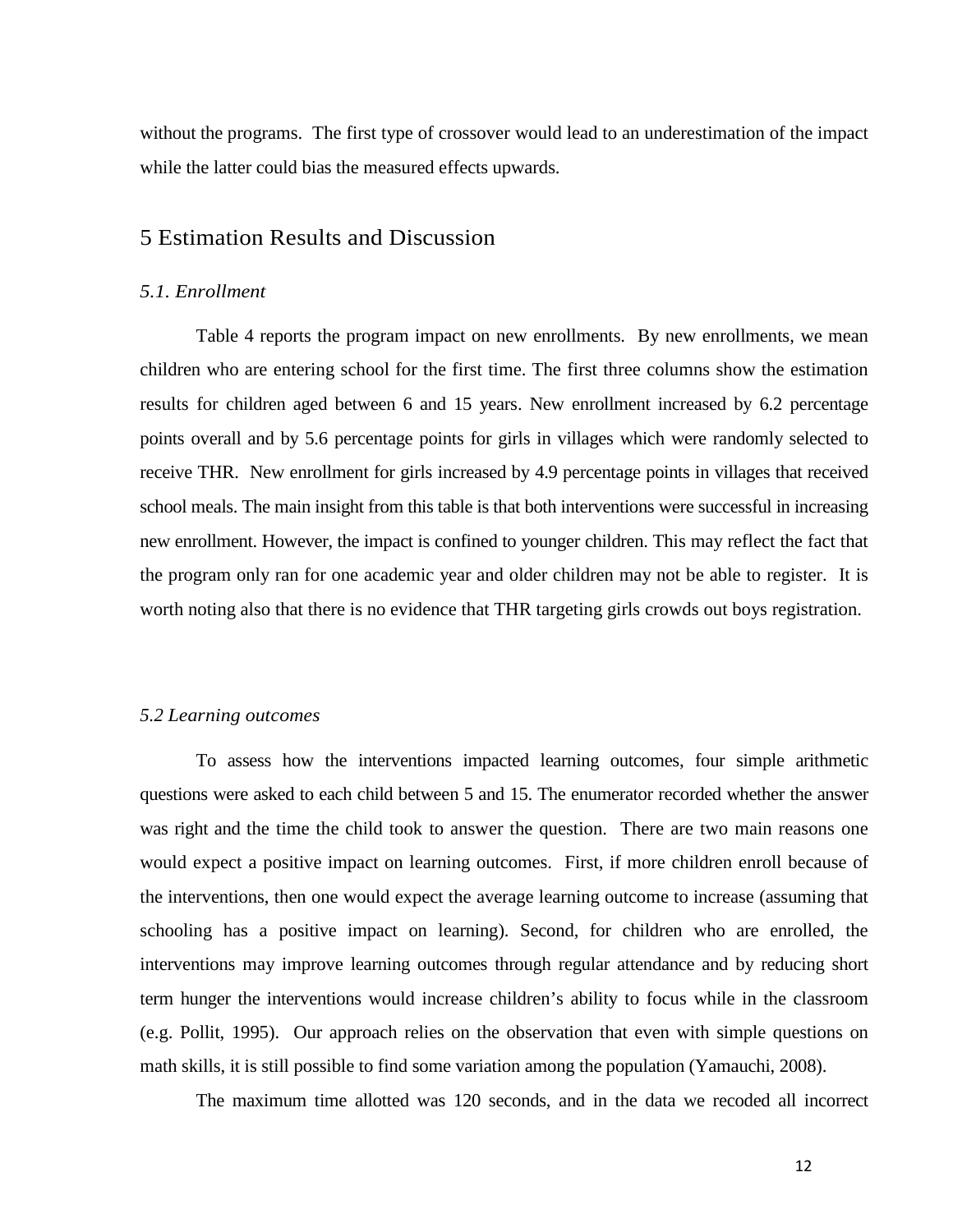answers and non-response to 125 seconds. The results are reported in tables 5 and 6 for all children between age 6 and 12. In table 6, we report the time each child took to answer. Overall there was a 22 seconds gain for girls in school meals villages. From columns 6 and 9, it can be seen that these gains in time are confined to older girls in school meals villages (13 to 15 years old), as these girls took 54 seconds less than the control group to complete the exercise. We do not, however, see any significant impact on boys. It is important to remind that our estimation strategy yields average intent to treat (AIT) effects.

A potentially interesting question is why the effects for older boys in the school meals villages in table 5 are negative and statistically significant. At this point, we do not have an explanation. However, similar negative impacts on learning outcomes have been encountered in Northern Uganda by Adelman et al. (2008). Likewise Grantham-McGregor, Chang, and Walket (1998) have identified a negative impact of school breakfast on learning outcomes in Jamaica that they have associated with school level organization. In particular, they have remarked that feeding program was likely to have a negative impact in schools which were not so well organized.

#### *5.3 Cognitive Development*

During the follow up survey children between 5 and 15 were administered the WISC and Raven's progressive matrices tests, and a digital span test. The WISC and Raven tests were originally developed by Raven in 1936. The test asks candidates to identify the missing segment required to complete a larger pattern. The digit span test assesses the number of digits a child can retain and recall. Hence the forward digit span test can be seen as a measure of short term or working memory.

Since these tests were not administered during the baseline, we rely on the differences between treatment and control villages in the follow up assuming that the differences at the baseline would have been minimal. The estimations results are presented in tables 7 for the WISC and Raven's and in table 8 for the digit span tests. In each case the outcome variable is the child's total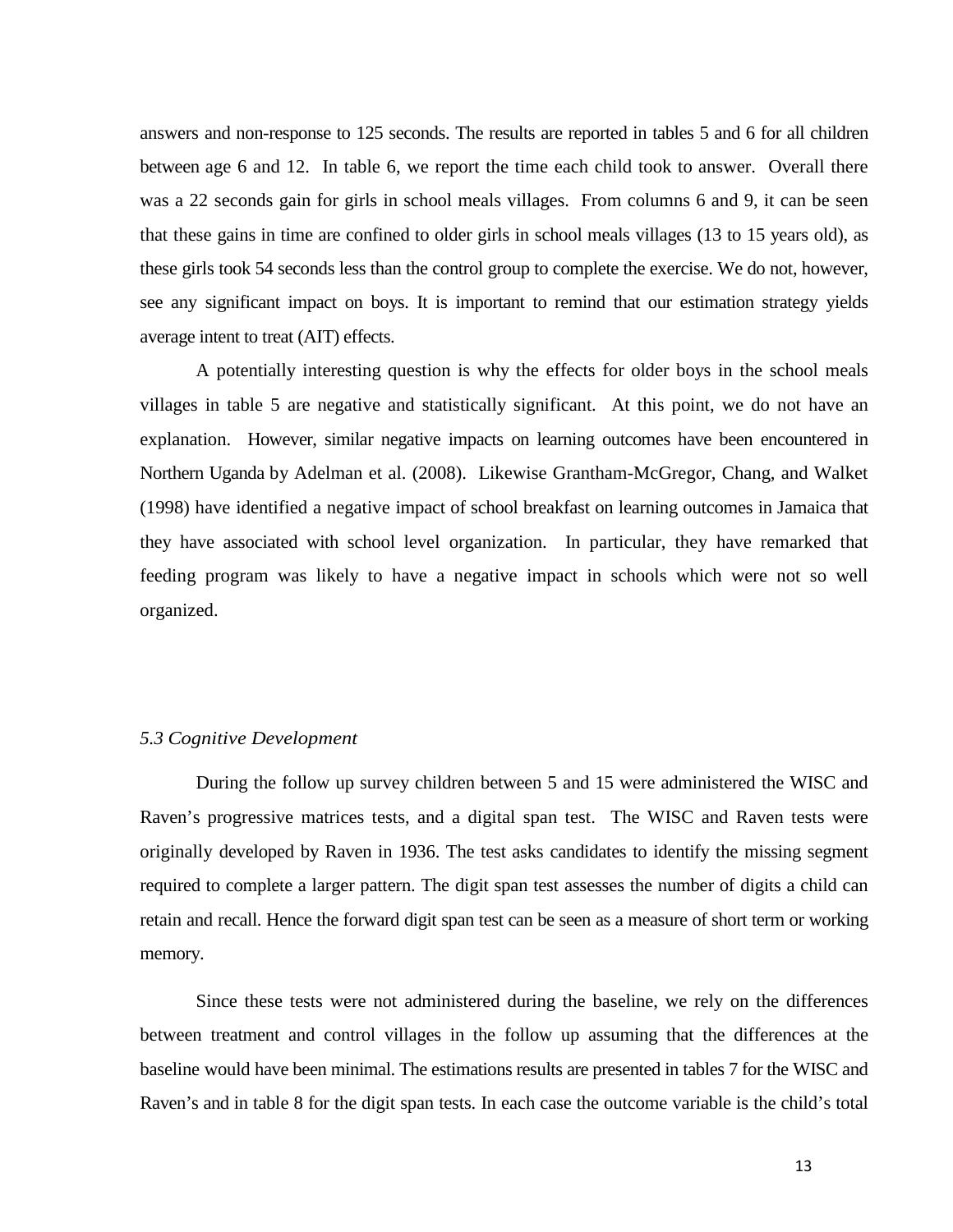score. The results indicate that, looking at AIT, the interventions did not produce any discernible impact on these outcomes. In general cognitive abilities are more likely to be influenced by interventions which target children less than two years old when the brain is still forming (Bhutta et al., 2008). Therefore, it is not necessarily surprising that these interventions which target school age children do not produce any discernible impact.

#### *5.4 Absenteeism*

Absenteeism is measured by the number of school days missed in May by each student as reported by the survey respondent. Hence, a negative coefficient indicates that children exposed to the program missed fewer days in May whereas a positive coefficient indicates that children exposed to the program missed more days in May. We show the estimation results in table 9. The sample is restricted to children who were enrolled in school at the time of the surveys. The results indicate that compared to the control group, students who were receiving school meals missed on average .7 (significant) days more and students who were receiving the take home rations missed .4 (not significant) days more, out of an estimated 20 school days in May. These results are driven by the program impact on girls. From column (2), it is apparent that the school meals program did not affect boy's absenteeism significantly. Column (3) reveals that compared to the control group, girls who received school meals or the THR missed 1 day more.

Taken at face value, these results suggest the program had no impact on boys' absenteeism and led to relatively more absenteeism among girls. One can imagine a scenario where increased enrollment due to SFPs is accompanied by more absenteeism. Such an explanation would be related to household strategic behavior. Consider two identical households A and B where A is the treated and B is the control. Each household has two school age girls. Absent of the program one girl is enrolled and the other is in charge of the household chores. With the program, household A enrolls both girls. Without an active labor market and if the household is labor constrained or child labor is complement to adult labor (Edmonds, 2008; Diamond and Fayed, 1998; Ray, 2000,) it is plausible that at least one girl in household A will miss school sometimes whereas the only girl who is enrolled in household B does not have to miss school. Specifically, as long as each girl in household A attends enough school to qualify for the THR, household A is still better off in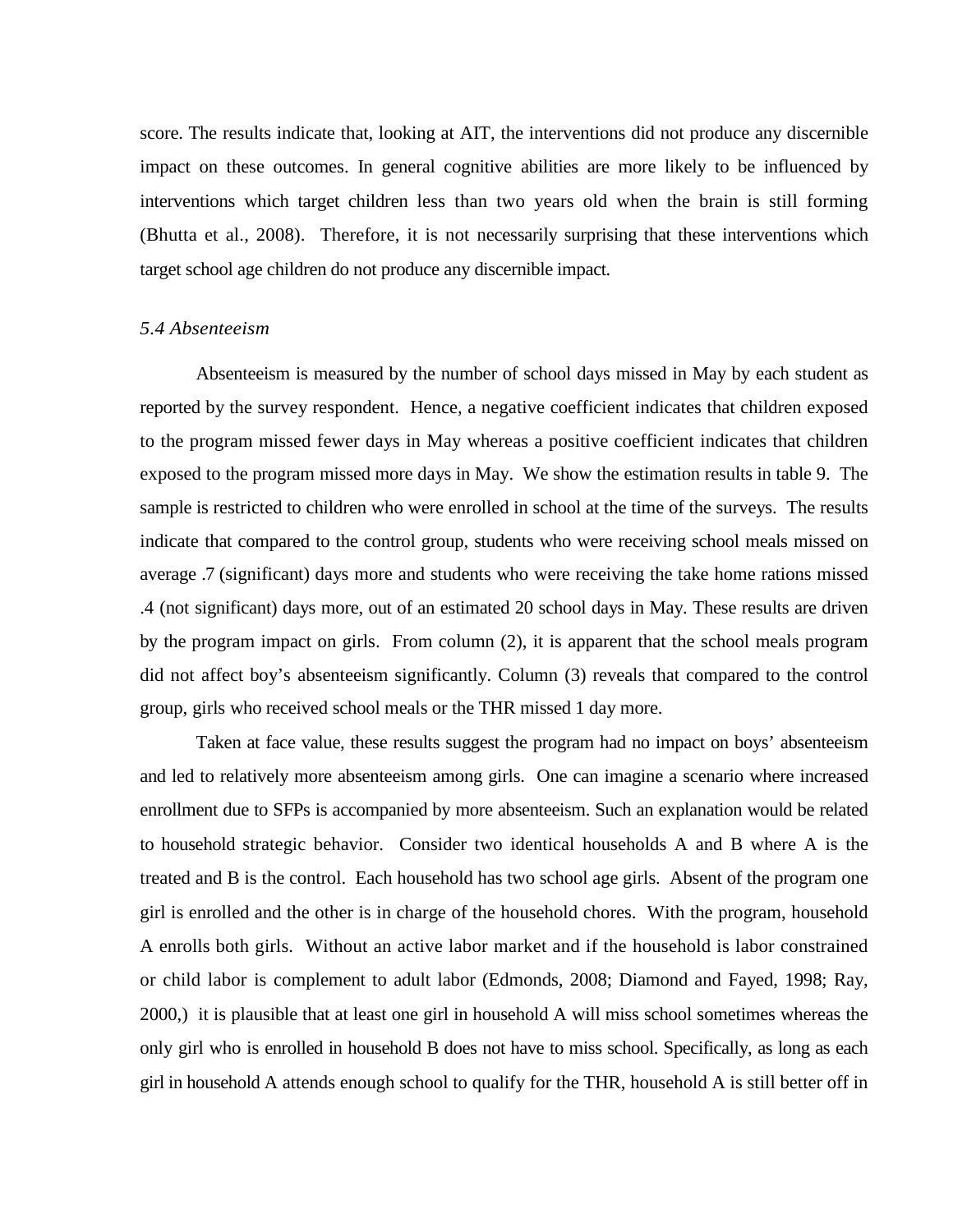terms of welfare. The same reasoning can be made for the school meals, although in this case there is not a cut off level of attendance for benefits. When registration fees fall below a certain threshold, it is optimal for the household to register all her children and have them attend school only those times when the household values the school meals more than the child labor. Either way, absenteeism conditional on enrollment is likely to be higher with the program than without the program.

Overall it is plausible that with the program children who would have stayed out of school are enrolled but some of them attend less regularly. We can use the number of school age children (6-15) to empirically test this conjecture. We consider the presence of other (other than the student) children between 6 and 15 years old in the household at the time of the survey, independently of whether or not those other children were enrolled themselves. The number of children between 6-15 years old can be considered as given in the short term, and could not influenced by the program during the relatively short period it has been in place. To assess the effects of household labor supply, we construct three groups of households based on the number of children in the household and estimate the program impact (ATT) on absenteeism for each group. The estimation results are reported in table 10. Columns 1-3 show the results for households with no or at most one child in addition to the student (column 1), those with two or three children in addition to the student (column 2), and those with four or more children in addition to the student (column 3), respectively. We repeat the same regressions in columns 4-6 restricting the sample to younger students (i.e. 6-12 years old). Consistent with our conjecture, for households with at most one child in addition to the students (columns 1 and 4), the intervention has increased absenteeism for more than a full day compared to the control group. There is no significant effect for households with 2 or 3 children (columns 2 and 4). For households with 4 or more children in addition to the student (columns 3 and 6), THR has lead to a reduction of the number of days missed (decreased absenteeism) by about 1.4 day for all students (column 3) and by about 1.7 days for younger students (column 6).

#### *5.5 Child labor*

Tables 11 to 16 look at the average intent to treat (AIT) impact of the interventions on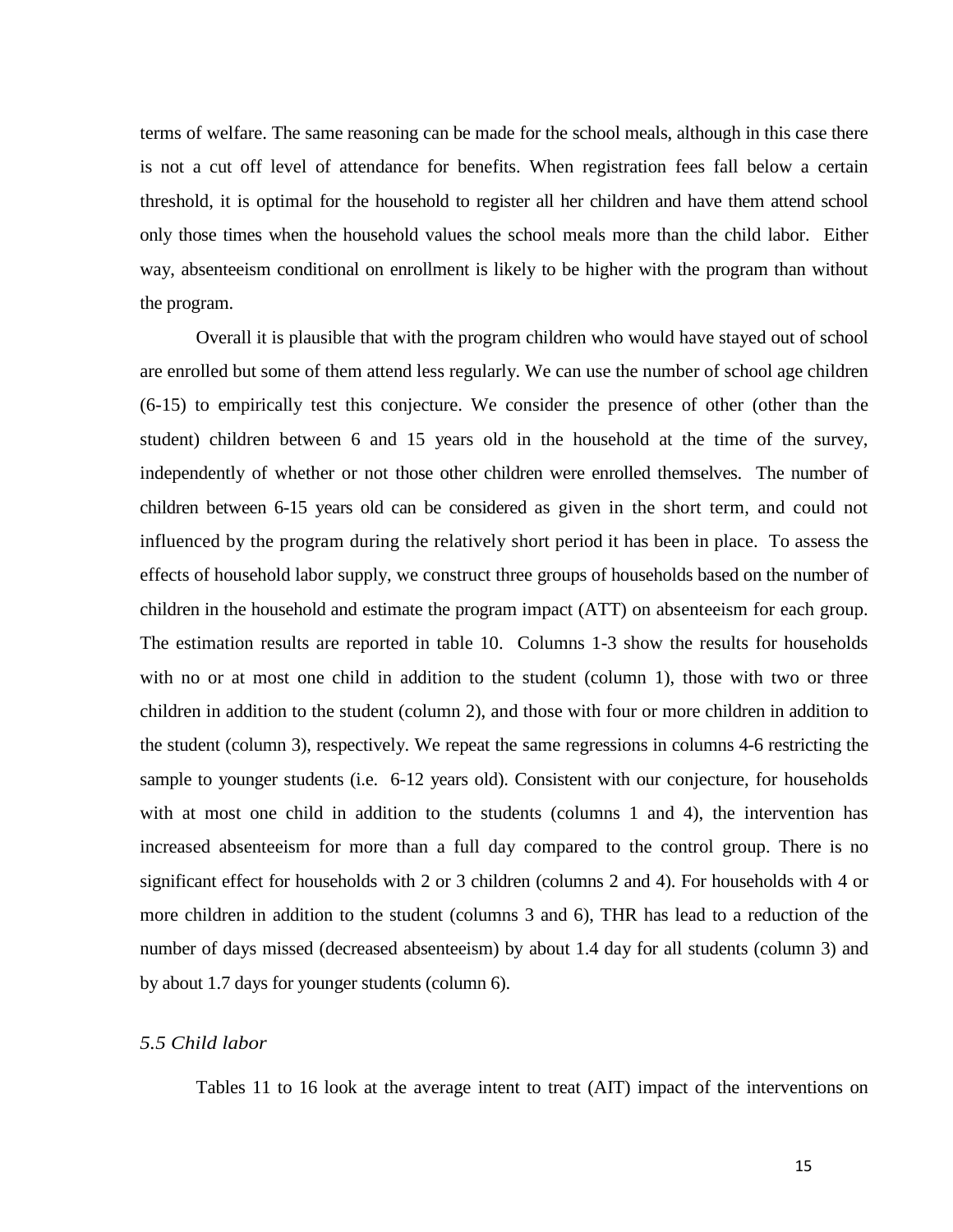child labor. The survey asked whether a child participated in a specific task during the last week the school was open. Girls living in THR villages were 9 percentage points less likely to participate in farm labor or in productive non-farm labor (tables 11 and 12). The impact is in general larger for girls, and is confined to girls who are 6 to 12 years old. These results are consistent with the observation that the take home rations targeted girls exclusively. Girls in the school meals villages were less likely to tend for their younger siblings (table 15), an activity that the social organization usually bestows onto young girls. However, girls 6-12 who benefited from the program, especially in the THR villages, were likely to be more involved in domestic activities such as fetching water, fetching woods and other household chores, as can be seen in tables 13, 14 and 16.

Overall, the interventions did not eliminate child labor, but instead altered the allocation of child labor (especially among girls) away from productive activities and more toward domestic activities which the children may be more able to combine with school activities.

#### *5.6 Nutritional Status*

ı

Table 17 shows the program impact (AIT) on the nutritional status of children less than 5 years old. We report the results for children between 6 and 60 months old and for children between 12 and 60 months old. For THR villages, a child is defined as being in a treatment household if there is at least one school age girl (6-12 years old) in the household whether or not she actually attended<sup>[7](#page-17-0)</sup>.

In villages which received take home rations, weight-for-age increased by .36 standard deviations (significant at the 5% level) and weight-for-height increased by .29 standards deviations (although not statistically significant) compared to the controls. In the last three columns we

<span id="page-17-0"></span> $<sup>7</sup>$  Since THR targeted girls only, a household without a school age girl would not have been eligible.</sup>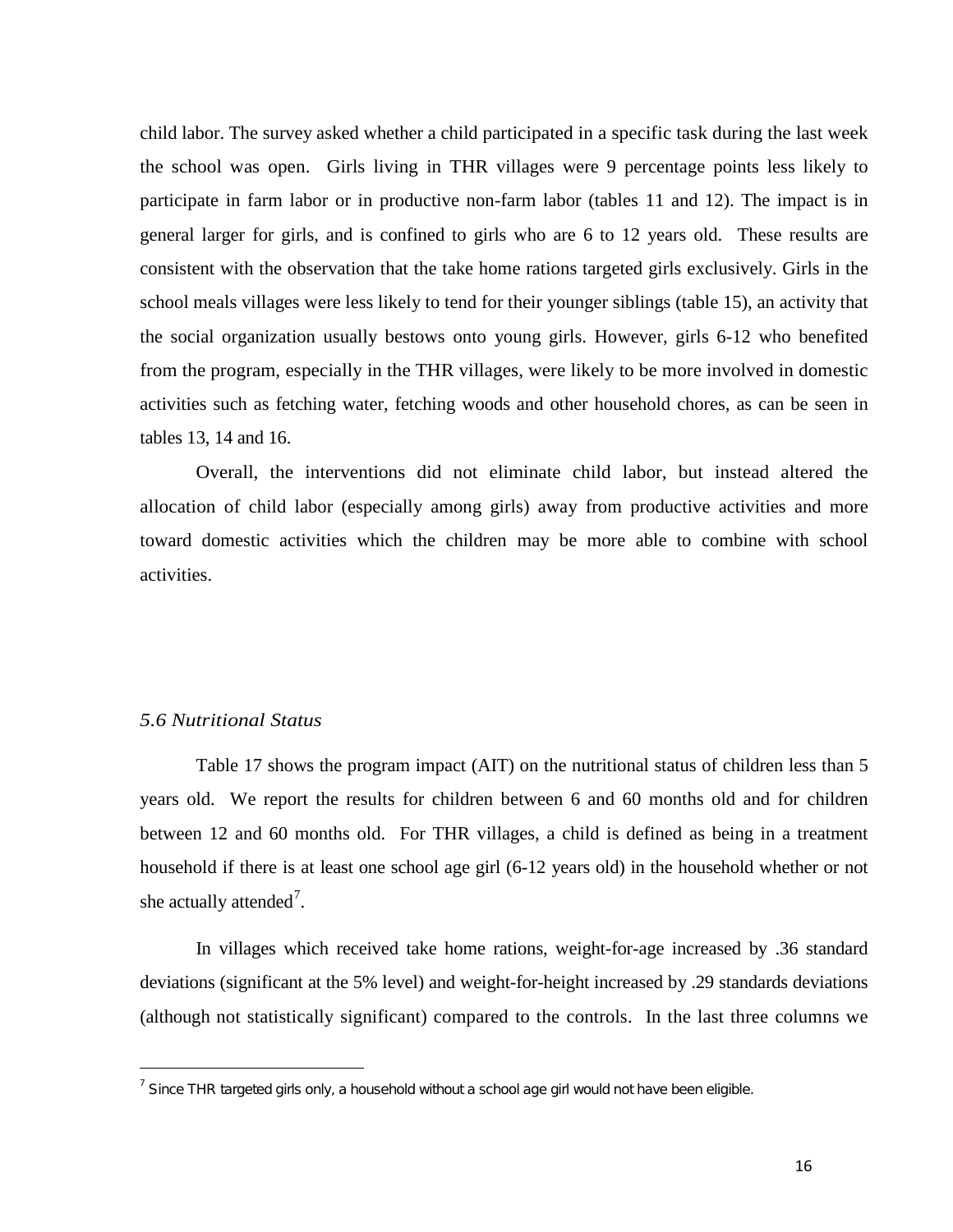restrict the sample to children between 12 and 60 months old. It can be seen that the program impact increases both in magnitude and in statistical significance: .38 standard deviations increase for weight-for-age (significant at the 5% level) and .33 increase in for weight-for-height (significant at the 10% level). In contrast school meals did not have any discernable impact. Furthermore, there is no significant impact on height-for-age. This latter result is expected since height-for-age is more a long run measure of child nutritional status which cannot be influenced in a relatively short period of time and which reflects breastfeeding and weaning practices as much as household food availability.

Unless parents reallocate food within the household away from children who have access to school meals and towards children who are not in school, one would not expect school meals to have any impact on children who are not in school, especially if parents do not reallocate food away from the children who have access to school meals as observed by (Jacoby, 2002). On the other hand the significant impact of THR on younger children who are not in school warrants two observations. First, food that comes from THR is not used exclusively for the child who has access to the program but is accessible to other household members as well. Hence, while school meals target precisely the child who is in school, THR have positive spillovers for younger children. Second, for a relatively marginal food transfer to have such a strong effect in a relatively short period of time, it must be the case that these households were severely food constrained.

In table 18 we report the program impact on the nutritional status of school age children. We use body mass index for age (BMI) and weight-for-age, both expressed in z-scores based on the reference tables provided by de Onis et al.  $(2007)^8$  $(2007)^8$ . It can be seen that the program did not have any significant impact on BMI, although there is a marginal gains in weight-for-age for 6-10 years old (column 7).

Table 19 shows hemoglobin levels taken during the second round of the survey. Assuming that hemoglobin levels at baseline would not have been different across treatment and control groups once age and gender were adequately controlled for, in keeping with the randomization our estimated program impact (AIT) can be interpreted as causal.

 $\overline{\phantom{0}}$ 

<span id="page-18-0"></span> $^8$  In the reference tables reported by de Onis et al. (2007), BMI-for-age is defined over the age range of 6 to 19 years of age, and weight-for-age is defined over 6 to 10 years of age.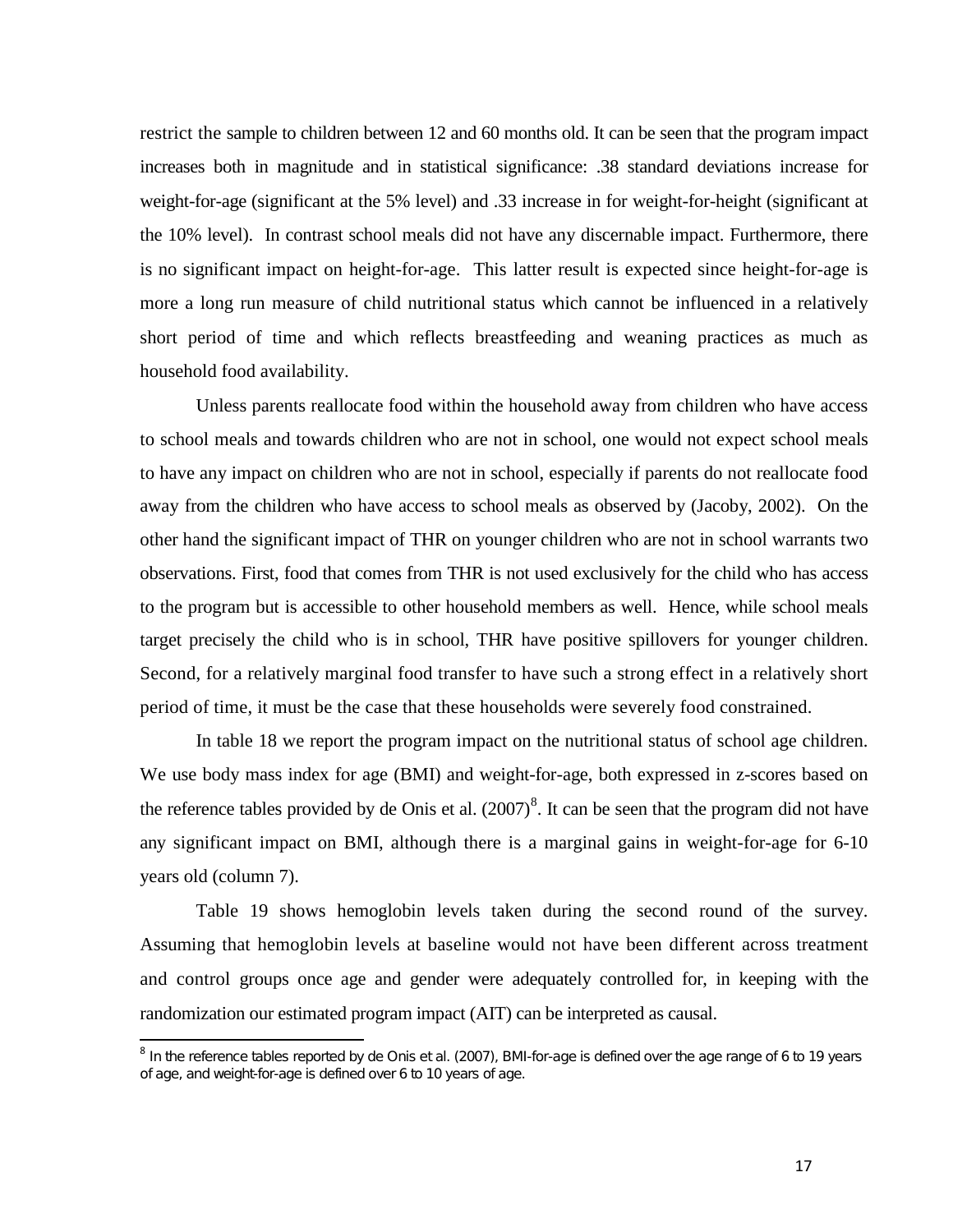The first three columns show the estimation results for children 6 to 15 years old. Column one shows the results for the entire subsample of this age range and columns two and three show the results for boys and girls separately. In columns 4-6, we repeat the analysis for children aged between 6 and 12 years. Column 7 shows the results for women of reproductive age, i.e. between 16 and 49 years. It is apparent that the program did not have any significant impact on hemoglobin levels. Nevertheless, it can be seen that the program impact is generally larger under THR, and the standard errors are smaller in relative terms. Moreover, comparing columns 1-3 to columns 4-6, it can be seen that the impact on younger children is relatively larger. This is consistent with our previous finding that the interventions raised enrollment of younger children the most. Furthermore, while THR have relatively a larger impact, it is surprising that the impact of school meals is almost confined to younger boys as can be seen from comparing columns 5-6. This could be an indication that food redistribution within the household tends to favor boys over girls. However, these interpretations must be taken with caution since the estimates are not statistically significant.

## 6 Conclusion

In this paper, we have used a prospective randomized design to assess the impact of two school feeding schemes on educational and health outcomes of children from low income households in northern rural Burkina Faso. We considered two programs: school meals which provide lunch in school, and take-home rations which provide girls with 10 kg of cereal flour each month, conditional on 90 percent attendance rate. Because we can rely on a baseline and on a follow up surveys, we were able to use difference in difference regressions to estimate the impact of the program. Moreover, because we have a randomized experiment, we can interpret the estimated impact as causal.

After the program ran for one academic year, we found that both school feeding schemes increased girls' enrollment by 5 to 6 percentage points. For younger siblings of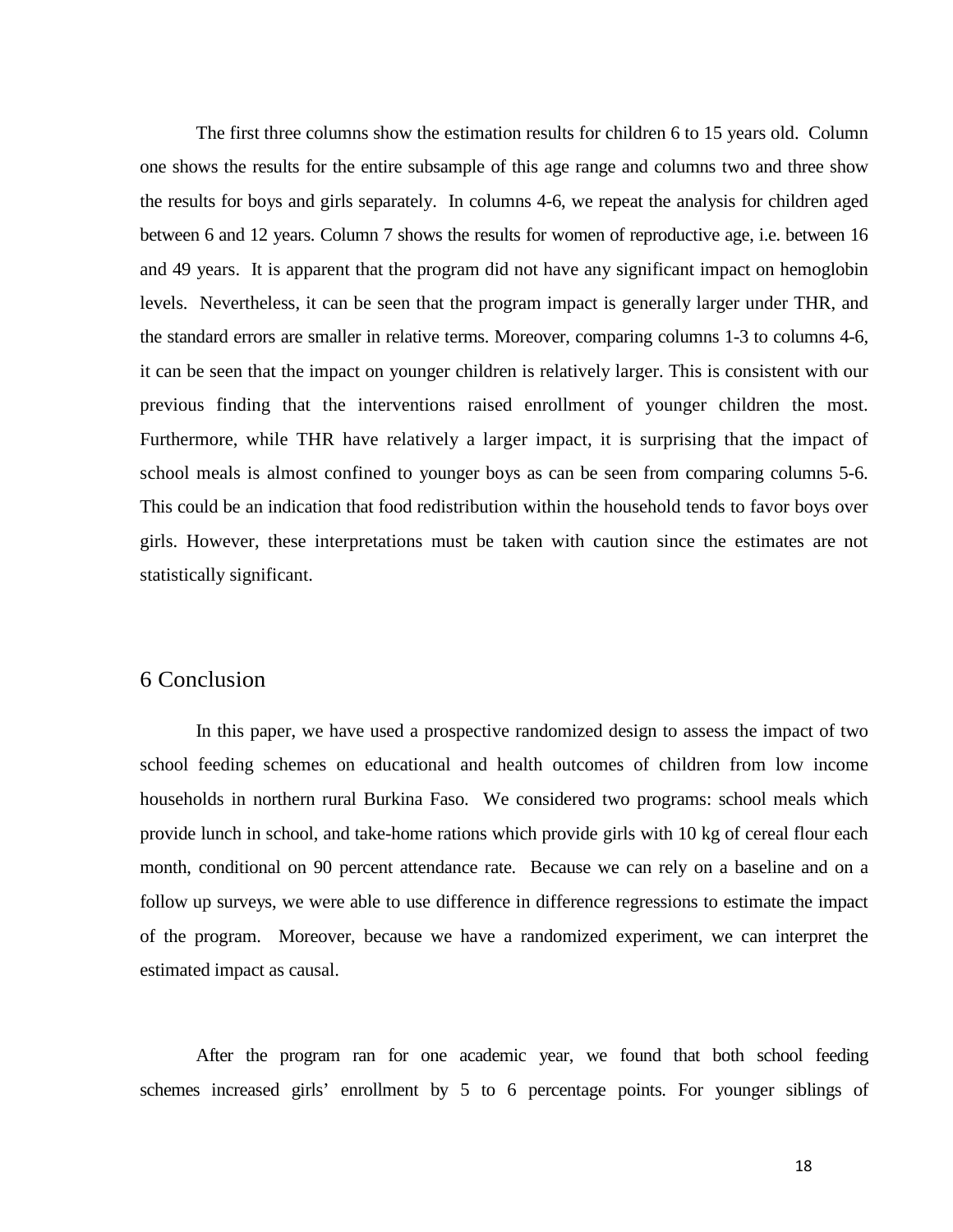beneficiaries, aged between 12 and 60 months who were not in school, take home rations have increased weight-for-age by .38 standard deviations and weight-for-height by .33 standard deviations. We do not find, however, a significant impact on academic performances and the average impact on attendance is counter-intuitive in the sense that the children who were exposed to the interventions have higher absenteeism. We argue that the increased enrollment could be accompanied by higher absenteeism rates if there is no an active labor market and households are labor constrained and/or child labor is complementary to adult labor. We show that the interventions caused absenteeism to increase in household who are low in child labor supply while absenteeism decreased for households which have a relatively large child labor supply. This in turn explains that we did not observe strong impacts on learning outcomes.

Overall, our results show that school feeding programs in this specific context of agricultural households without an active labor market can increase enrollment, but may fail to improve attendance and academic performance for a larger number of children. This calls for more investigation of the circumstances under which school feeding programs could increase enrollment and improve academic performance, and a more direct comparison of this type of conditional "in kind" transfer with conditional cash transfers.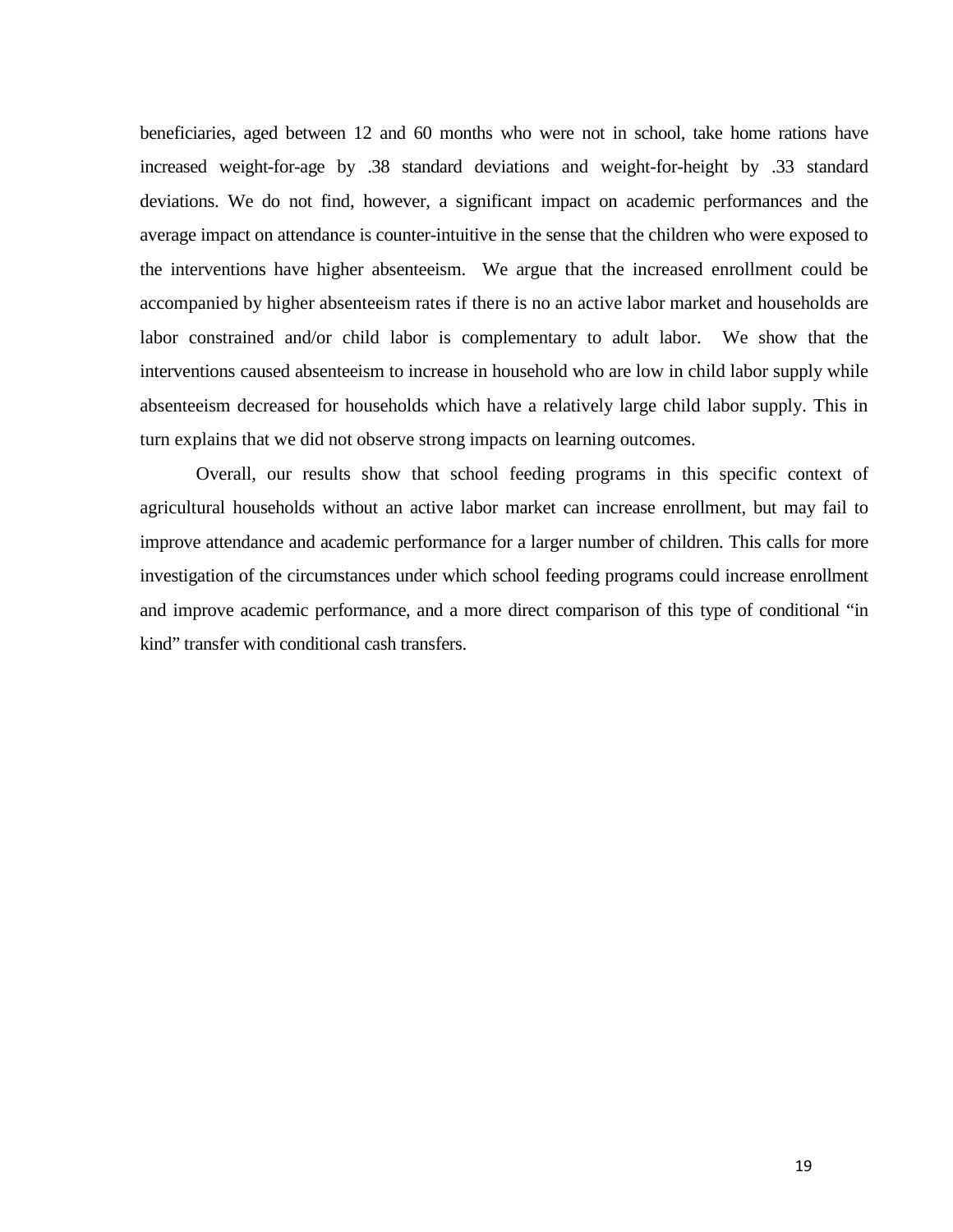## References

Adelman, S., D. O. Gilligan, and K. Lehrer. 2007 "How Effective is Food For Education Programs? A Critical Assessment of the Evidence from Developing Countries" Unpublished manuscript. International Food Policy Research Institute, Washington, DC.

Adelman, S., H. Alderman, D. O. Gilligan, and K. Lehrer. 2008 "The Impact of Alternative Food for Education Programs on Learning Achievement and Cognitive Development in Northern Uganda" Unpublished manuscript. International Food Policy Research Institute, Washington, DC.

Ahmed, A. and C. del Ninno. 2002 "The Food for Education Program in Bangladesh: An Early Evaluation of its Impact on Educational Attainment and Food Security" FCND Discussion Paper 138, International Food Policy Research Institute, Washington, DC.

Ahmed, A. 2004 "Impact of Feeding Children in School: Evidence from Bangladesh" Unpublished manuscript. International Food Policy Research Institute, Washington, DC.

Alderman, H., H. Hoogeveen, and M. Rossi. 2009. "Preschool Nutrition and Subsequent Schooling Attainment: Longitudinal Evidence from Tanzania." *Economic Development and Cultural Change*. 57(2):239-260.

Bhutta, Z., T. Ahmad, R. Black, S. Cousens, K. Dewey, E. Giugliani, B. Haider, B. Kirkwood, S. Morris, H. Sachdev, and M. Shekar. 2008 "What works? Interventions for Maternal and Child Undernutrition and Survival" *Lancet*. 371(3):417-440.

Burges, G. 1995. "The Case for Randomized Field Trials in Economic and Policy Research" *Journal of Economic Perspectives*,.9 (2): 63-84.

de Onis, M., A. Onyango, E. Borghi, A. Siyam, C. Nishida, and J. Siekmann. 2007. "Development of WHO Growth Reference for School-Age Children and Adolescents," *Bulletin of the World Health Organization*. 85: 661-668.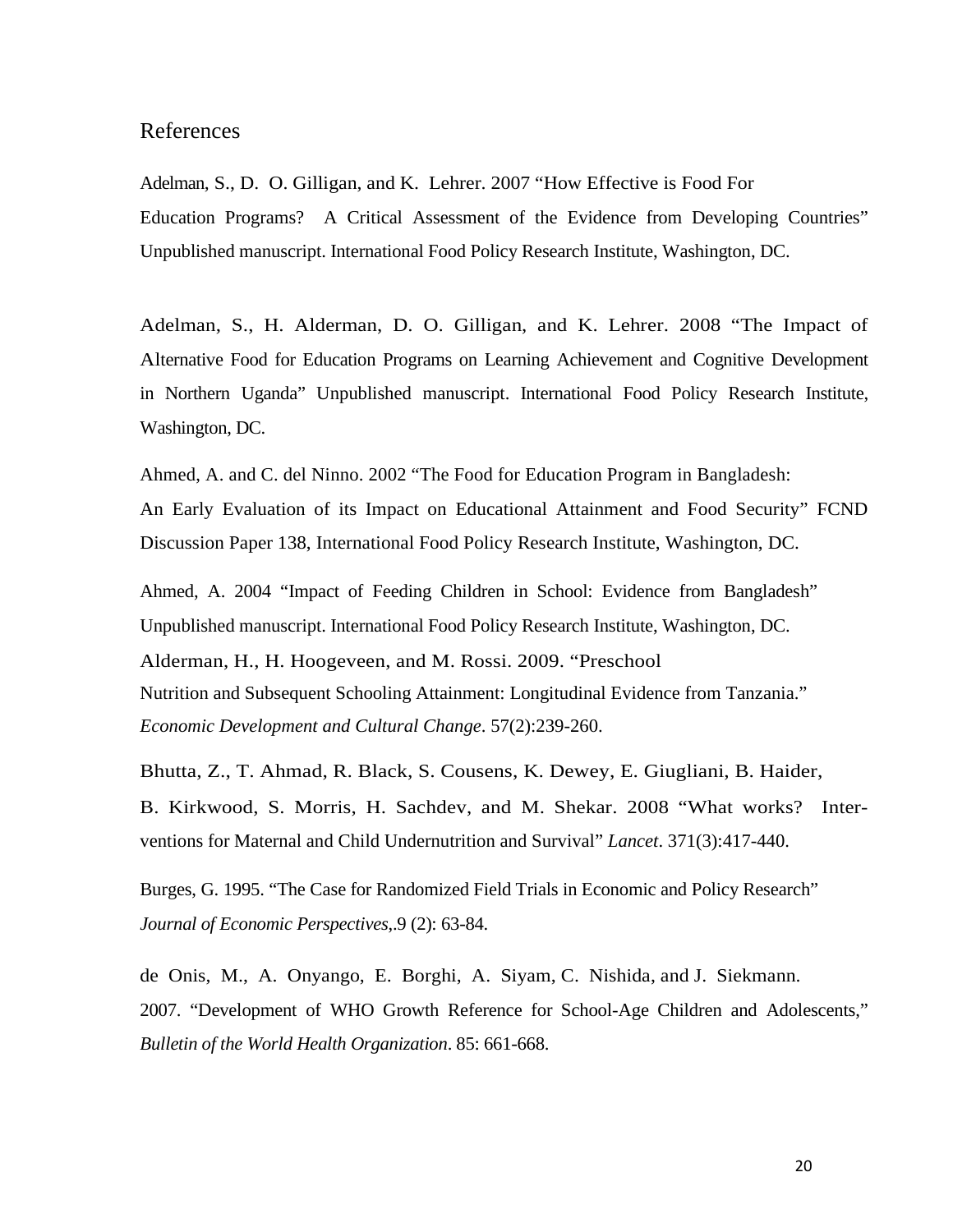Diamond, C. and T. Fayed. 1998. "Evidence on Substitutability of Adult and Child Labor" *Journal of Development Studies*. 34(3): 62-70.

Duflo, E., R. Glennerster, and M. Kremer.2008, "Using Randomization in Development Economics Research: A Toolkit" in T. P. Schultz and J. A. Strauss (eds.) *Handbook of Development Economics*, Vol. 4: Elsevier: 3895-3962.

Dwyer, J. 1995. "The School Nutrition Dietary Assessment Surveys" *American Journal of Clinical Nutrition*. 61: 173S-177S.

Edmonds, E. V. 2008. "Child Labor" in T. P. Schultz and J. A. Strauss (eds.) *Handbook of Development Economics*, Vol. 4: Elsevier: 3607-3709.

Gahvari, F. and E. Mattos. 2007. "Conditional Cash Transfers, Public Provision of Private Goods, and Income Redistribution" American Economic Review, Vol. 97, No. 1, pp. 491-502, March.

General Accounting Office. 2002 "Foreign Assistance: Global Food for Education Initiative Faces Challenges for Successful Implementation," Report to Congressional Requesters 02-328, United States General Accounting Office, Washington, DC.

Glewwe, P. and H. G. Jacoby. 1995 "An Economic Analysis of Delayed Primary School Enrollment in a Low Income Country: The Role of Early Childhood Nutrition" *Review of Economics and Statistics*, 77(1): 156-69.

Grantham-McGregor, S. M., S. Chang, and S. P. Walker. 1998. "Evaluation of School Feeding Programs: Some Jamaican Examples" *American Journal of Clinical Nutrition*, 67S: 785S-789S.

Institut National de la Statistique et de la Démographie and ORC Macro. 2004. "Enquête Démographique et de Santé du Burkina Faso 2003," final report, INSD et ORC Macro, Calverton, Maryland, USA.

Jacoby, H. G. 2002. "Is There an Intrahousehold "Flypaper" Effect? Evidence From a School Feeding Programme," *Economic Journal*,, 112 (476): 196-221.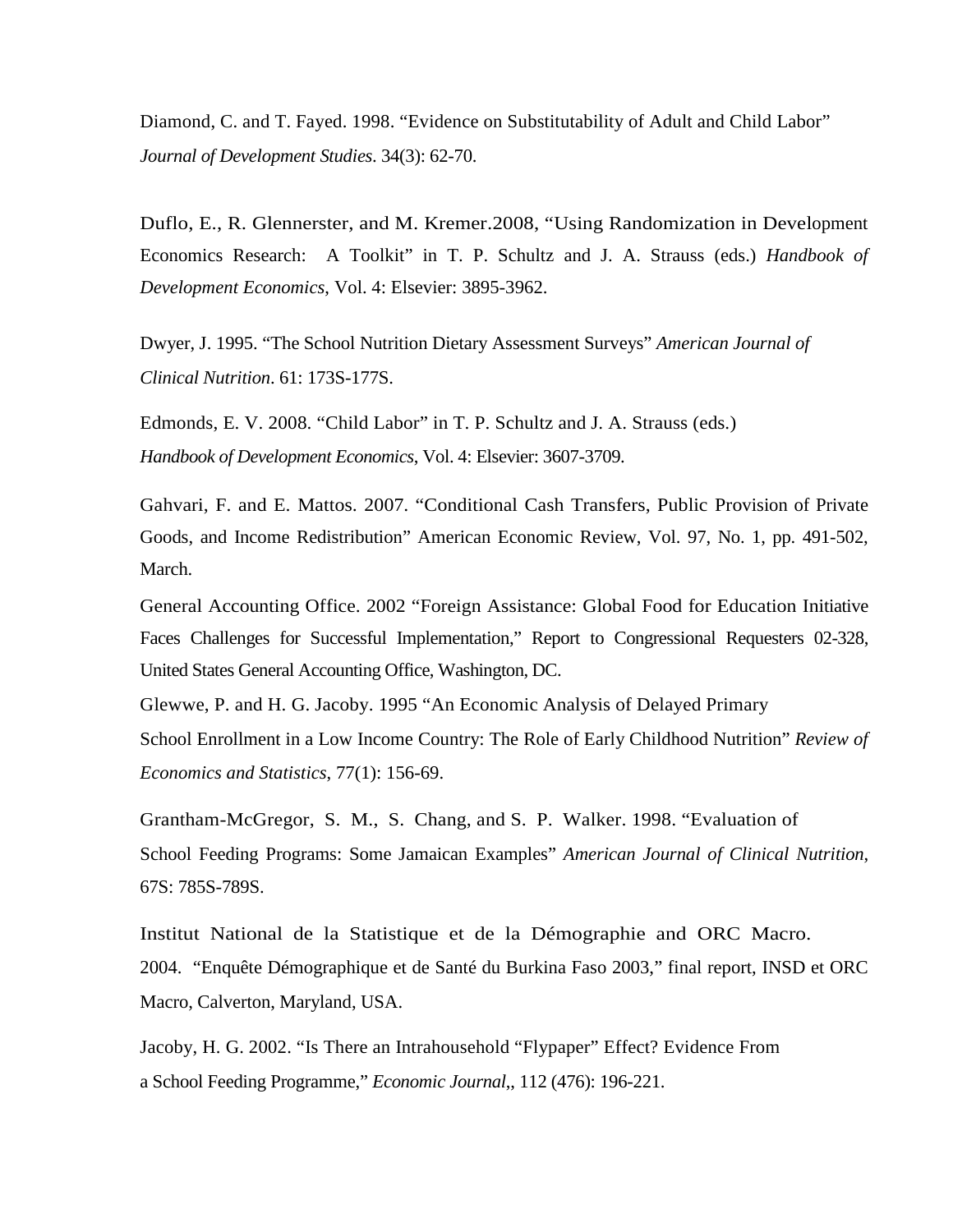Kooreman, P. 2000 "The Labeling Effect of a Child Benefit System," *American Economic Review*. 90 (3): 571-583.

Levinger, B., 1986 "School Feeding Programs in Developing Countries: An Analysis of Actual and Potential Impact," Aid Evaluation Special Study 30, U.S. Agency for International Development.

Pollit, E.. 1995. "Does Breakfast Make a Difference in School*?" Journal of the American Dietetic Association*. 95 (10): 1134-1139.

Ray, R. 2000. "Child Labor, Child Schooling, and Their Interaction with Adult Labor: Empirical Evidence for Peru and Pakistan," *World Bank Economic Review*, 14: 347-367.

Ross, T., 1991 "On the Relative Efficiency of Cash Transfers and Subsidies," *Economic Inquiry*. 29(3): 485-496.

Schultz, P. T. 2004 "School Subsidies for the Poor: Evaluating the Mexican Progresa Poverty Program," *Journal of Development Economics*. 74(1):199-250.

UNESCO. 2007 "Global Education Digest 2007: Comparing Education Statistics Across the World," technical report, UNESCO Institute for Statistics, Montreal: Quebec, Canada.

WHO Multicentre Growth Reference Study Group. 2006. "WHO Child Growth Standards: Length/height-for-age, weight-for-age, weight-for-length, weight-for-height and body mass index-for-age: Methods and development," technical report, World Health Organization, Geneva.

Yamauchi, F., 2008. "Early Childhood Nutrition, Schooling and Sibling Inequality in a Dynamic Context: Evidence from South Africa," *Economic Development and Cultural Change*. 56: 657-682.

Zoungrana, A., B. Sawadogo, S. Zerbo, I. Tagnan, N. Terpend, S. Sanon, and D. Michiels. 1999. "Plan National d'Organisation et de Coordination des Secours d'Urgence et de Réhabilitation: Volet Sécurité Alimentaire," Rapport Technique, Comité National de Secours d'Urgence et de Réhabilitation, Ouagadougou, Burkina Faso.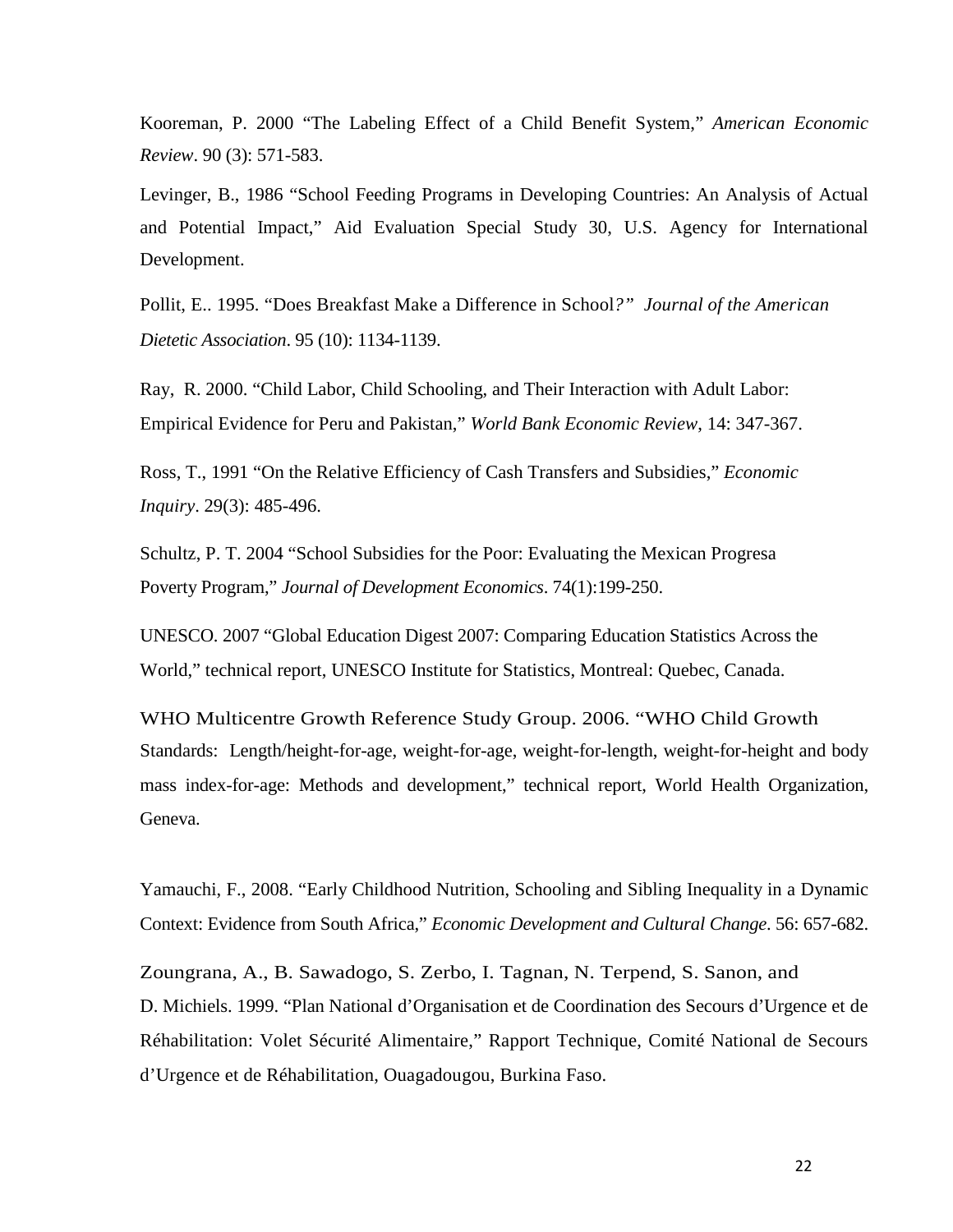## **Figure 1: Experimental design**

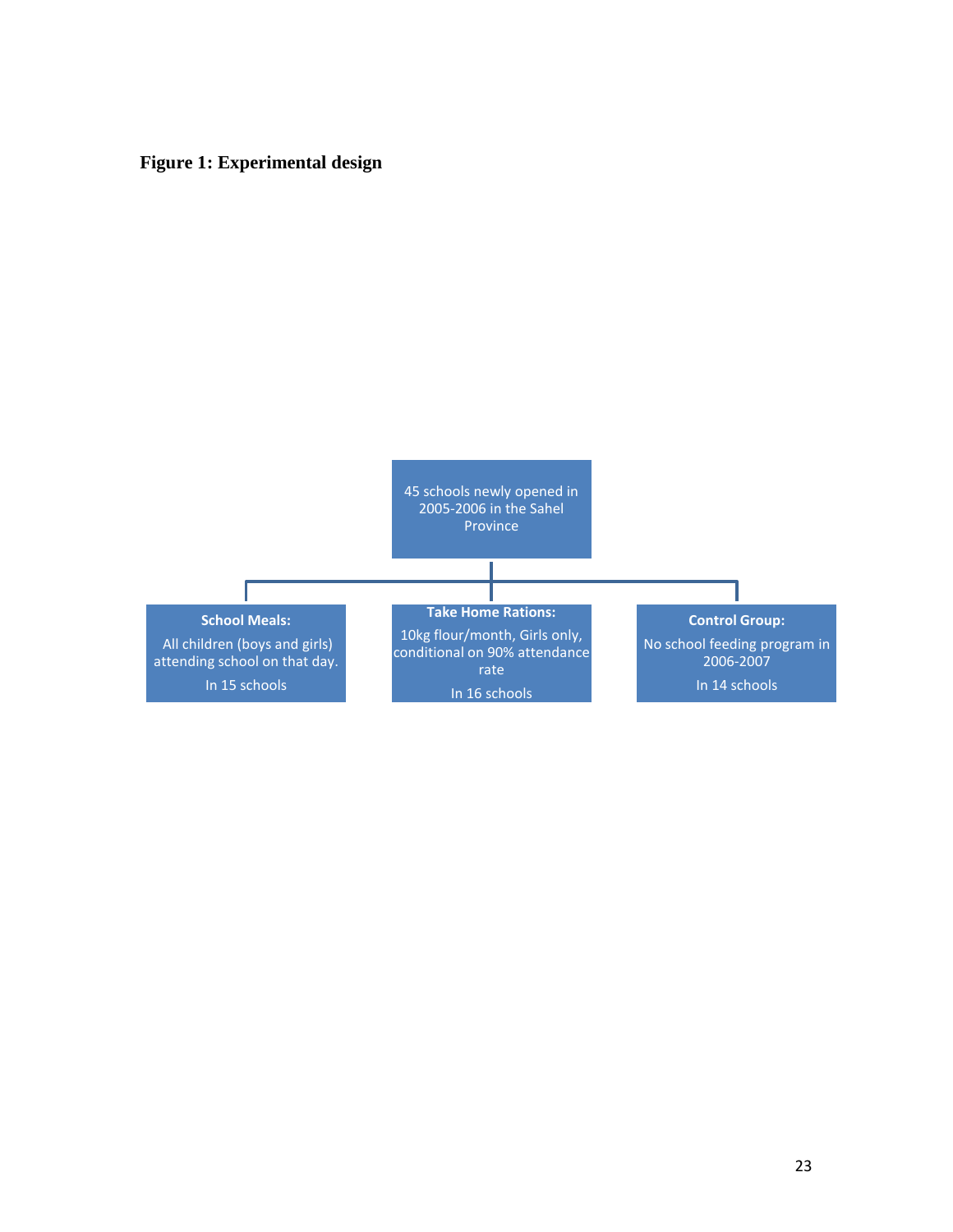|                                 |                | (1)                 | (2)                   | (3)               | (4)                     | (5)                 |
|---------------------------------|----------------|---------------------|-----------------------|-------------------|-------------------------|---------------------|
| Variable                        |                | Meals               | <b>THR</b>            | Control           | Difference with control |                     |
|                                 |                |                     |                       |                   | Meals                   | <b>THR</b>          |
|                                 |                |                     |                       |                   |                         |                     |
|                                 |                |                     | Child level variables |                   |                         |                     |
| Enrolled                        |                | 0.281               | 0.241                 | 0.243             | 0.039                   | $-0.001$            |
|                                 |                | [0.033]             | [0.032]               | [0.025]           | [0.042]                 | [0.041]             |
| Math answers                    |                | 1.823               | 1.923                 | 1.818             | 0.005                   | 0.106               |
|                                 |                | [0.113]             | [0.143]               | [0.132]           | [0.173]                 | [0.194]             |
| Math time-adjusted              |                | 180.528             | 171.661               | 183.433           | $-2.905$                | $-11.772$           |
|                                 |                | [6.070]             | [6.328]               | [6.913]           | [9.199]                 | [9.372]             |
| Days missed in May              |                | 0.513               | 0.713                 | 1.276             | $-0.763*$               | $-0.563$            |
|                                 |                | [0.165]             | [0.189]               | [0.382]           | [0.416]                 | [0.426]             |
| Child labor (any)               |                | 0.848               | 0.87                  | 0.852             | $-0.003$                | 0.018               |
|                                 |                | [0.017]             | [0.019]               | [0.018]           | [0.025]                 | [0.026]             |
| Child productive labor          |                | 0.65                | 0.637                 | 0.603             | 0.047                   | 0.034               |
|                                 |                | [0.033]             | [0.031]               | [0.034]           | [0.047]                 | [0.046]             |
|                                 | Farm labor     | 0.585               | 0.595                 | 0.574             | 0.011                   | 0.021               |
|                                 |                | [0.042]             | [0.032]               | [0.039]           | [0.057]                 | [0.050]             |
|                                 | Non farm labor | 0.292               | 0.236                 | 0.163             | $0.129**$               | 0.073               |
|                                 |                | [0.039]             | [0.055]               | [0.032]           | [0.050]                 | [0.063]             |
| Household chores                |                | 0.643               | 0.656                 | 0.686             | $-0.043$                | $-0.030$            |
|                                 |                | [0.022]             | [0.033]               | [0.029]           | [0.037]                 | [0.044]             |
|                                 | Cooking        | 0.334               | 0.315                 | 0.344             | $-0.009$                | $-0.028$            |
|                                 |                | [0.020]             | [0.023]               | [0.024]           | [0.031]                 | [0.033]             |
|                                 | Fetch water    | 0.467               | 0.493                 | 0.527             | $-0.059$                | $-0.034$            |
|                                 |                | [0.027]             | [0.041]               | [0.039]           | [0.048]                 | [0.057]             |
|                                 | Fetch wood     | 0.359               | 0.396                 | 0.36              | $-0.001$                | 0.035               |
|                                 |                | [0.022]             | [0.032]               | [0.036]           | [0.043]                 | [0.048]             |
|                                 | Tend           |                     |                       |                   |                         |                     |
|                                 | youngsters     | 0.237               | 0.198                 | 0.186             | 0.052                   | 0.012               |
|                                 |                | [0.028]             | [0.024]               | [0.031]           | [0.042]                 | [0.039]             |
|                                 | Other hh       |                     | 0.388                 |                   |                         |                     |
|                                 | chores         | 0.391               |                       | 0.413             | $-0.022$                | $-0.025$            |
|                                 |                | [0.015]             | [0.026]               | [0.025]           | [0.029]                 | [0.036]             |
| weight (kg)                     |                | 23.135              | 23.397                | 22.747            | 0.388                   | 0.650               |
|                                 |                | [0.682]<br>125.627  | [0.706]<br>125.542    | [0.631]           | [0.929]                 | [0.947]             |
| height (cm)                     |                |                     | [1.315]               | 124.941           | 0.686                   | 0.601<br>[1.893]    |
|                                 |                | [1.020]<br>14.378   | 14.569                | [1.362]<br>14.331 | [1.702]                 |                     |
| Body mass index                 |                |                     |                       | [0.201]           | 0.047                   | 0.238               |
|                                 |                | [0.269]<br>$-2.202$ | [0.192]<br>$-2.521$   | $-2.394$          | [0.336]<br>0.192        | [0.278]<br>$-0.126$ |
| Weight-for-age (6-60 months)    |                |                     |                       |                   |                         |                     |
|                                 |                | [0.172]             | [0.159]               | [0.178]           | [0.248]                 | [0.238]             |
| Height-for-age (6-60 months)    |                | $-2.351$            | $-2.086$              | $-2.317$          | $-0.034$                | 0.231               |
|                                 |                | [0.152]             | [0.111]               | [0.146]           | [0.211]                 | [0.184]             |
| Weight-for-height (6-60 months) |                | $-0.786$            | $-1.125$              | $-0.903$          | 0.117                   | $-0.222$            |

## **Table 1: Key Variables at Baseline**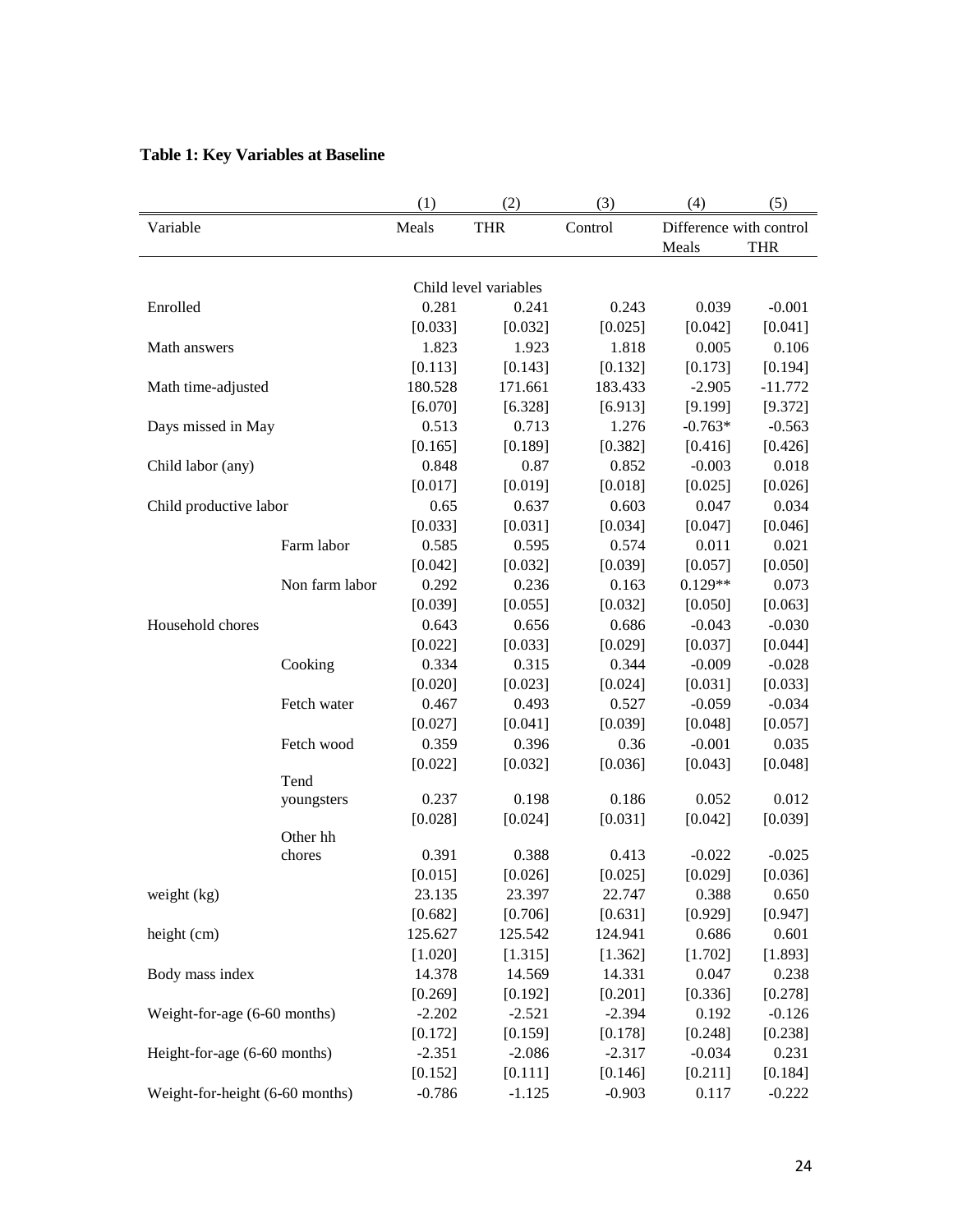|                                  | [0.143]   | [0.108]                   | [0.156]   | [0.212]    | [0.190]    |
|----------------------------------|-----------|---------------------------|-----------|------------|------------|
| <b>Registration Fees</b>         | 261.58    | 543.478                   | 319.667   | $-58.086$  | 223.812    |
| (CFA Francs)                     | [79.570]  | [154.603]                 | [85.403]  | [116.727]  | [176.623]  |
| <b>Education Expenses</b>        | 2351.689  | 3012.625                  | 2556.167  | $-204.477$ | 456.459    |
| (CFA Francs)                     | [334.717] | [476.950]                 | [291.944] | [444.147]  | [559.207]  |
| PTA Fees                         | 718.937   | 699.666                   | 801.5     | $-82.563$  | $-101.834$ |
| (CFA Francs)                     | [74.925]  | [92.651]                  | [75.513]  | [106.377]  | [119.526]  |
| Child is boy                     | 0.495     | 0.52                      | 0.504     | $-0.010$   | 0.016      |
|                                  | [0.008]   | [0.017]                   | [0.012]   | [0.014]    | [0.021]    |
| Age                              | 9.783     | 9.793                     | 9.837     | $-0.054$   | $-0.044$   |
|                                  | [0.069]   | [0.081]                   | [0.076]   | [0.103]    | [0.111]    |
| Father has some formal ed.       | 0.014     | 0.024                     | 0.026     | $-0.012$   | $-0.002$   |
|                                  | [0.005]   | [0.012]                   | [0.008]   | [0.009]    | [0.014]    |
| Father has some Koran ed.        | 0.169     | 0.164                     | 0.202     | $-0.034$   | $-0.038$   |
|                                  | [0.041]   | [0.040]                   | [0.077]   | [0.087]    | [0.086]    |
| Mother has some formal ed.       | 0.004     | 0.011                     | 0.011     | $-0.007$   | 0.000      |
|                                  | [0.003]   | [0.007]                   | [0.004]   | [0.005]    | [0.008]    |
| Mother has some Koran ed.        | 0.029     | 0.06                      | 0.107     | $-0.078$   | $-0.048$   |
|                                  | [0.016]   | [0.020]                   | [0.068]   | [0.070]    | [0.071]    |
| Maternal orphan                  | 0.032     | 0.029                     | 0.024     | 0.008      | 0.005      |
|                                  | [0.009]   | [0.010]                   | [0.006]   | [0.011]    | [0.012]    |
| Paternal orphan                  | 0.04      | 0.07                      | 0.055     | $-0.015$   | 0.015      |
|                                  | [0.009]   | [0.010]                   | [0.016]   | [0.018]    | [0.019]    |
|                                  |           | Household level variables |           |            |            |
| Head age                         | 42.881    | 45.669                    | 45.629    | $-2.748*$  | 0.040      |
|                                  | [1.052]   | [1.190]                   | [1.223]   | [1.613]    | [1.707]    |
| Head is male                     | 0.976     | 0.978                     | 0.978     | $-0.002$   | 0.000      |
|                                  | [0.005]   | [0.007]                   | [0.006]   | [0.008]    | [0.010]    |
| Head is Mossi                    | 0.129     | 0.094                     | 0.101     | 0.028      | $-0.007$   |
|                                  | [0.064]   | [0.045]                   | [0.048]   | [0.079]    | [0.066]    |
| Head is Fulani                   | 0.389     | 0.46                      | 0.411     | $-0.023$   | 0.049      |
|                                  | [0.090]   | [0.101]                   | [0.102]   | [0.136]    | [0.144]    |
| Head is of Blacksmith descent    | 0.041     | 0.027                     | 0.02      | 0.021      | 0.007      |
|                                  | [0.021]   | [0.010]                   | [0.006]   | [0.021]    | [0.011]    |
| Head is of Noble descent         | 0.377     | 0.37                      | 0.557     | $-0.180$   | $-0.187*$  |
|                                  | [0.084]   | [0.071]                   | [0.075]   | [0.113]    | [0.103]    |
| Head is of Captive descent       | 0.35      | 0.391                     | 0.193     | 0.157      | $0.198*$   |
|                                  | [0.088]   | [0.085]                   | [0.058]   | [0.105]    | [0.103]    |
| Head is Muslim                   | 0.967     | 0.978                     | 0.987     | $-0.020$   | $-0.009$   |
|                                  | [0.018]   | [0.012]                   | [0.007]   | [0.019]    | [0.014]    |
| Household asset value (1000 CFA) | 66.522    | 92.109                    | 78.966    | $-12.443$  | 13.143     |
|                                  | [12.659]  | [19.772]                  | [6.027]   | [14.020]   | [20.670]   |

Robust standard errors in brackets.

1 USD =  $+/-$  500 CFA Francs.

Mossi and Fulani are two ethnic groups from the region.

Blacksmith, Noble or Captive descent are castes used to categorize households within these ethnic groups.

 $\hspace{0.1mm}^*$  Significant at 10%;  $\hspace{0.1mm}^{**}$  significant at 1%  $\hspace{0.1mm}$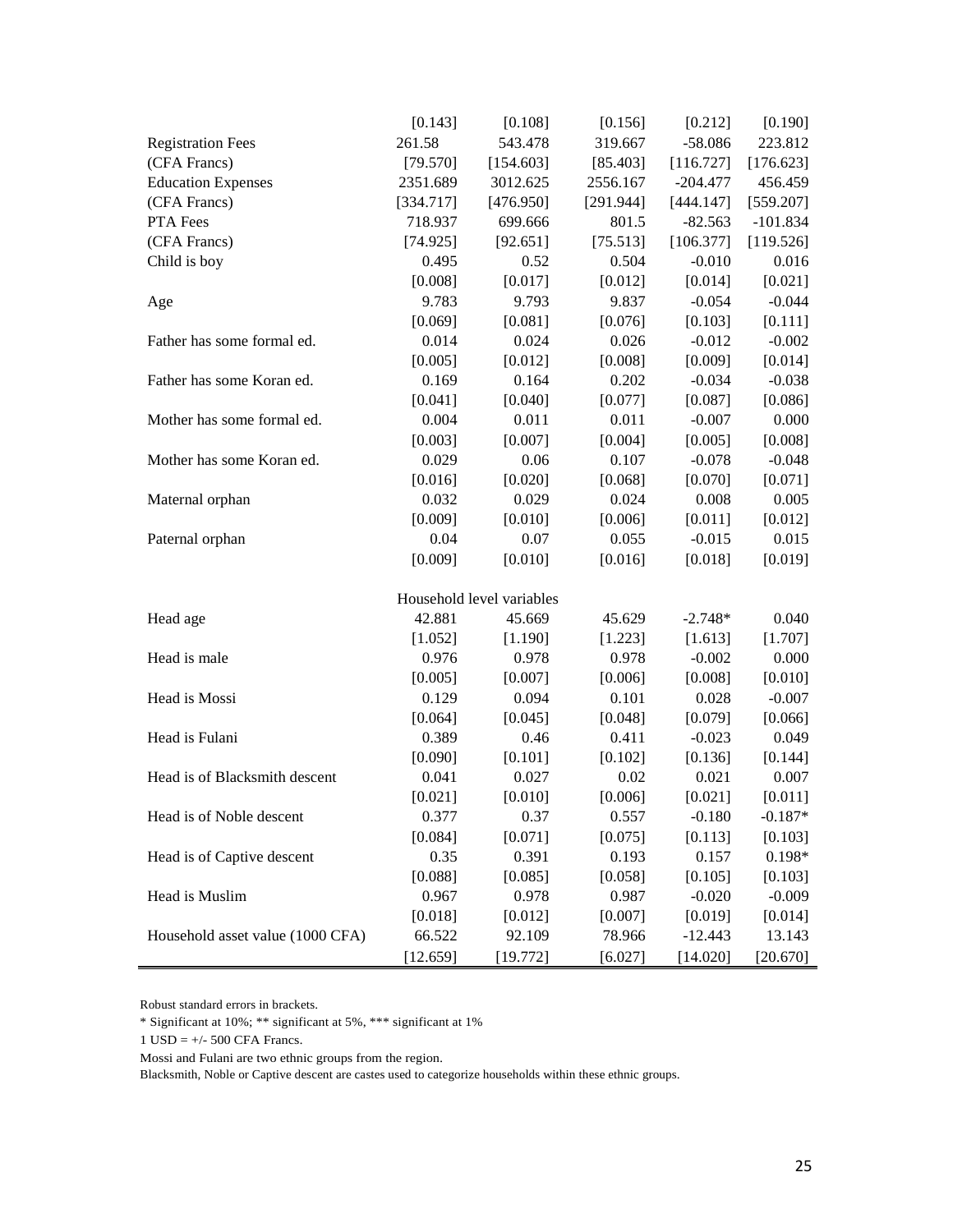|                                                     | (1)                  | (2)                  | (3)                  |
|-----------------------------------------------------|----------------------|----------------------|----------------------|
| <b>Baseline</b>                                     | Weight-for-age       | Weight-for-Height    | Height-for-Age       |
| School meals<br><b>Take Home Rations</b><br>Control | 52.6<br>56.2<br>55.3 | 29.5<br>32.3<br>31.6 | 59.9<br>60.0<br>61.7 |
| <b>Follow</b> up                                    |                      |                      |                      |
| School meals<br>Take Home Rations<br>Control        | 42.8<br>42.8<br>42.7 | 20.6<br>19.5<br>23.8 | 58.9<br>53.3<br>55.6 |

#### **Table 2: Percentage of children two standard deviation below the median (z-scores: children between 6 and 60 months old)**

#### **Table 3: Percentage of children two standard deviation below the median in rural Burkina Faso, 2003 (z-scores: children between 0 and 60 months old)**

|                    | (1)            | (2)               | 3)               | (4)  |
|--------------------|----------------|-------------------|------------------|------|
|                    | Height-for-age | Weight-for-height | Weight-for-age N |      |
| <b>Region</b>      |                |                   |                  |      |
| Ouagadougou (area) | 16.4           | 12.4              | 17.9             | 486  |
| North              | 41.7           | 19.4              | 41.8             | 1587 |
| East               | 47.2           | 18.7              | 38.4             | 2147 |
| West               | 35.7           | 19.3              | 37.6             | 2328 |
| Central/South      | 35.1           | 19.2              | 38.4             | 1722 |
| <b>Total Rural</b> | 41.4           | 19.7              | 40.3             | 7166 |

**Source:** ORC Macro, 2008. MEASURE DHS.

STATcompiler. [http://www.measuredhs.com,](http://www.measuredhs.com/) August 1 2008.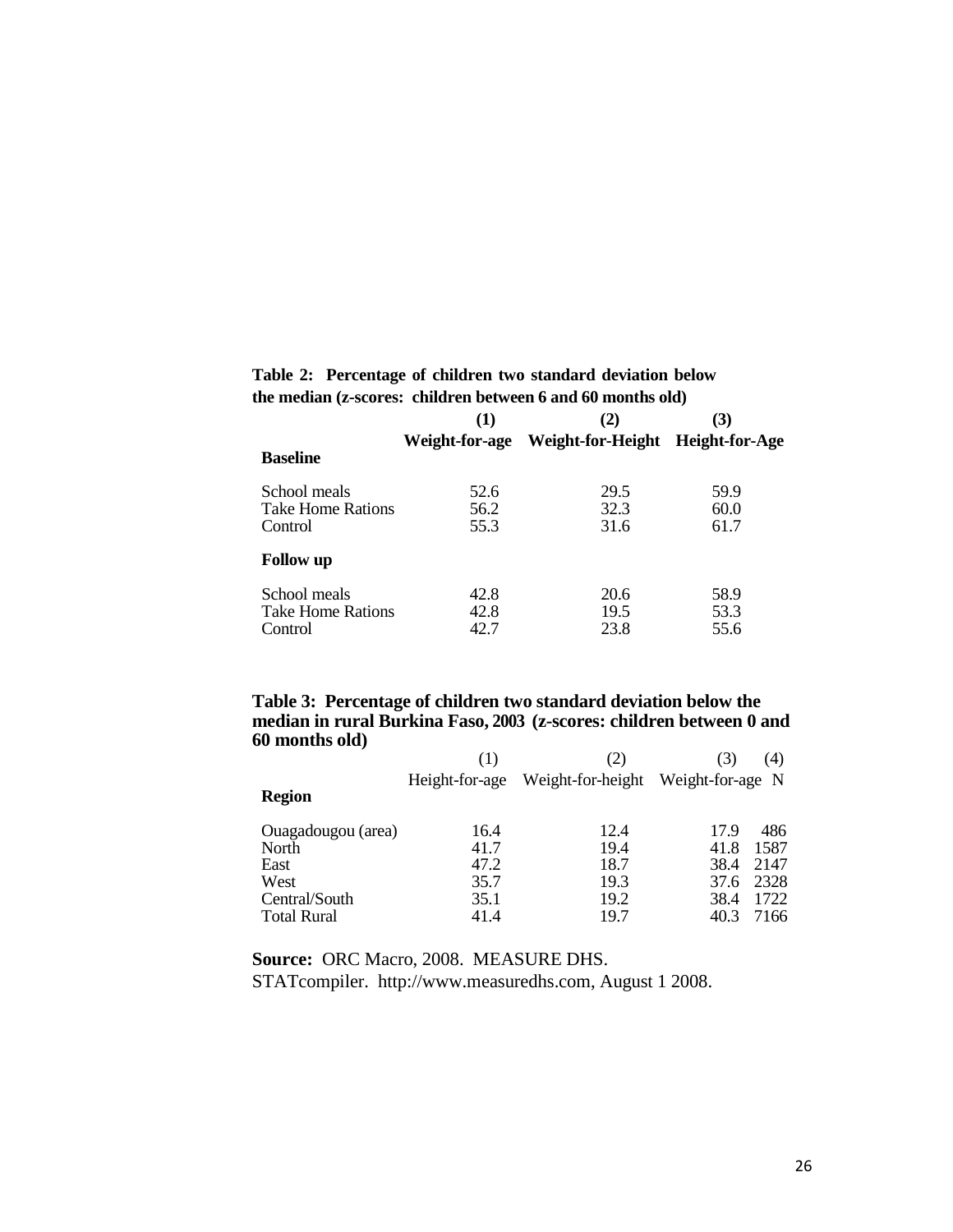|                   | (1)           | (2)            | (3)           | (4)           | (5)            | (6)           | (7)           | (8)             | (9)           |  |
|-------------------|---------------|----------------|---------------|---------------|----------------|---------------|---------------|-----------------|---------------|--|
|                   |               | 6-15 years old |               |               | 6-12 years old |               |               | 13-15 years old |               |  |
|                   | All           | <b>Boys</b>    | Girls         | All           | Boys           | Girls         | All           | Boys            | Girls         |  |
| Meals*Follow-up   | 0.017         | $-0.015$       | 0.049         | 0.012         | $-0.034$       | 0.064         | 0.025         | 0.059           | $-0.005$      |  |
|                   | [0.019]       | [0.028]        | $[0.025]$ **  | [0.023]       | [0.034]        | $[0.031]$ **  | [0.025]       | [0.042]         | [0.028]       |  |
| Rations*Follow-up | 0.062         | n.a.           | 0.056         | 0.065         | n.a.           | 0.065         | 0.049         | n.a.            | 0.029         |  |
|                   | $[0.021]$ *** | n.a.           | $[0.025]$ **  | $[0.026]$ **  | n.a.           | $[0.031]$ **  | $[0.023]$ **  | n.a.            | [0.023]       |  |
| Follow-up         | $-0.153$      | $-0.16$        | $-0.147$      | $-0.178$      | $-0.178$       | $-0.179$      | $-0.066$      | $-0.092$        | $-0.042$      |  |
|                   | $[0.014]$ *** | $[0.021]$ ***  | $[0.019]$ *** | $[0.017]$ *** | $[0.025]$ ***  | $[0.023]$ *** | $[0.020]$ *** | $[0.035]$ ***   | $[0.021]$ **  |  |
| Girl              | $-0.041$      |                |               | $-0.045$      |                |               | $-0.037$      |                 |               |  |
|                   | $[0.009]$ *** |                |               | $[0.011]$ *** |                |               | $[0.013]$ *** |                 |               |  |
| Constant          | 0.177         | 0.173          | 0.137         | 0.191         | 0.186          | 0.145         | 0.069         | 0.045           | 0.057         |  |
|                   | $[0.014]$ *** | $[0.022]$ ***  | $[0.016]$ *** | $[0.016]$ *** | $[0.025]$ ***  | $[0.017]$ *** | $[0.014]$ *** | [0.028]         | $[0.018]$ *** |  |
| Observations      | 6587          | 2537           | 4050          | 5097          | 1967           | 3130          | 1490          | 570             | 920           |  |
| R-squared         | 0.12          | 0.14           | 0.11          | 0.11          | 0.15           | 0.09          | 0.1           | 0.13            | 0.14          |  |

Table 4: Program Impact on New Enrollment

Robust standard errors in brackets

\* Significant at 10%; \*\* significant at 5%, \*\*\* significant at 1% Dependent variable is whether the child started school in survey year. Regressions also control for child age, orphanhood, parents education, ethnicity, religion, household assets and village fixed effects (not reported).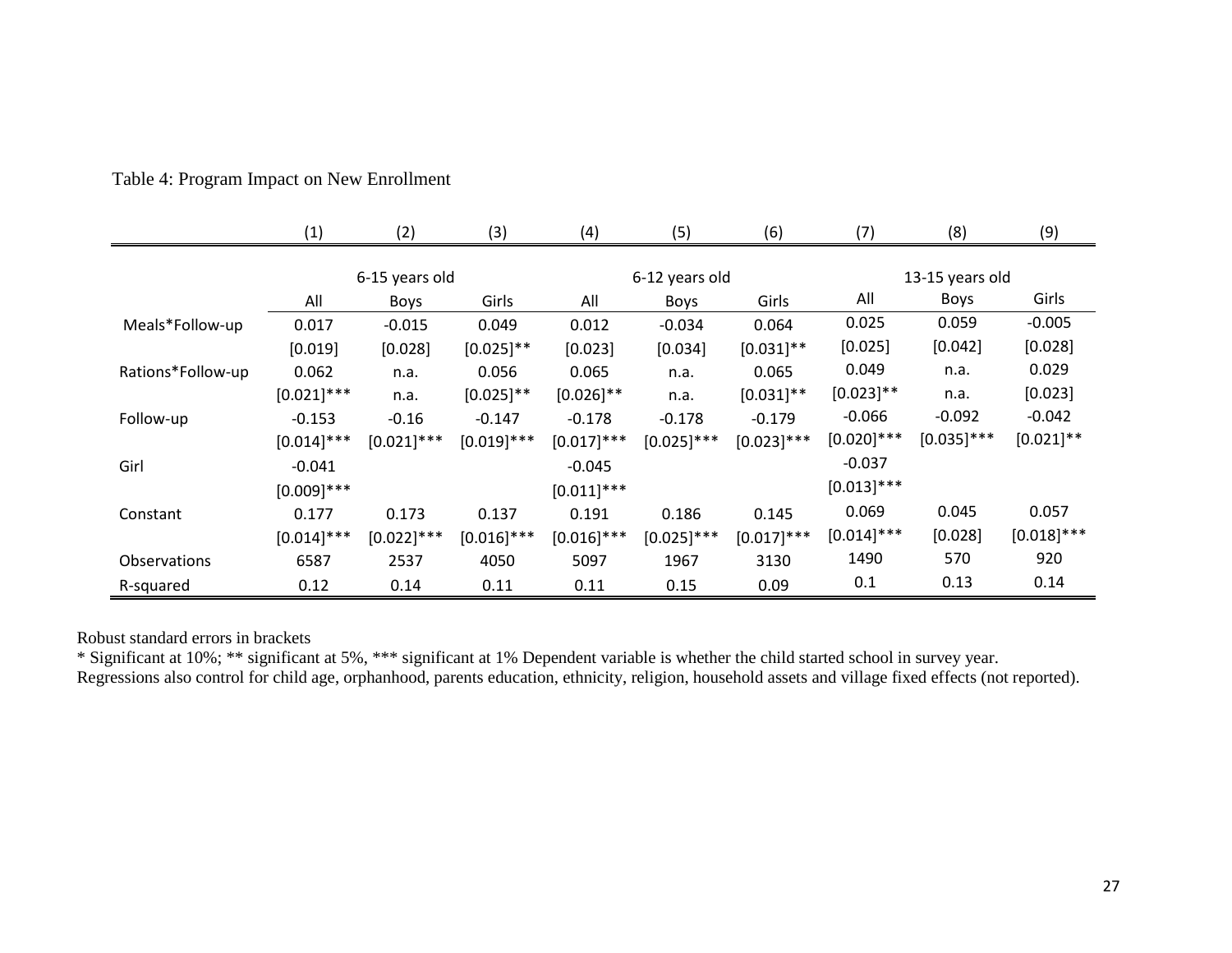|                     | (1)            | (2)           | (3)           | (4)           | (5)            | (6)           | (7)           | (8)             | (9)           |  |
|---------------------|----------------|---------------|---------------|---------------|----------------|---------------|---------------|-----------------|---------------|--|
|                     | 6-15 years old |               |               |               | 6-12 years old |               |               | 13-15 years old |               |  |
|                     | All            | <b>Boys</b>   | Girls         | All           | <b>Boys</b>    | Girls         | All           | <b>Boys</b>     | Girls         |  |
| Meals*              |                |               |               |               |                |               |               |                 |               |  |
| Follow-up           | $-0.038$       | $-0.152$      | 0.087         | 0.028         | $-0.077$       | 0.124         | $-0.300$      | $-0.505$        | $-0.131$      |  |
|                     | [0.070]        | [0.099]       | [0.100]       | [0.079]       | [0.111]        | [0.112]       | $[0.153]$ *   | $[0.215]$ **    | [0.228]       |  |
| Rations*            | $-0.078$       | n.a.          | $-0.042$      | $-0.084$      | n.a.           | $-0.063$      | $-0.054$      | n.a.            | 0.044         |  |
| Follow-up           | [0.092]        | n.a.          | [0.105]       | [0.099]       | n.a.           | [0.113]       | [0.244]       | n.a.            | [0.276]       |  |
| Follow-up           | 0.044          | 0.076         | 0.005         | 0.040         | 0.061          | 0.018         | 0.073         | 0.106           | $-0.034$      |  |
|                     | [0.049]        | [0.071]       | [0.070]       | [0.055]       | [0.079]        | [0.078]       | [0.109]       | [0.157]         | [0.161]       |  |
| Girl                | $-0.050$       |               |               | $-0.045$      |                |               | $-0.098$      |                 |               |  |
|                     | [0.034]        |               |               | [0.038]       |                |               | [0.073]       |                 |               |  |
| Constant            | 0.554          | 0.496         | 0.545         | 0.533         | 0.474          | 0.533         | 2.933         | 3.053           | 2.802         |  |
|                     | $[0.052]$ ***  | $[0.080]$ *** | $[0.063]$ *** | $[0.056]$ *** | $[0.085]$ ***  | $[0.065]$ *** | $[0.120]$ *** | $[0.173]$ ***   | $[0.156]$ *** |  |
| <b>Observations</b> | 5548           | 2302          | 3246          | 4467          | 1826           | 2641          | 1081          | 476             | 605           |  |
| R-squared           | 0.39           | 0.42          | 0.39          | 0.34          | 0.36           | 0.34          | 0.16          | 0.18            | 0.22          |  |

Table 5: Program Impact on Learning Outcomes: Answers to Math Questions

Robust standard errors in brackets

\* Significant at 10%; \*\*significant at 5%, \*\*\* significant at 1% Dependent variable is number of correct answers (varies from 0 to 4). Regressions also control for child age, orphanhood, parents education, ethnicity, religion, household assets and village fixed effects (not reported).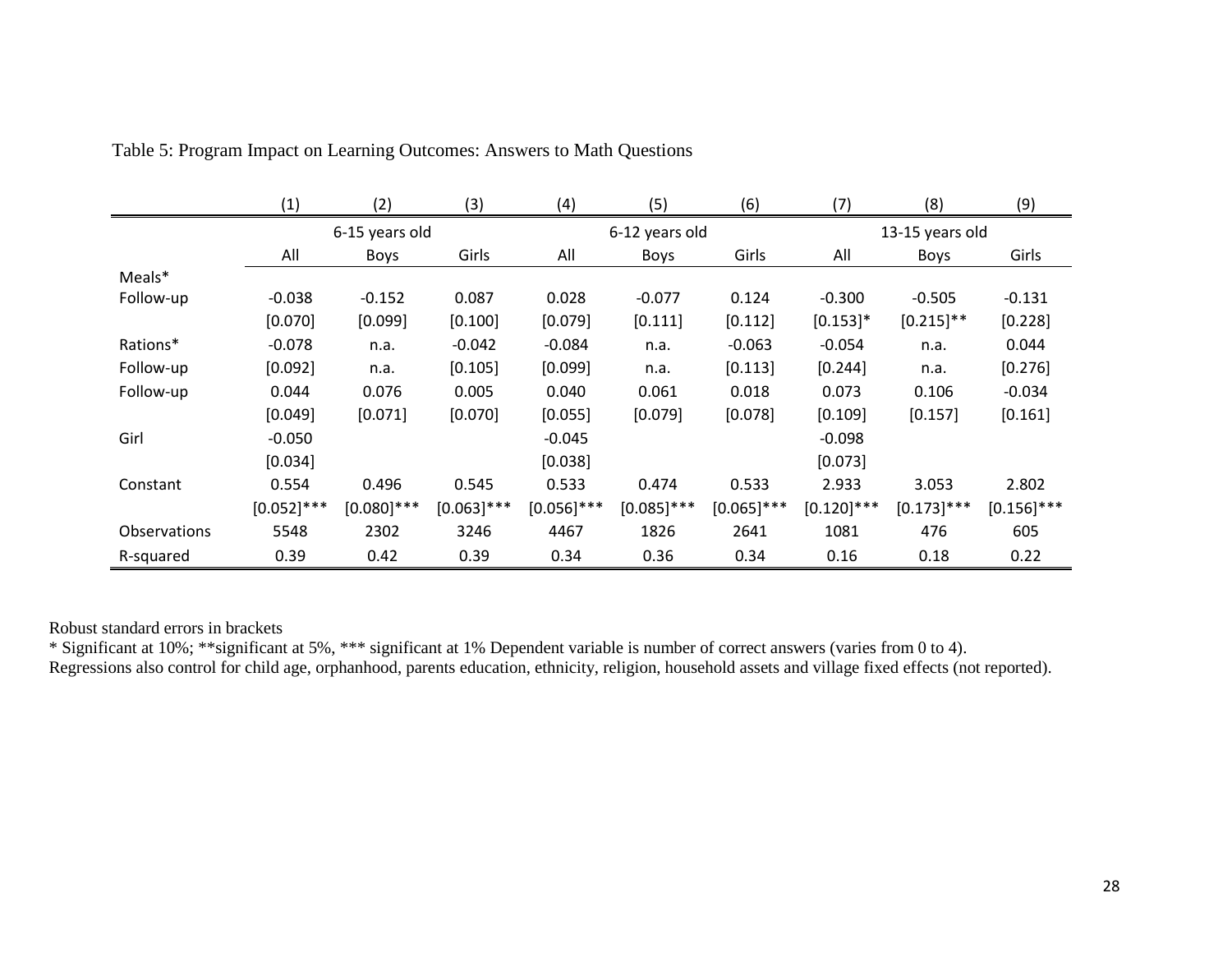|                     | (1)           | (2)            | (3)           | (4)           | (5)            | (6)           | (7)             | (8)            | (9)            |  |
|---------------------|---------------|----------------|---------------|---------------|----------------|---------------|-----------------|----------------|----------------|--|
|                     |               | 6-15 years old |               |               | 6-12 years old |               | 13-15 years old |                |                |  |
|                     | All           | <b>Boys</b>    | Girls         | All           | <b>Boys</b>    | Girls         | All             | <b>Boys</b>    | Girls          |  |
| Meals*Follow-up     | $-8.253$      | 4.854          | $-21.635$     | $-8.524$      | $-2.432$       | $-12.985$     | $-12.374$       | 34.066         | $-53.817$      |  |
|                     | [7.066]       | [9.997]        | $[10.015]$ ** | [7.526]       | [10.633]       | [10.690]      | [18.976]        | [27.154]       | $[27.803]*$    |  |
| Rations*            | $-4.669$      | n.a.           | $-8.263$      | $-0.610$      | n.a.           | 0.833         | $-16.602$       | n.a.           | $-39.108$      |  |
| Follow-up           | [9.480]       | n.a.           | [10.716]      | [9.798]       | n.a.           | [11.109]      | [30.521]        | n.a.           | [34.490]       |  |
| Follow-up           | 6.616         | 2.491          | 10.545        | 2.237         | 3.294          | 0.823         | 22.276          | 2.091          | 45.857         |  |
|                     | [4.893]       | [6.924]        | [6.925]       | [5.201]       | [7.361]        | [7.336]       | $[12.982]$ *    | [18.671]       | $[19.069]$ **  |  |
| Girl                | 5.290         | 0.000          | 0.000         | 2.144         | 0.000          | 0.000         | 19.735          | 0.000          | 0.000          |  |
|                     | [3.352]       | [0.000]        | [0.000]       | [3.588]       | [0.000]        | [0.000]       | $[8.749]$ **    | [0.000]        | [0.000]        |  |
| Constant            | 453.636       | 457.561        | 455.342       | 458.440       | 460.099        | 458.853       | 250.082         | 248.805        | 268.538        |  |
|                     | $[4.922]$ *** | $[7.280]$ ***  | $[5.932]$ *** | $[5.097]$ *** | $[7.590]$ ***  | $[5.985]$ *** | $[14.178]$ ***  | $[19.849]$ *** | $[18.464]$ *** |  |
| <b>Observations</b> | 5624          | 2323           | 3301          | 4541          | 1847           | 2694          | 1083            | 476            | 607            |  |
| R-squared           | 0.31          | 0.34           | 0.30          | 0.26          | 0.28           | 0.26          | 0.15            | 0.16           | 0.20           |  |

Table 6: Program Impact on Learning Outcomes: Time Taken to Answers Math Questions

Robust standard errors in brackets

\* Significant at 10%; \*\* significant at 5%, \*\*\* significant at 1% Dependent variable is time taken to give a correct answer in second. Maximum time allowed is 120 seconds for each of the 4 questions. Wrong answer and no-answer are given 125 second.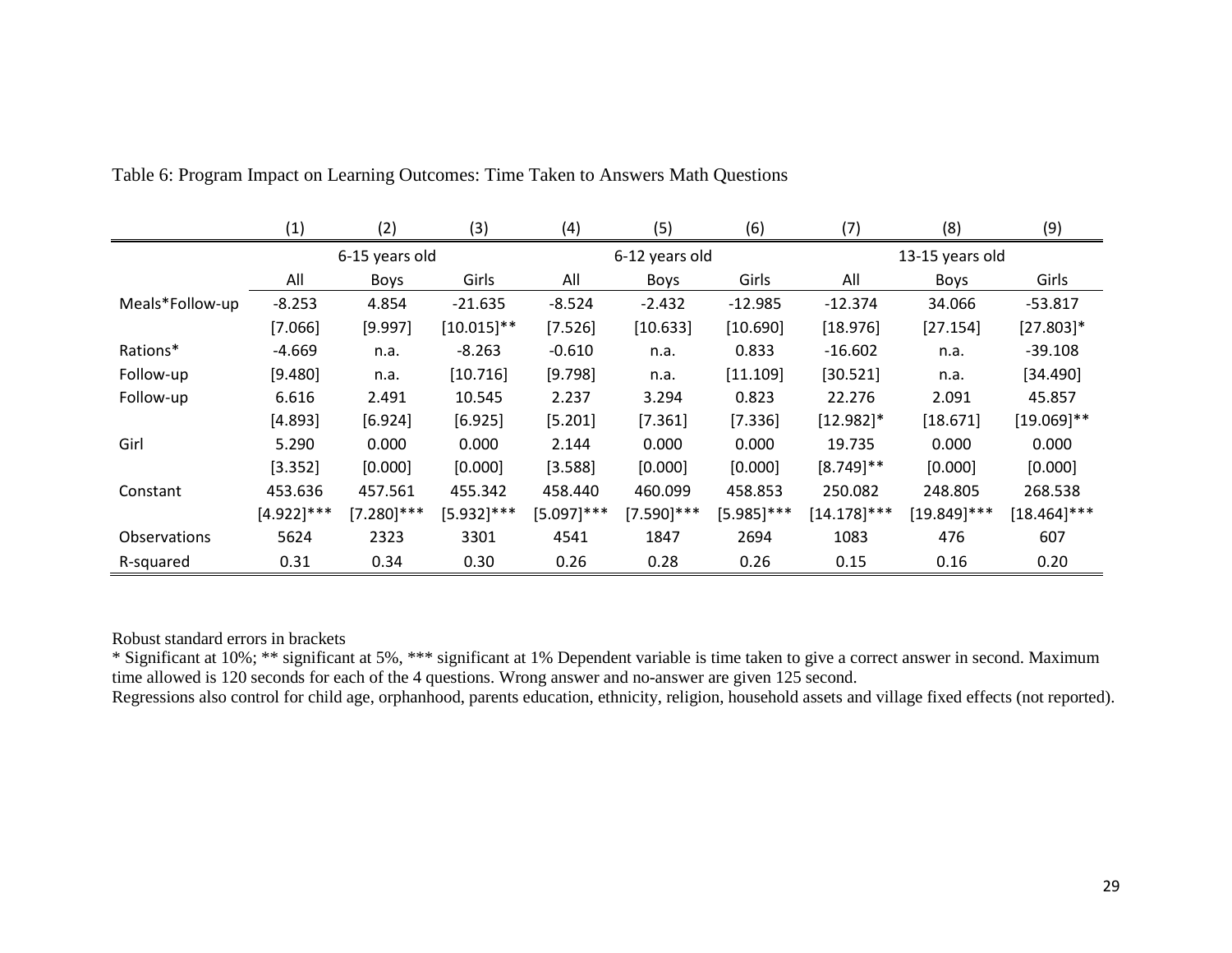|                     | (1)            | (2)           | (3)           | (4)           | (5)            | (6)           | (7)             | (8)           | (9)           |  |
|---------------------|----------------|---------------|---------------|---------------|----------------|---------------|-----------------|---------------|---------------|--|
|                     | 6-15 years old |               |               |               | 6-12 years old |               | 13-15 years old |               |               |  |
|                     | All            | <b>Boys</b>   | Girls         | All           | <b>Boys</b>    | Girls         | All             | <b>Boys</b>   | Girls         |  |
| <b>School Meals</b> | 0.222          | $-0.083$      | 0.512         | 0.134         | 0.04           | 0.257         | 0.561           | $-0.807$      | 1.242         |  |
|                     | [1.066]        | [1.062]       | [1.137]       | [1.095]       | [1.067]        | [1.160]       | [1.201]         | [1.253]       | [1.423]       |  |
| Dry Rations         | $-0.132$       | n.a.          | $-0.045$      | $-0.2$        | n.a.           | $-0.179$      | 0.086           | n.a.          | 0.478         |  |
|                     | [1.222]        | n.a.          | [1.233]       | [1.241]       | n.a.           | [1.258]       | [1.455]         | n.a.          | [1.525]       |  |
| Girl                | $-0.046$       |               |               | $-0.041$      |                |               | $-0.13$         |               |               |  |
|                     | [0.217]        |               |               | [0.239]       |                |               | [0.518]         |               |               |  |
| Constant            | 7.065          | 6.341         | 7.458         | 6.831         | 5.937          | 7.317         | 12.293          | 12.007        | 11.885        |  |
|                     | $[1.544]$ ***  | $[2.079]$ *** | $[1.545]$ *** | $[1.594]$ *** | $[2.092]$ ***  | $[1.582]$ *** | $[1.844]$ ***   | $[2.659]$ *** | $[2.020]$ *** |  |
| Observations        | 2651           | 1057          | 1594          | 2078          | 841            | 1237          | 573             | 216           | 357           |  |
| R-squared           | 0.43           | 0.49          | 0.4           | 0.42          | 0.49           | 0.39          | 0.41            | 0.45          | 0.41          |  |

Table 7: Program Impact on Cognitive Abilities: WISC and Raven Tests

Robust standard errors in brackets

\* Significant at 10%; \*\* significant at 5%, \*\*\* significant at 1%

Dependent variable is number of correct answers of to WISC and Raven colored progressive matrices.

Regressions also control for child age, orphanhood, parents education, ethnicity, religion and household assets (not reported). Village fixed effects are not included since the dependent variable is measured only during the follow up.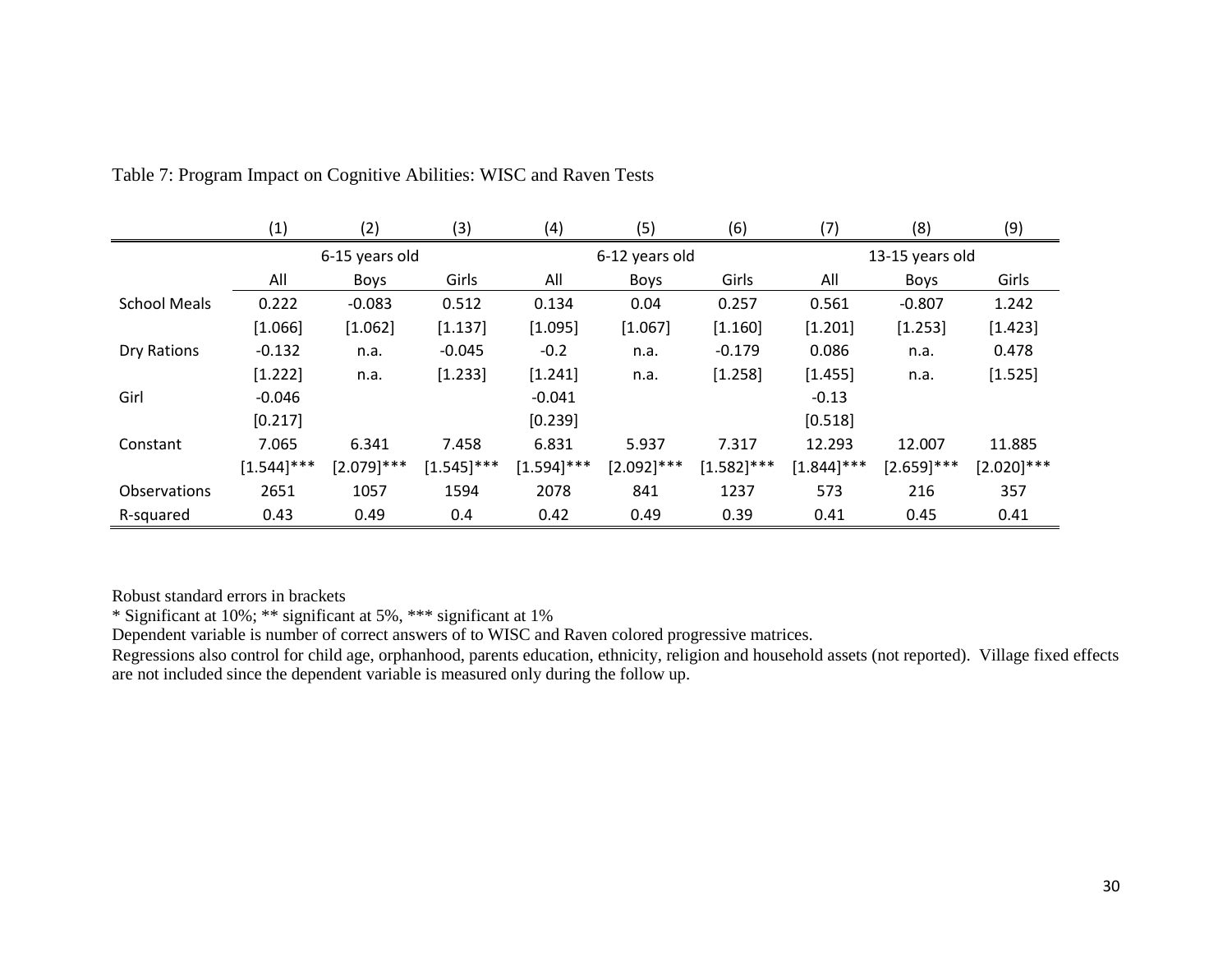|                     | (1)            | (2)           | (3)           | (4)           | (5)            | (6)           | (7)           | (8)             | (9)           |  |  |
|---------------------|----------------|---------------|---------------|---------------|----------------|---------------|---------------|-----------------|---------------|--|--|
|                     | 6-15 years old |               |               |               | 6-12 years old |               |               | 13-15 years old |               |  |  |
|                     | All            | <b>Boys</b>   | Girls         | All           | <b>Boys</b>    | Girls         | All           | <b>Boys</b>     | Girls         |  |  |
| School              |                |               |               |               |                |               |               |                 |               |  |  |
| Meals               | 0.112          | 0.327         | 0.011         | 0.068         | 0.377          | $-0.094$      | 0.369         | 0.149           | 0.457         |  |  |
|                     | [1.103]        | [1.221]       | [1.087]       | [1.191]       | [1.288]        | [1.159]       | [1.004]       | [1.282]         | [1.062]       |  |  |
| Dry Rations         | $-0.005$       | n.a.          | $-0.104$      | $-0.213$      | n.a.           | $-0.351$      | 0.836         | n.a.            | 1.011         |  |  |
|                     | [0.948]        | n.a.          | [0.977]       | [1.026]       | n.a.           | [1.054]       | [0.949]       | n.a.            | [0.965]       |  |  |
| Girl                | $-0.142$       |               |               | $-0.168$      |                |               | $-0.178$      |                 |               |  |  |
|                     | [0.236]        |               |               | [0.284]       |                |               | [0.488]       |                 |               |  |  |
| Constant            | 8.489          | 7.969         | 8.73          | 8.399         | 7.458          | 8.854         | 12.859        | 13.098          | 12.189        |  |  |
|                     | $[1.885]$ ***  | $[2.819]$ *** | $[1.676]$ *** | $[1.969]$ *** | $[2.917]$ **   | $[1.721]$ *** | $[2.021]$ *** | $[3.382]$ ***   | $[1.962]$ *** |  |  |
| <b>Observations</b> | 2679           | 1076          | 1603          | 2095          | 853            | 1242          | 584           | 223             | 361           |  |  |
| R-squared           | 0.42           | 0.47          | 0.4           | 0.43          | 0.48           | 0.41          | 0.36          | 0.43            | 0.35          |  |  |

Table 8: Program Impact on Cognitive Abilities: Forward and Backward Digit Spans

Robust standard errors in brackets

\* Significant at 10%; \*\* significant at 5%, \*\*\* significant at 1%

Dependent variable is number of correct answers of to backward and forward digital spans.

Regressions also control for child age, orphanhood, parents education, ethnicity, religion and household assets (not reported). Village fixed effects are not included since the dependent variable is measured only during the follow-up.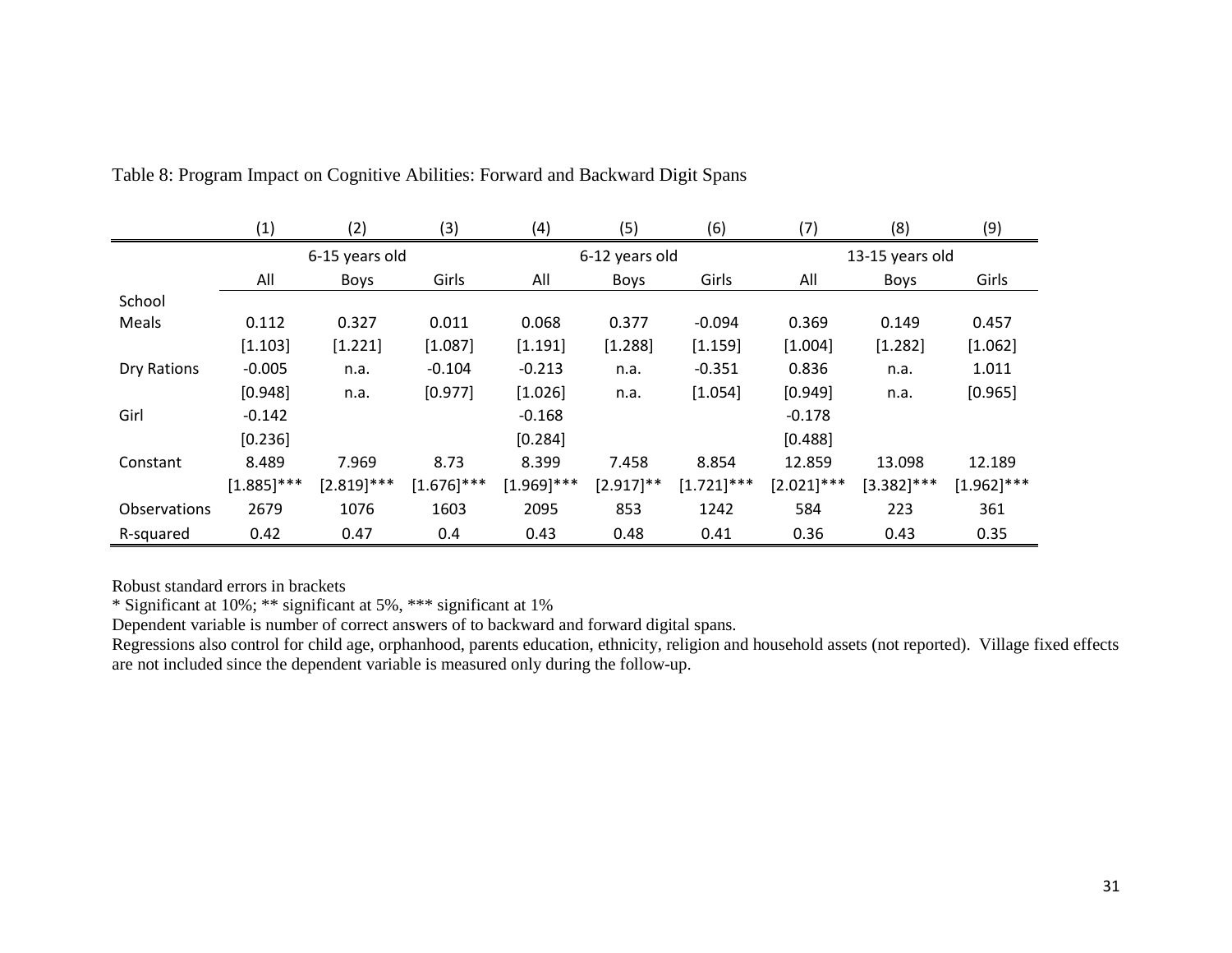|                     | (1)            | (2)            | (3)           | (4)            | (5)            | (6)            | (7)             | (8)         | (9)      |
|---------------------|----------------|----------------|---------------|----------------|----------------|----------------|-----------------|-------------|----------|
|                     |                | 6-15 years old |               |                | 6-12 years old |                | 13-15 years old |             |          |
|                     | All            | <b>Boys</b>    | Girls         | All            | <b>Boys</b>    | Girls          | All             | <b>Boys</b> | Girls    |
| <b>School Meals</b> | 0.659          | 0.26           | 1.012         | 0.706          | 0.345          | 0.982          | 0.098           | $-0.65$     | $-0.701$ |
|                     | $[0.280]^{**}$ | [0.399]        | $[0.353]$ *** | $[0.302]^{**}$ | [0.442]        | $[0.366]$ ***  | [0.699]         | [1.243]     | [0.880]  |
| Dry Rations         | 0.369          | n.a.           | 1.014         | 0.459          | n.a.           | 1.042          | $-0.377$        | n.a.        | $-0.603$ |
|                     | [0.287]        | n.a.           | $[0.389]$ *** | [0.310]        | n.a.           | $[0.406]$ **   | [0.870]         | n.a.        | [1.456]  |
| Follow-up           | $-0.987$       | $-0.787$       | $-1.107$      | $-1.073$       | $-0.892$       | $-1.123$       | $-0.298$        | 0.151       | 0.823    |
|                     | $[0.225]$ ***  | $[0.285]$ ***  | $[0.338]$ *** | $[0.249]$ ***  | $[0.334]$ ***  | $[0.355]$ ***  | [0.354]         | [0.559]     | [0.748]  |
| Girl                | $-0.057$       |                |               | $-0.098$       |                |                | 0.756           |             |          |
|                     | [0.097]        |                |               | [0.104]        |                |                | $[0.381]$ **    |             |          |
| Constant            | 1.168          | 1.536          | 0.541         | 1.218          | 1.547          | 0.576          | $-0.112$        | $-0.011$    | 0.336    |
|                     | $[0.332]$ ***  | $[0.505]$ ***  | $[0.225]$ **  | $[0.335]$ ***  | $[0.514]$ ***  | $[0.233]^{**}$ | [0.497]         | [0.763]     | [0.477]  |
| Observations        | 1935           | 1116           | 819           | 1738           | 973            | 765            | 197             | 143         | 54       |
| R-squared           | 0.11           | 0.15           | 0.18          | 0.11           | 0.15           | 0.19           | 0.22            | 0.27        | 0.94     |

Table 9: Program Impact on School Absenteeism

Robust standard errors in brackets

\* Significant at 10%; \*\* significant at 5%, \*\*\* significant at 1% Dependent variable number of days missed in May.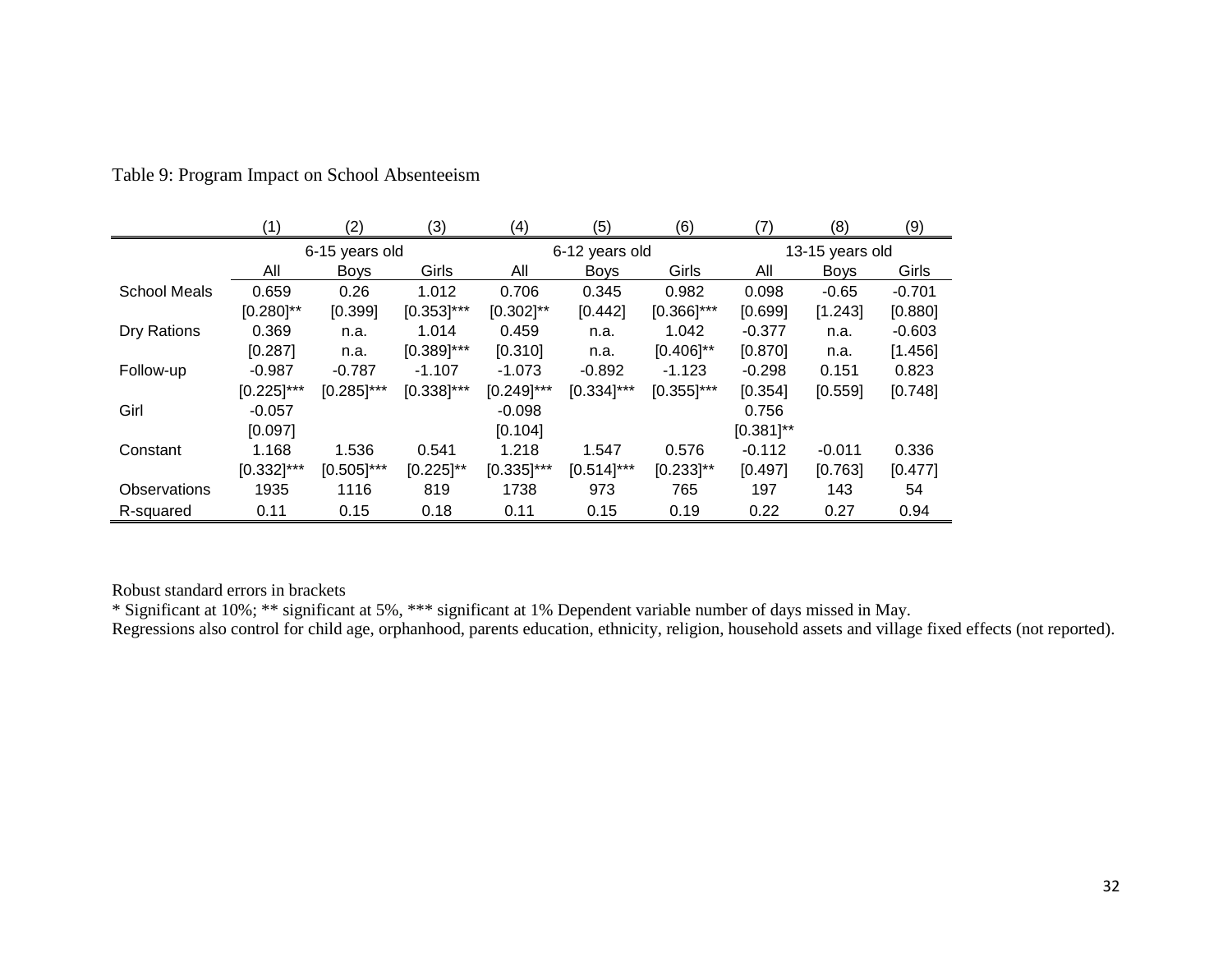|              |               | 2             | (3)          | 4)                                    | (5)                | (6)            |  |  |  |
|--------------|---------------|---------------|--------------|---------------------------------------|--------------------|----------------|--|--|--|
|              |               | All students  |              |                                       | Students aged 6-12 |                |  |  |  |
|              |               |               |              | Number of children other than student |                    |                |  |  |  |
|              |               | 3 or          |              |                                       |                    |                |  |  |  |
|              | $0 - 1$       | $2 - 3$       | more         | 0-1                                   | $2 - 3$            | more           |  |  |  |
| School       |               |               |              |                                       |                    |                |  |  |  |
| Meals        | 1.478         | 0.189         | $-0.272$     | 1.512                                 | 0.221              | $-0.235$       |  |  |  |
|              | $[0.423]$ *** | [0.534]       | [0.406]      | $[0.449]$ ***                         | [0.565]            | [0.397]        |  |  |  |
| Dry Rations  | 1.245         | 0.268         | $-1.375$     | 1.363                                 | 0.437              | $-1.653$       |  |  |  |
|              | $[0.404]$ *** | [0.428]       | $[0.697]$ ** | $[0.434]$ ***                         | [0.454]            | $[0.764]$ **   |  |  |  |
| Follow-up    | $-1.652$      | $-0.91$       | 0.175        | $-1.788$                              | $-1.052$           | 0.208          |  |  |  |
|              | $[0.387]$ *** | $[0.386]$ **  | [0.245]      | $[0.421]$ ***                         | $[0.417]$ **       | [0.293]        |  |  |  |
| Girl         | 0.023         | 0.02          | $-0.063$     | $-0.047$                              | $-0.028$           | $-0.075$       |  |  |  |
|              | [0.164]       | [0.179]       | [0.134]      | [0.178]                               | [0.191]            | [0.150]        |  |  |  |
| Constant     | 1.001         | 1.262         | 1.431        | 1.12                                  | 1.368              | 1.467          |  |  |  |
|              | $[0.380]$ *** | $[0.485]$ *** | $[0.732]$ *  | $[0.376]$ ***                         | $[0.493]$ ***      | $[0.723]^{**}$ |  |  |  |
| Observations | 568           | 830           | 537          | 511                                   | 747                | 480            |  |  |  |
| R-squared    | 0.29          | 0.12          | 0.19         | 0.32                                  | 0.13               | 0.22           |  |  |  |

Table 10: Absenteeism and number of children

Robust standard errors in brackets

\* Significant at 10%; \*\* significant at 5%, \*\*\* significant at 1%

Dependent variable number of days missed in May.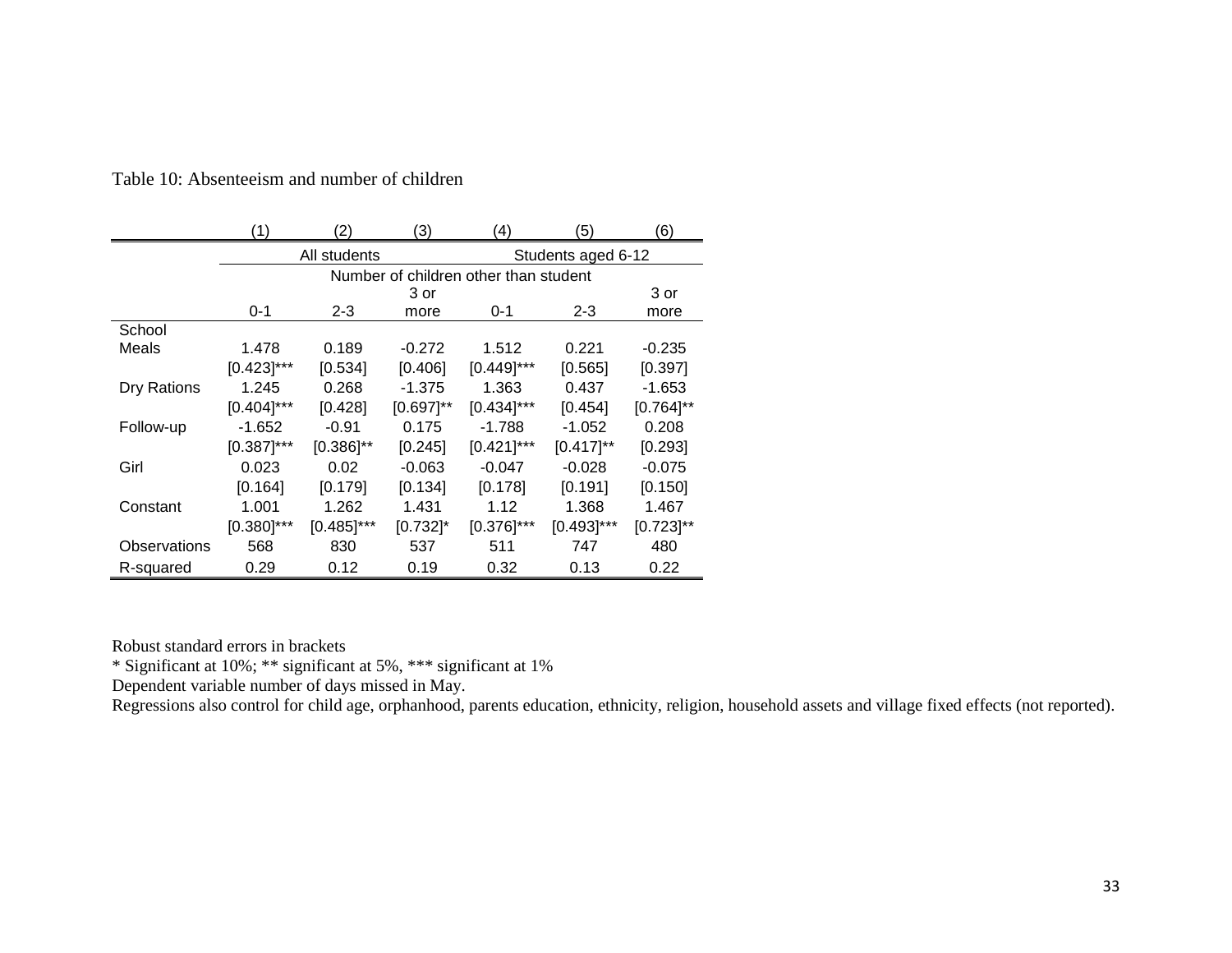|                     | (1)            | (2)           | (3)           | (4)           | (5)            | (6)           | (7)           | (8)             | (9)           |  |  |
|---------------------|----------------|---------------|---------------|---------------|----------------|---------------|---------------|-----------------|---------------|--|--|
|                     | 6-15 years old |               |               |               | 6-12 years old |               |               | 13-15 years old |               |  |  |
|                     | All            | <b>Boys</b>   | Girls         | All           | Boys           | Girls         | All           | <b>Boys</b>     | Girls         |  |  |
| <b>School Meals</b> | 0.024          | 0.01          | 0.033         | 0.04          | 0.014          | 0.06          | $-0.034$      | 0.01            | $-0.111$      |  |  |
|                     | [0.025]        | [0.032]       | [0.037]       | [0.029]       | [0.038]        | [0.042]       | [0.045]       | [0.046]         | [0.080]       |  |  |
| Dry Rations         | $-0.045$       | n.a.          | $-0.089$      | $-0.05$       | n.a.           | $-0.089$      | $-0.044$      | n.a.            | $-0.118$      |  |  |
|                     | [0.032]        | n.a.          | $[0.037]$ **  | [0.037]       | n.a.           | $[0.042]$ **  | [0.068]       | n.a.            | [0.084]       |  |  |
| Follow-up           | 0.087          | 0.047         | 0.13          | 0.075         | 0.041          | 0.114         | 0.133         | 0.071           | 0.21          |  |  |
|                     | $[0.017]$ ***  | $[0.023]$ **  | $[0.026]$ *** | $[0.020]$ *** | [0.027]        | $[0.029]$ *** | $[0.032]$ *** | $[0.032]$ **    | $[0.056]$ *** |  |  |
| Girl                | $-0.178$       |               |               | $-0.176$      |                |               | $-0.188$      |                 |               |  |  |
|                     | $[0.012]$ ***  |               |               | $[0.014]$ *** |                |               | $[0.022]$ *** |                 |               |  |  |
| Constant            | 0.334          | 0.247         | 0.227         | 0.336         | 0.261          | 0.223         | 0.827         | 0.816           | 0.657         |  |  |
|                     | $[0.022]$ ***  | $[0.030]$ *** | $[0.027]$ *** | $[0.023]$ *** | $[0.033]$ ***  | $[0.028]$ *** | $[0.033]$ *** | $[0.038]$ ***   | $[0.045]$ *** |  |  |
| <b>Observations</b> | 6047           | 2462          | 3585          | 4757          | 1931           | 2826          | 1290          | 531             | 759           |  |  |
| R-squared           | 0.26           | 0.29          | 0.24          | 0.25          | 0.27           | 0.23          | 0.23          | 0.19            | 0.21          |  |  |

Table 11: Program Impact on Child Participation in Farm Labor

Robust standard errors in brackets

\* Significant at 10%; \*\* significant at 5%, \*\*\* significant at 1%

Dependent variable is whether child participated in any farm labor the week before the survey.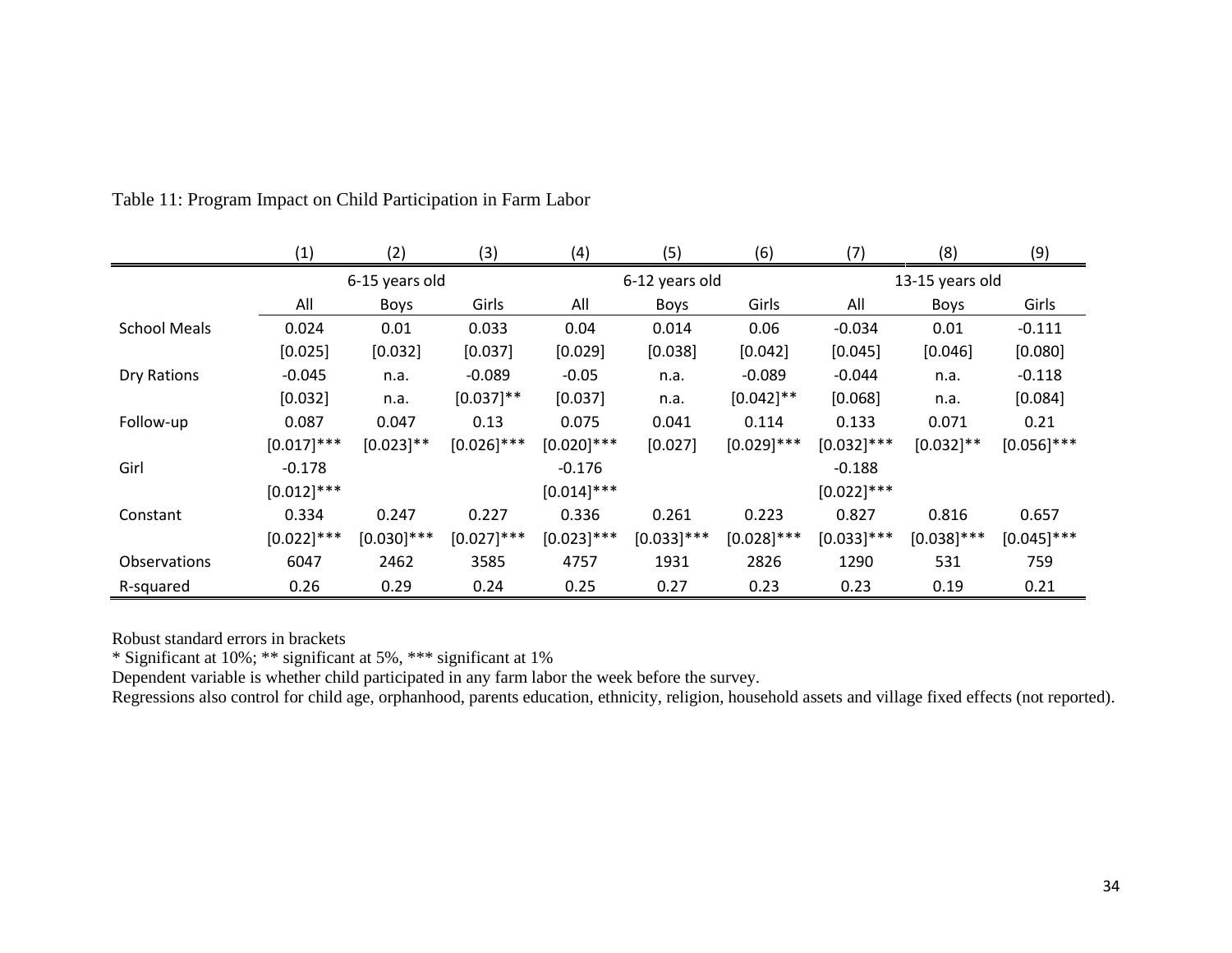|                     | (1)           | (2)            | (3)           | (4)           | (5)            | (6)           | (7)           | (8)             | (9)           |
|---------------------|---------------|----------------|---------------|---------------|----------------|---------------|---------------|-----------------|---------------|
|                     |               | 6-15 years old |               |               | 6-12 years old |               |               | 13-15 years old |               |
|                     | All           | <b>Boys</b>    | Girls         | All           | <b>Boys</b>    | Girls         | All           | <b>Boys</b>     | Girls         |
| <b>School Meals</b> | $-0.006$      | $-0.022$       | 0.007         | $-0.006$      | $-0.021$       | 0.003         | 0.009         | $-0.025$        | 0.044         |
|                     | [0.023]       | [0.033]        | [0.033]       | [0.026]       | [0.037]        | [0.036]       | [0.054]       | [0.077]         | [0.079]       |
| Dry Rations         | $-0.074$      | n.a.           | $-0.090$      | $-0.082$      | n.a.           | $-0.103$      | $-0.043$      | n.a.            | $-0.031$      |
|                     | $[0.025]$ *** | n.a.           | $[0.030]$ *** | $[0.028]$ *** | n.a.           | $[0.033]$ *** | [0.060]       | n.a.            | [0.071]       |
| Follow-up           | 0.073         | 0.059          | 0.088         | 0.083         | 0.065          | 0.104         | 0.030         | 0.034           | 0.013         |
|                     | $[0.015]$ *** | $[0.022]$ ***  | $[0.022]$ *** | $[0.017]$ *** | $[0.024]$ ***  | $[0.024]$ *** | [0.035]       | [0.052]         | [0.049]       |
| Girl                | $-0.028$      |                |               | $-0.028$      |                |               | $-0.030$      |                 |               |
|                     | $[0.011]$ **  |                |               | $[0.013]**$   |                |               | [0.026]       |                 |               |
| Constant            | 0.126         | 0.112          | 0.109         | 0.128         | 0.111          | 0.115         | 0.327         | 0.369           | 0.258         |
|                     | $[0.018]$ *** | $[0.027]$ ***  | $[0.020]$ *** | $[0.019]$ *** | $[0.028]$ ***  | $[0.021]$ *** | $[0.035]$ *** | $[0.050]$ ***   | $[0.041]$ *** |
| <b>Observations</b> | 6047          | 2462           | 3585          | 4757          | 1931           | 2826          | 1290          | 531             | 759           |
| R-squared           | 0.23          | 0.22           | 0.24          | 0.22          | 0.21           | 0.24          | 0.27          | 0.3             | 0.3           |

Table 12: Program Impact on Child Participation in Non Farm Labor

Robust standard errors in brackets

\* Significant at 10%; \*\* significant at 5%, \*\*\* significant at 1%

Dependent variable is whether child participated in any non farm labor the week before the survey.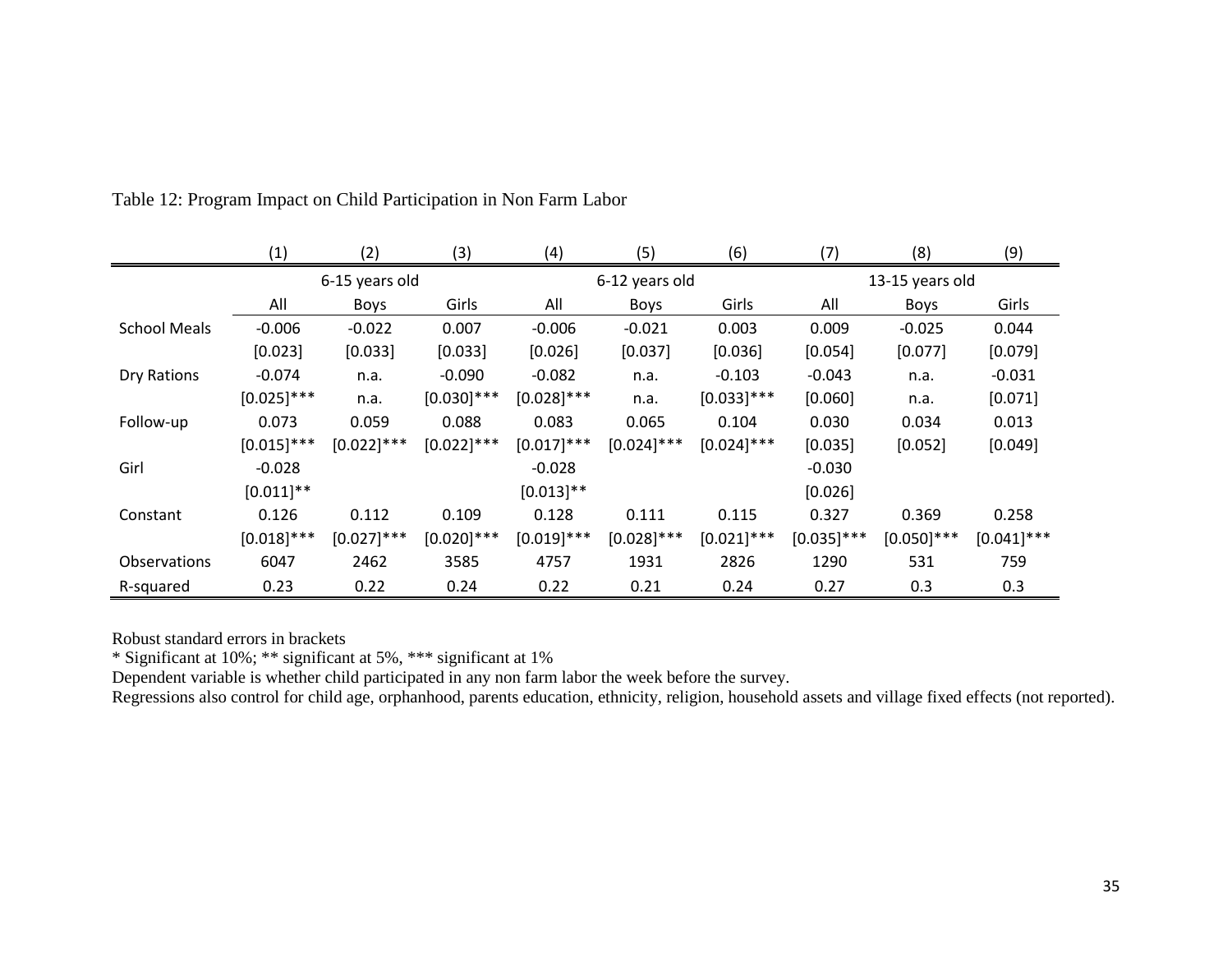|                     | (1)           | (2)            | (3)           | (4)           | (5)            | (6)           | (7)           | (8)             | (9)           |
|---------------------|---------------|----------------|---------------|---------------|----------------|---------------|---------------|-----------------|---------------|
|                     |               | 6-15 years old |               |               | 6-12 years old |               |               | 13-15 years old |               |
|                     | All           | Boys           | Girls         | All           | Boys           | Girls         | All           | <b>Boys</b>     | Girls         |
| School              |               |                |               |               |                |               |               |                 |               |
| Meals               | 0.049         | 0.017          | 0.084         | 0.045         | 0.000          | 0.102         | 0.071         | 0.077           | 0.073         |
|                     | $[0.026]$ *   | [0.036]        | $[0.036]$ **  | [0.030]       | [0.040]        | $[0.042]$ **  | [0.054]       | [0.079]         | [0.068]       |
| Dry Rations         | 0.055         | n.a.           | 0.096         | 0.058         | n.a.           | 0.112         | 0.048         | n.a.            | 0.075         |
|                     | $[0.031]$ *   | n.a.           | $[0.036]$ *** | [0.036]       | n.a.           | $[0.042]$ *** | [0.056]       | n.a.            | [0.062]       |
| Follow-up           | $-0.031$      | 0.004          | $-0.066$      | $-0.043$      | 0.001          | $-0.089$      | 0.002         | 0.026           | $-0.025$      |
|                     | [0.019]       | [0.026]        | $[0.025]$ *** | $[0.021]$ **  | [0.029]        | $[0.030]$ *** | [0.037]       | [0.056]         | [0.046]       |
| Girl                | 0.330         |                |               | 0.311         |                |               | 0.403         |                 |               |
|                     | $[0.013]$ *** |                |               | $[0.014]$ *** |                |               | $[0.026]$ *** |                 |               |
| Constant            | 0.075         | 0.160          | 0.347         | 0.082         | 0.158          | 0.342         | 0.445         | 0.435           | 0.865         |
|                     | $[0.020]$ *** | $[0.028]$ ***  | $[0.027]$ *** | $[0.022]$ *** | $[0.029]$ ***  | $[0.028]$ *** | $[0.037]$ *** | $[0.061]$ ***   | $[0.036]$ *** |
| <b>Observations</b> | 6047          | 2462           | 3585          | 4757          | 1931           | 2826          | 1290          | 531             | 759           |
| R-squared           | 0.24          | 0.19           | 0.20          | 0.22          | 0.17           | 0.19          | 0.30          | 0.28            | 0.14          |

Table 13: Program Impact on Child Participation in Fetching Water

Robust standard errors in brackets

\* Significant at 10%; \*\* significant at 5%, \*\*\* significant at 1% Dependent variable is whether child has fetched water the week before the survey.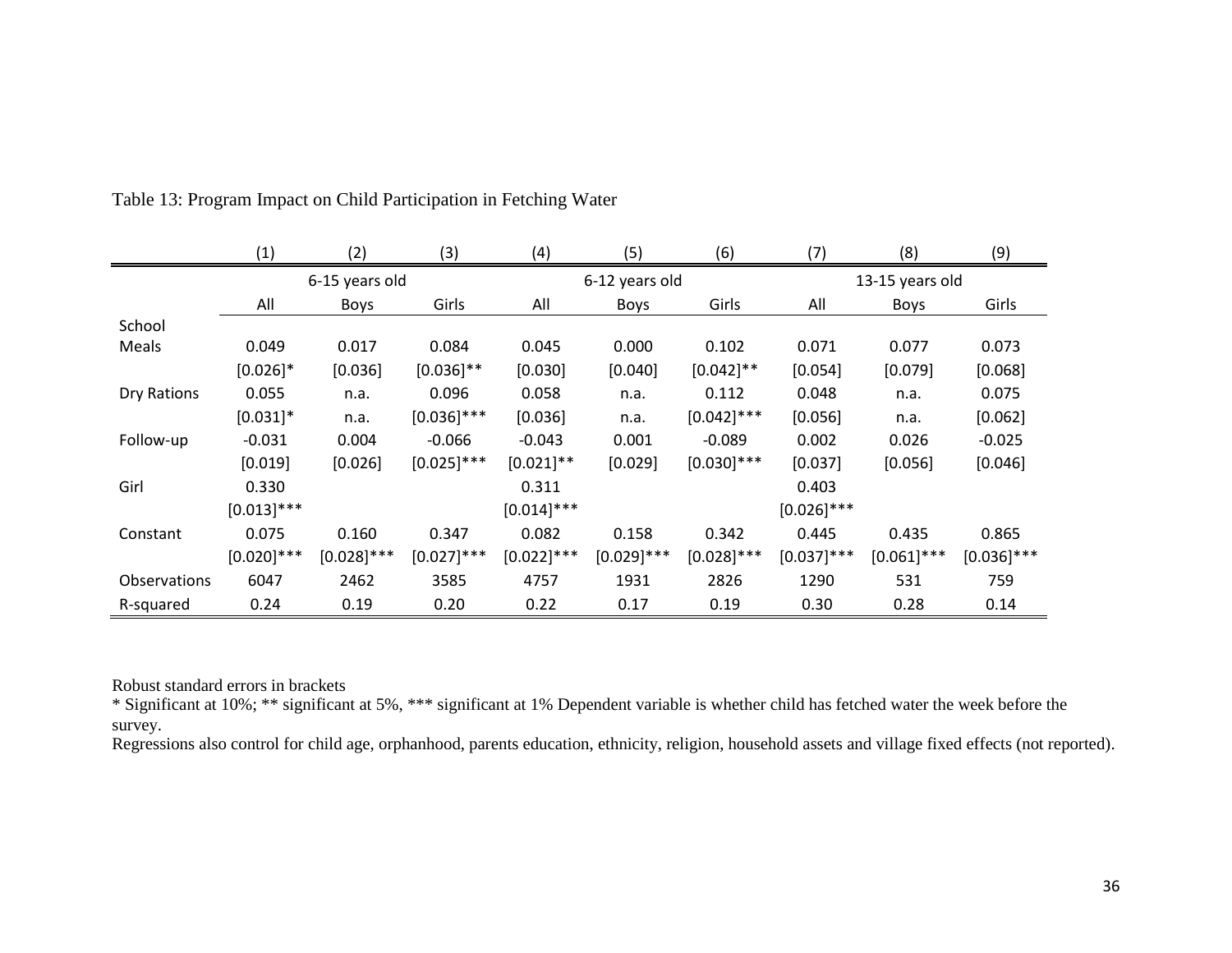|                     | $\left( 1\right)$ | (2)            | (3)           | (4)           | (5)            | (6)           | (7)           | (8)             | (9)           |
|---------------------|-------------------|----------------|---------------|---------------|----------------|---------------|---------------|-----------------|---------------|
|                     |                   | 6-15 years old |               |               | 6-12 years old |               |               | 13-15 years old |               |
|                     | All               | <b>Boys</b>    | Girls         | All           | <b>Boys</b>    | Girls         | All           | <b>Boys</b>     | Girls         |
| School              |                   |                |               |               |                |               |               |                 |               |
| Meals               | 0.064             | 0.108          | 0.011         | 0.081         | 0.107          | 0.054         | 0.009         | 0.11            | $-0.13$       |
|                     | $[0.026]$ **      | $[0.033]$ ***  | [0.039]       | $[0.029]$ *** | $[0.037]$ ***  | [0.043]       | [0.060]       | [0.079]         | [0.091]       |
| Dry Rations         | 0.056             | n.a.           | 0.035         | 0.079         | n.a.           | 0.072         | $-0.026$      | n.a.            | $-0.083$      |
|                     | $[0.033]$ *       | n.a.           | [0.039]       | $[0.037]$ **  | n.a.           | $[0.043]$ *   | [0.073]       | n.a.            | [0.087]       |
| Follow-up           | $-0.077$          | $-0.1$         | $-0.05$       | $-0.096$      | $-0.114$       | $-0.081$      | $-0.021$      | $-0.05$         | 0.034         |
|                     | $[0.018]$ ***     | $[0.024]$ ***  | $[0.027]$ *   | $[0.020]$ *** | $[0.026]$ ***  | $[0.030]$ *** | [0.041]       | [0.055]         | [0.062]       |
| Girl                | 0.204             |                |               | 0.181         |                |               | 0.292         |                 |               |
|                     | $[0.013]$ ***     |                |               | $[0.014]$ *** |                |               | $[0.029]$ *** |                 |               |
| Constant            | 0.048             | 0.113          | 0.193         | 0.06          | 0.114          | 0.188         | 0.322         | 0.332           | 0.619         |
|                     | $[0.019]$ **      | $[0.025]$ ***  | $[0.025]$ *** | $[0.020]$ *** | $[0.026]$ ***  | $[0.027]$ *** | $[0.040]$ *** | $[0.056]$ ***   | $[0.049]$ *** |
| <b>Observations</b> | 6047              | 2462           | 3585          | 4757          | 1931           | 2826          | 1290          | 531             | 759           |
| R-squared           | 0.17              | 0.11           | 0.16          | 0.16          | 0.11           | 0.17          | 0.19          | 0.20            | 0.14          |

Table 14: Program Impact on Child Participation in Fetching Wood

Robust standard errors in brackets

\* Significant at 10%; \*\* significant at 5%, \*\*\* significant at 1% Dependent variable is whether child has fetched wood the week before the survey.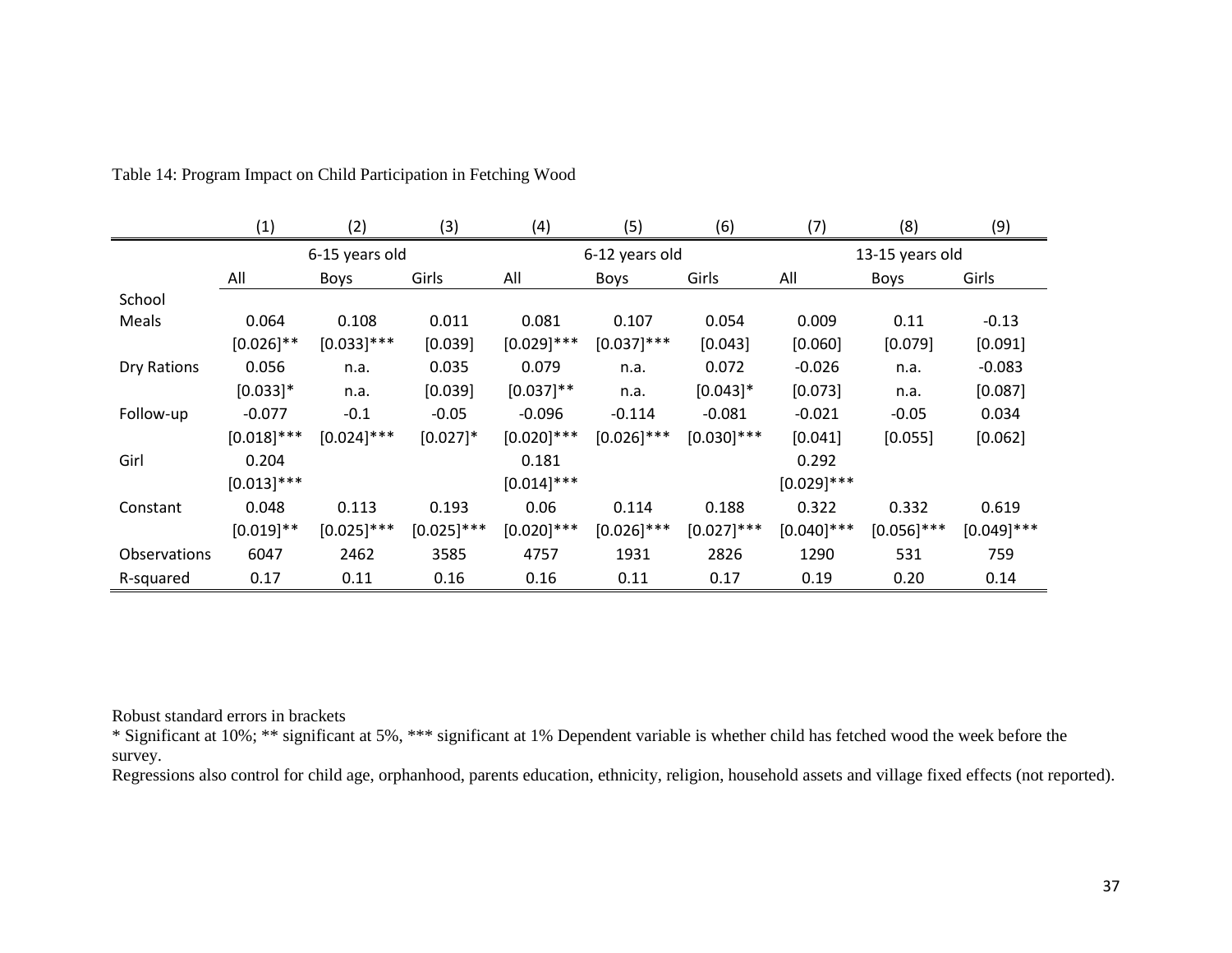|                     | (1)           | (2)            | (3)           | (4)           | (5)            | (6)           | (7)             | (8)           | (9)           |  |
|---------------------|---------------|----------------|---------------|---------------|----------------|---------------|-----------------|---------------|---------------|--|
|                     |               | 6-15 years old |               |               | 6-12 years old |               | 13-15 years old |               |               |  |
|                     | All           | <b>Boys</b>    | Girls         | All           | <b>Boys</b>    | Girls         | All             | <b>Boys</b>   | Girls         |  |
| School              |               |                |               |               |                |               |                 |               |               |  |
| Meals               | $-0.041$      | 0.004          | $-0.084$      | $-0.055$      | $-0.015$       | $-0.081$      | $-0.001$        | 0.070         | $-0.110$      |  |
|                     | $[0.023]$ *   | [0.025]        | $[0.037]$ **  | $[0.026]$ **  | [0.030]        | $[0.042]$ *   | [0.046]         | [0.044]       | [0.085]       |  |
| Dry Rations         | $-0.006$      | n.a.           | 0.009         | $-0.015$      | n.a.           | $-0.006$      | 0.022           | n.a.          | 0.051         |  |
|                     | [0.030]       | n.a.           | [0.036]       | [0.035]       | n.a.           | [0.041]       | [0.061]         | n.a.          | [0.077]       |  |
| Follow-up           | 0.001         | 0.011          | $-0.012$      | 0.023         | 0.024          | 0.018         | $-0.078$        | $-0.029$      | $-0.121$      |  |
|                     | [0.015]       | [0.018]        | [0.025]       | [0.018]       | [0.022]        | [0.028]       | $[0.030]$ **    | [0.031]       | $[0.054]$ **  |  |
| Girl                | 0.181         |                |               | 0.172         |                |               | 0.214           |               |               |  |
|                     | $[0.011]$ *** |                |               | $[0.013]$ *** |                |               | $[0.023]$ ***   |               |               |  |
| Constant            | 0.165         | 0.182          | 0.335         | 0.169         | 0.175          | 0.336         | 0.114           | 0.136         | 0.302         |  |
|                     | $[0.019]$ *** | $[0.024]$ ***  | $[0.027]$ *** | $[0.020]$ *** | $[0.025]$ ***  | $[0.028]$ *** | $[0.030]$ ***   | $[0.031]$ *** | $[0.046]$ *** |  |
| <b>Observations</b> | 6047          | 2462           | 3585          | 4757          | 1931           | 2826          | 1290            | 531           | 759           |  |
| R-squared           | 0.13          | 0.12           | 0.11          | 0.13          | 0.11           | 0.12          | 0.20            | 0.26          | 0.19          |  |

Table 15: Program Impact on Child Participation in Tending for Younger Siblings

Robust standard errors in brackets

\* Significant at 10%; \*\* significant at 5%, \*\*\* significant at 1% Dependent variable is whether has tended youngsters the week before the survey. Regressions also control for child age, orphanhood, parents education, ethnicity, religion, household assets and village fixed effects (not reported).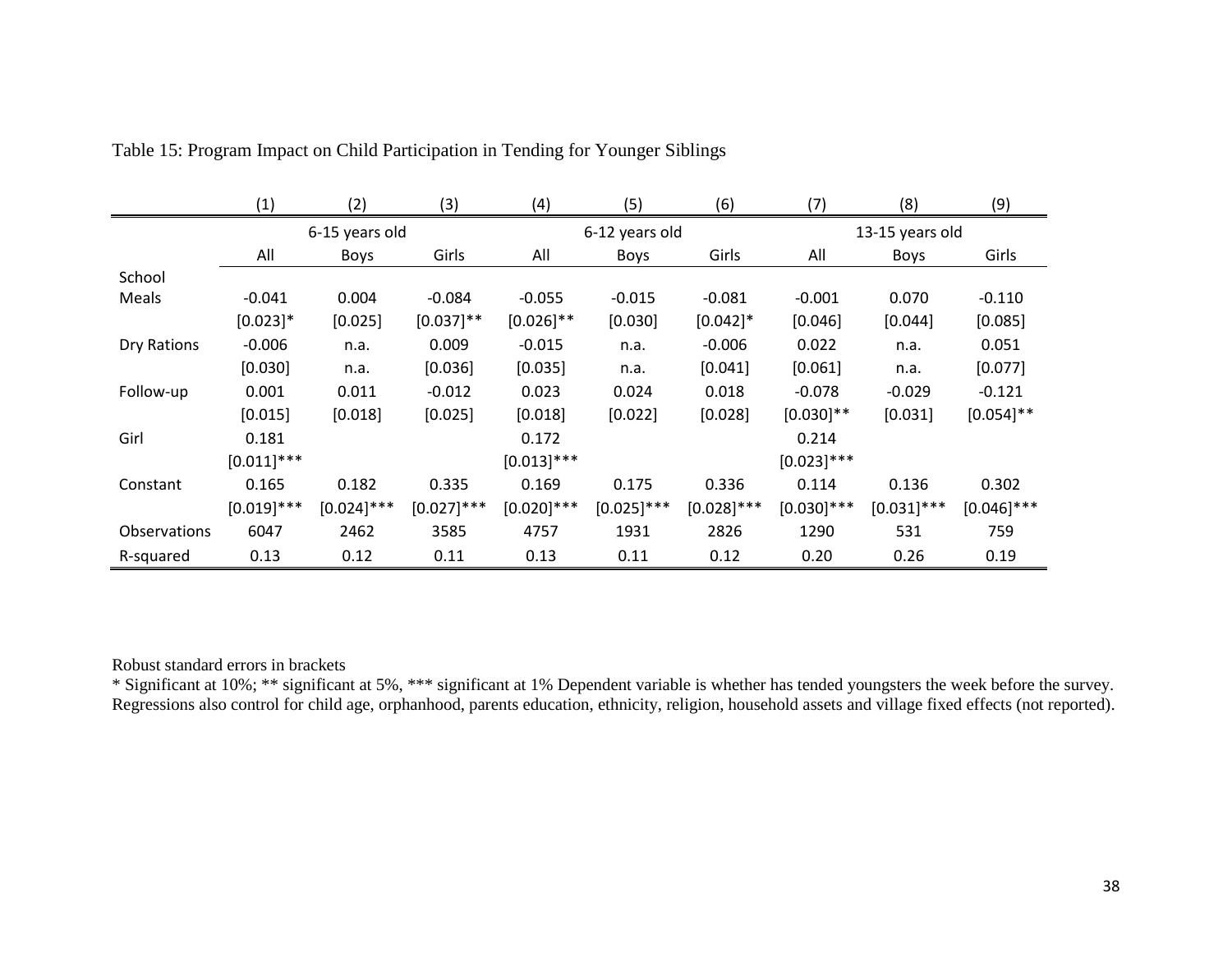|                     | (1)           | (2)            | (3)           | (4)           | (5)            | (6)           | (7)           | (8)             | (9)           |  |  |
|---------------------|---------------|----------------|---------------|---------------|----------------|---------------|---------------|-----------------|---------------|--|--|
|                     |               | 6-15 years old |               |               | 6-12 years old |               |               | 13-15 years old |               |  |  |
|                     | All           | <b>Boys</b>    | Girls         | All           | Boys           | Girls         | All           | <b>Boys</b>     | Girls         |  |  |
| <b>School Meals</b> | 0.027         | $-0.002$       | 0.044         | 0.028         | $-0.009$       | 0.056         | 0.008         | 0.017           | 0.012         |  |  |
|                     | [0.022]       | [0.024]        | [0.036]       | [0.026]       | [0.027]        | [0.042]       | [0.042]       | [0.052]         | [0.066]       |  |  |
| Dry Rations         | 0.065         | n.a.           | 0.116         | 0.055         | n.a.           | 0.113         | 0.090         | n.a.            | 0.110         |  |  |
|                     | $[0.030]$ **  | n.a.           | $[0.036]$ *** | [0.035]       | n.a.           | $[0.042]$ *** | [0.057]       | n.a.            | [0.068]       |  |  |
| Follow-up           | $-0.051$      | $-0.005$       | $-0.092$      | $-0.051$      | 0.007          | $-0.100$      | $-0.054$      | $-0.042$        | $-0.071$      |  |  |
|                     | $[0.016]$ *** | [0.018]        | $[0.026]$ *** | $[0.019]$ *** | [0.021]        | $[0.030]$ *** | $[0.030]$ *   | [0.039]         | [0.047]       |  |  |
| Girl                | 0.574         |                |               | 0.528         |                |               | 0.740         |                 |               |  |  |
|                     | $[0.011]$ *** |                |               | $[0.013]$ *** |                |               | $[0.021]$ *** |                 |               |  |  |
| Constant            | $-0.066$      | 0.114          | 0.373         | $-0.049$      | 0.106          | 0.362         | 0.147         | 0.176           | 0.869         |  |  |
|                     | $[0.020]$ *** | $[0.020]$ ***  | $[0.028]$ *** | $[0.021]$ **  | $[0.021]$ ***  | $[0.030]$ *** | $[0.031]$ *** | $[0.043]$ ***   | $[0.036]$ *** |  |  |
| <b>Observations</b> | 6047          | 2462           | 3585          | 4757          | 1931           | 2826          | 1290          | 531             | 759           |  |  |
| R-squared           | 0.40          | 0.09           | 0.17          | 0.37          | 0.10           | 0.17          | 0.55          | 0.10            | 0.09          |  |  |

Table 16: Program Impact on Child Participation in Other Household Chores

Robust standard errors in brackets

\* Significant at 10%; \*\* significant at 5%, \*\*\* significant at 1%

Dependent variable is whether child participated in other household chores the week before the survey.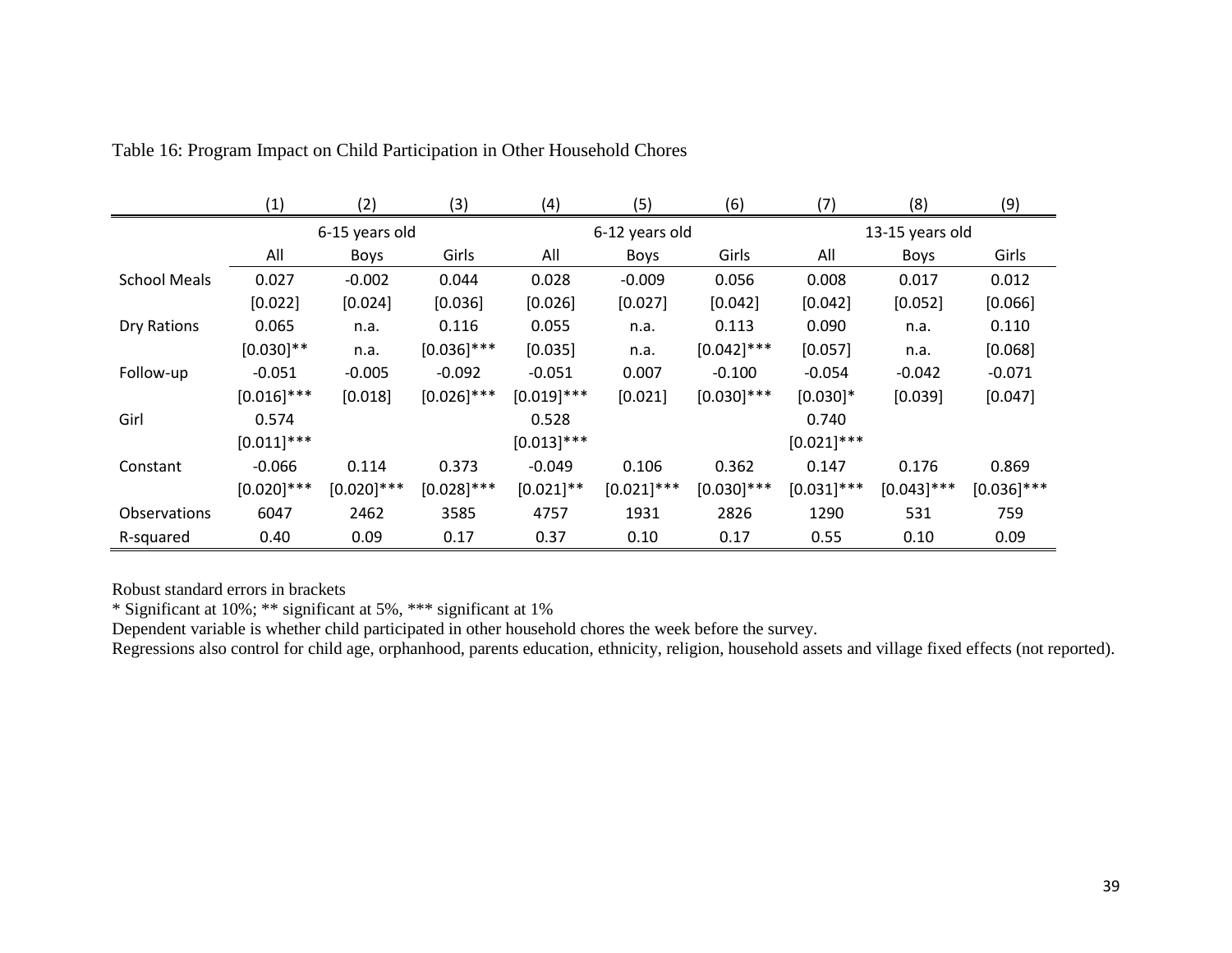|                     | (1)           | (2)                      | (3)          | (4)           | (5)                       | (6)      |
|---------------------|---------------|--------------------------|--------------|---------------|---------------------------|----------|
|                     |               | Children 6-60 months old |              |               | Children 12-60 months old |          |
|                     |               | Weight-                  | Height-      |               | Weight-                   | Height-  |
|                     | Weight for    | for-                     | for-         | Weight for    | for-                      | for-     |
|                     | Age           | Height                   | Age          | Age           | Height                    | Age      |
| School              |               |                          |              |               |                           |          |
| Meals               | $-0.219$      | 0.005                    | $-0.19$      | $-0.172$      | 0.062                     | $-0.135$ |
|                     | $[0.129]$ *   | [0.157]                  | [0.180]      | [0.132]       | [0.160]                   | [0.186]  |
| Dry Rations         | 0.355         | 0.291                    | $-0.212$     | 0.376         | 0.333                     | $-0.189$ |
|                     | $[0.153]$ **  | [0.181]                  | [0.209]      | $[0.157]$ **  | $[0.187]$ *               | [0.216]  |
| Follow-up           | 0.547         | 0.161                    | 0.298        | 0.516         | 0.166                     | 0.201    |
|                     | $[0.093]$ *** | [0.112]                  | $[0.133]$ ** | $[0.094]$ *** | [0.114]                   | [0.137]  |
| Girl                | 0.138         | 0.121                    | 0.116        | 0.148         | 0.109                     | 0.123    |
|                     | $[0.056]$ **  | $[0.065]$ *              | [0.075]      | $[0.058]$ **  | [0.067]                   | [0.079]  |
| Constant            | $-1.65$       | $-0.098$                 | $-0.792$     | $-2.077$      | $-0.437$                  | $-0.749$ |
|                     | $[0.277]$ *** | [0.337]                  | $[0.358]$ ** | $[0.525]$ *** | [0.625]                   | [0.758]  |
| <b>Observations</b> | 3422          | 3085                     | 3079         | 3200          | 2890                      | 2876     |
| R-squared           | 0.15          | 0.08                     | 0.08         | 0.16          | 0.09                      | 0.08     |

Table 17: Program Impact on children (6 to 60 months old) nutritional status

Robust standard errors in brackets

\* Significant at 10%; \*\* significant at 5%, \*\*\* significant at 1%

Dependent variables are z-scores of weight-for-age, weight-for-height and height-for-age.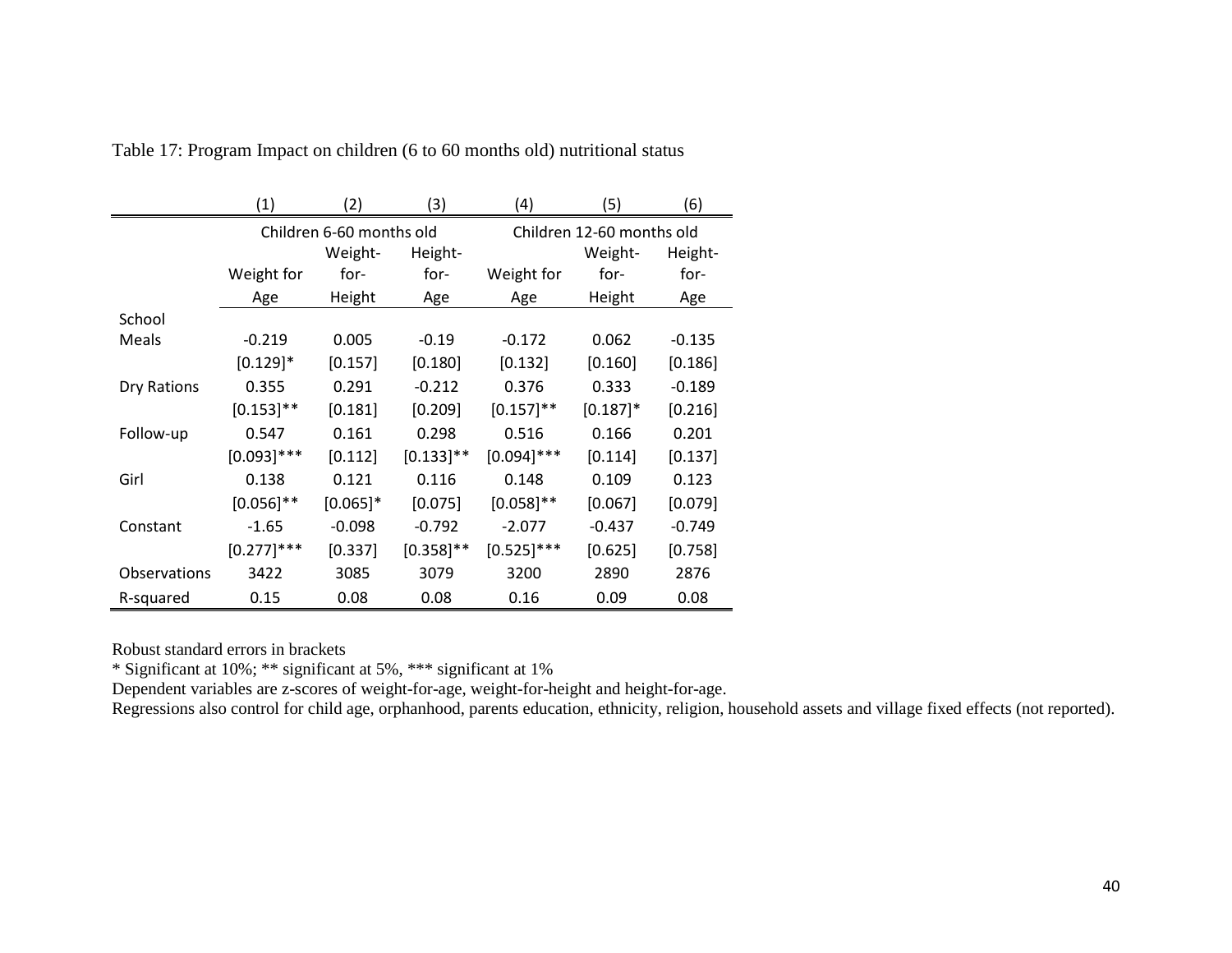|                     | (1)           | (2)            | (3)           | (4)                    | (5)            | (6)           | (7)           | (8)                       | (9)           |  |
|---------------------|---------------|----------------|---------------|------------------------|----------------|---------------|---------------|---------------------------|---------------|--|
|                     |               |                |               | BMI-for-age (z-scores) |                |               |               | weight-for-age (z-scores) |               |  |
|                     |               | 6-15 years old |               |                        | 6-12 years old |               |               | 6-10 years old            |               |  |
|                     | All           | <b>Boys</b>    | Girls         | All                    | Boys           | Girls         | All           | Boys                      | Girls         |  |
| <b>School Meals</b> | 0.022         | 0.003          | $-0.024$      | 0.082                  | 0.166          | $-0.011$      | 0.225         | 0.235                     | 0.1           |  |
|                     | [0.088]       | [0.135]        | [0.121]       | [0.118]                | [0.189]        | [0.167]       | $[0.112]$ **  | [0.172]                   | [0.160]       |  |
| Dry Rations         | $-0.124$      | n.a.           | $-0.106$      | $-0.152$               | n.a.           | $-0.172$      | 0.153         | n.a.                      | 0.087         |  |
|                     | [0.110]       | n.a.           | [0.123]       | [0.153]                | n.a.           | [0.174]       | [0.121]       | n.a.                      | [0.165]       |  |
| Follow up           | 0.276         | 0.341          | 0.247         | 0.273                  | 0.286          | 0.295         | 0.03          | $-0.041$                  | 0.11          |  |
|                     | $[0.062]$ *** | $[0.096]$ ***  | $[0.086]$ *** | $[0.084]$ ***          | $[0.135]$ **   | $[0.122]$ **  | [0.080]       | [0.123]                   | [0.115]       |  |
| Girl                | 0.075         |                |               | 0.102                  |                |               | 0.135         |                           |               |  |
|                     | [0.049]       |                |               | [0.071]                |                |               | $[0.057]$ **  |                           |               |  |
| Constant            | $-1.161$      | $-1.169$       | $-1.153$      | $-1.197$               | $-1.158$       | $-1.124$      | $-2.308$      | $-2.328$                  | $-2.232$      |  |
|                     | $[0.064]$ *** | $[0.098]$ ***  | $[0.080]$ *** | $[0.075]$ ***          | $[0.108]$ ***  | $[0.087]$ *** | $[0.062]$ *** | $[0.087]$ ***             | $[0.085]$ *** |  |
| <b>Observations</b> | 5290          | 2073           | 3217          | 3269                   | 1277           | 1992          | 3884          | 1800                      | 2084          |  |
| R-squared           | 0.520         | 0.610          | 0.610         | 0.590                  | 0.660          | 0.670         | 0.63          | 0.71                      | 0.72          |  |

Table 18: Program Impact on nutritional status of school age children

Standard errors in brackets

\* Significant at 10%; \*\* significant at 5%, \*\*\* significant at 1%

Dependent variables are z-scores of BMI (columns 1-6) and z-scores of weight for age (columns 7-9). Regressions also control for child age, gender and household fixed effects (not reported).